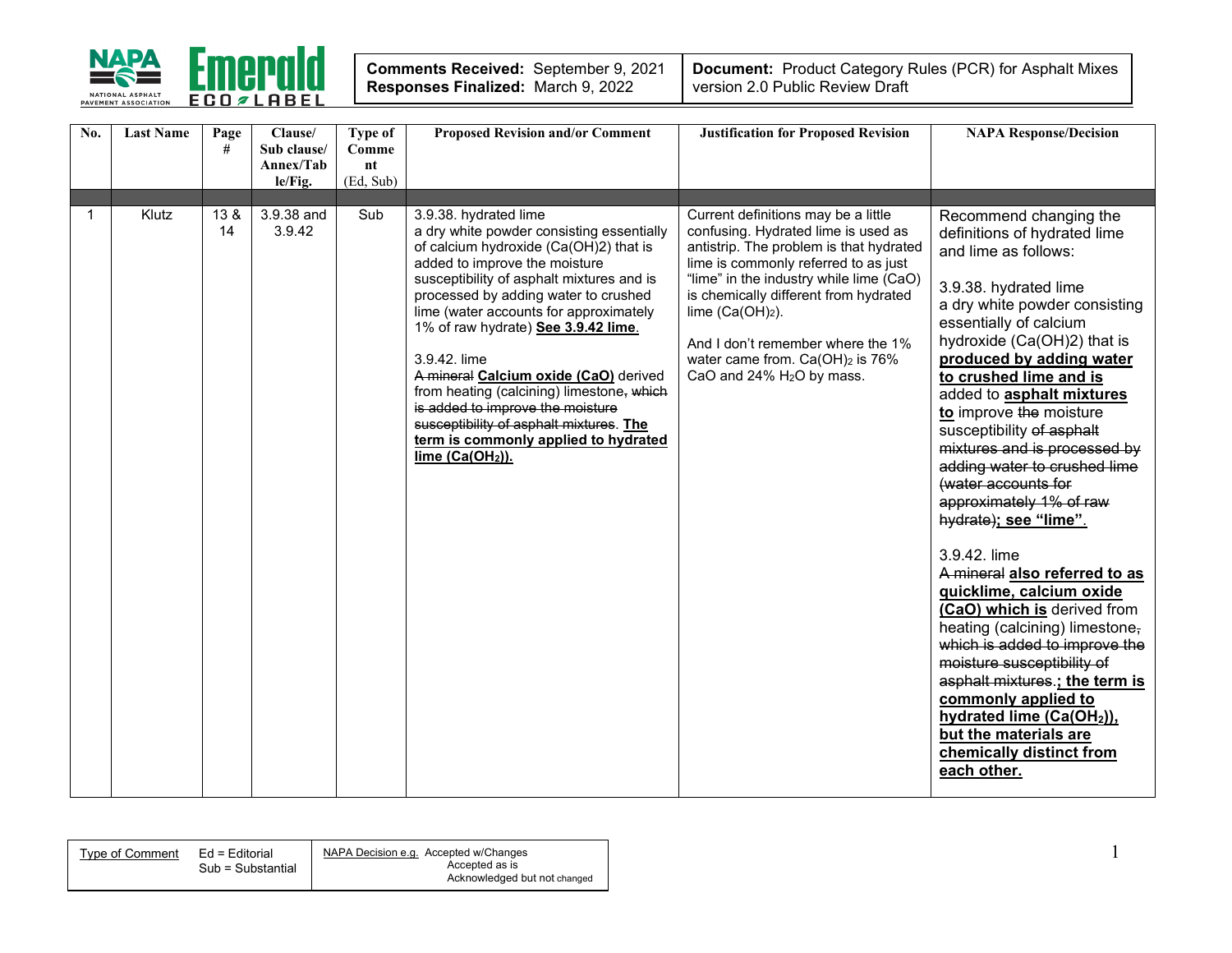

| Comments Received: September 9, 2021      |  |
|-------------------------------------------|--|
| <b>Responses Finalized: March 9, 2022</b> |  |

| No.            | <b>Last Name</b> | Page<br># | Clause/<br>Sub clause/<br>Annex/Tab | <b>Type of</b><br>Comme<br>nt | <b>Proposed Revision and/or Comment</b>                                                                                                                                                                                                                                                                                                                                                                                                                                                                                                                                                                                                                                                                                                                                                                           | <b>Justification for Proposed Revision</b>                                                                                                                                 | <b>NAPA Response/Decision</b>                                                                                                                                                                                                                                                                                                                                                                                                                                                                                                                 |
|----------------|------------------|-----------|-------------------------------------|-------------------------------|-------------------------------------------------------------------------------------------------------------------------------------------------------------------------------------------------------------------------------------------------------------------------------------------------------------------------------------------------------------------------------------------------------------------------------------------------------------------------------------------------------------------------------------------------------------------------------------------------------------------------------------------------------------------------------------------------------------------------------------------------------------------------------------------------------------------|----------------------------------------------------------------------------------------------------------------------------------------------------------------------------|-----------------------------------------------------------------------------------------------------------------------------------------------------------------------------------------------------------------------------------------------------------------------------------------------------------------------------------------------------------------------------------------------------------------------------------------------------------------------------------------------------------------------------------------------|
| $\overline{2}$ | <b>Hinck</b>     | 37        | le/Fig.<br>7.2.1.3                  | (Ed, Sub)<br>Sub              | Revise the statement regarding internal                                                                                                                                                                                                                                                                                                                                                                                                                                                                                                                                                                                                                                                                                                                                                                           | Internal transport of RAP and RAS                                                                                                                                          | The revision was accepted as                                                                                                                                                                                                                                                                                                                                                                                                                                                                                                                  |
|                |                  |           |                                     |                               | transportation of RAP and RAS as<br>follows:<br>The transportation distance for RAP and<br>RAS is the distance from the initial RAP<br>or RAS storage or processing location to<br>the asphalt plant. If the initial<br>processing or storage location is on-<br>site, the transport distance is<br>assumed to be zero. Internal (on-site)<br>transportation of RAP and RAS is<br>accounted for through on-site mobile<br>equipment fuel consumption (see<br>7.2.1.2). If RAP or RAS is processed on-<br>site, the internal transportation distance                                                                                                                                                                                                                                                               | should be accounted for through on-<br>site mobile equipment fuel<br>consumption. Adding a distance-<br>based calculation will cause this<br>process to be double-counted. | proposed.                                                                                                                                                                                                                                                                                                                                                                                                                                                                                                                                     |
| 3              | Sheerin          | $E-4$     |                                     | Ed                            | shall be provided.<br><b>Current Text reads:</b><br>Data Gaps: [This mix uses additives<br>such as fibers, crumb rubbers (if it is<br>added at a plant), liquid antistrips,<br>recycling agents, stabilizers, etc., for<br>which no known public data source<br>exists. The upstream impacts associated<br>with the process of extraction,<br>manufacturing/production, and<br>transportation of the materials listed have<br>not been accounted for in this EPD.]<br>[This mix uses a [polymer/GTR/polymer<br>+ GTR] modified asphalt binder. The<br>upstream impacts associated with the<br>process of extraction,<br>manufacturing/production, and<br>transportation of the materials used in<br>the modification process have not been<br>accounted for in this EPD.]<br>It appears that only one GTR process | A more complete standard.                                                                                                                                                  | Thank you for the comment.<br>You are correct that upstream<br>data regarding GTR<br>processing is limited. GTR<br>suppliers will need to develop<br>either LCA(s) or EPD(s) that<br>reflect the various GTR<br>manufacturing processes.<br>Prioritization of data and<br>other data requirements for<br>upstream processes is<br>provided in Section 7.1.9.2.<br>NAPA's Roadmap for<br>including LCA data for<br>additives and other<br>specialized mix ingredients is<br>available at<br>https://www.asphaltpavement<br>.org/programs/napa- |

| Tvpe of Comment_ | Ed = Editorial    | NAPA Decision e.g. Accepted w/Changes |
|------------------|-------------------|---------------------------------------|
|                  | Sub = Substantial | Accepted as is                        |
|                  |                   | Acknowledged but not changed          |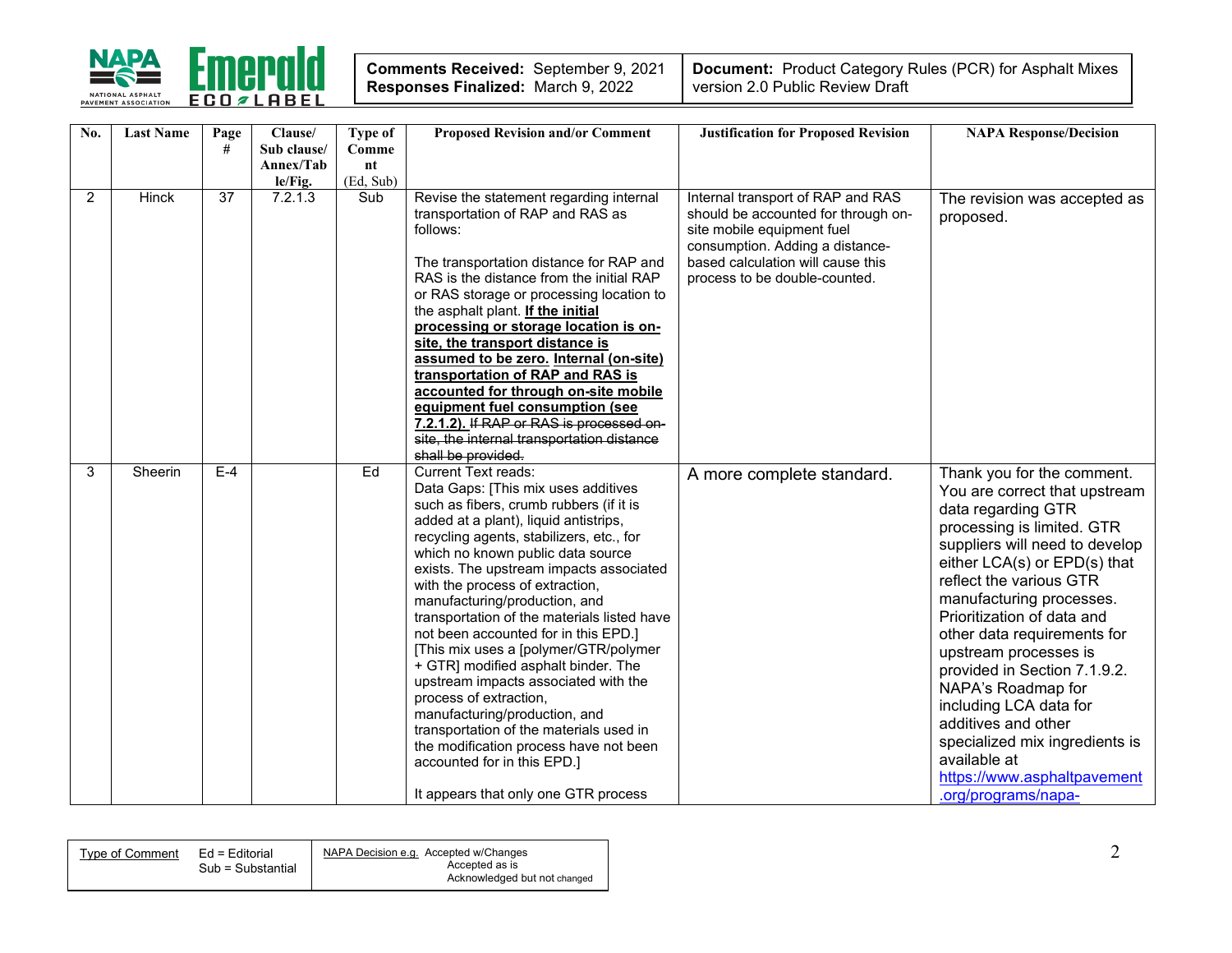

| Comments Received: September 9, 2021 |  |
|--------------------------------------|--|
| Responses Finalized: March 9, 2022   |  |

| No.            | <b>Last Name</b> | Page<br># | Clause/<br>Sub clause/<br>Annex/Tab<br>le/Fig. | <b>Type of</b><br>Comme<br>n t<br>(Ed, Sub) | <b>Proposed Revision and/or Comment</b><br>has any data for the PCR. My comment                                                                                                                                                                                                                                                       | <b>Justification for Proposed Revision</b>                                                                                                                                                                                                                                                                            | <b>NAPA Response/Decision</b><br>programs/emerald-eco-                                                                                                                                                                                                                                                                                                                                                                                        |
|----------------|------------------|-----------|------------------------------------------------|---------------------------------------------|---------------------------------------------------------------------------------------------------------------------------------------------------------------------------------------------------------------------------------------------------------------------------------------------------------------------------------------|-----------------------------------------------------------------------------------------------------------------------------------------------------------------------------------------------------------------------------------------------------------------------------------------------------------------------|-----------------------------------------------------------------------------------------------------------------------------------------------------------------------------------------------------------------------------------------------------------------------------------------------------------------------------------------------------------------------------------------------------------------------------------------------|
|                |                  |           |                                                |                                             | is what can be done to pull together the<br>other process information required to<br>broaden the EPD to address all the<br>commercially available GTR processes.                                                                                                                                                                      |                                                                                                                                                                                                                                                                                                                       | label/product-category-rules.                                                                                                                                                                                                                                                                                                                                                                                                                 |
| $\overline{4}$ | Rouwette         | 23        | 7.1.6.1                                        | Sub                                         | Revise the RAP section "RAP<br>shall be declared as use of SM."<br>to separate RAP sourced from<br>end-of-life roads from production<br>waste.                                                                                                                                                                                        | Similar to baghouse fines,<br>distinction should be made<br>between RAP that is sourced<br>from post-consumer or post-<br>industrial sources, and RAP<br>that is recycled on-site. The<br>latter should not count towards<br>Secondary Materials in line<br>with ISO 14021.                                           | The proposed revision was<br>not accepted.<br>Production waste from<br>asphalt plants is de minimis,<br>typically representing less<br>than 5% of RAP utilized at a<br>plant during a given year.<br>Even if all of this production<br>waste is incorporated into the<br>plant's RAP stockpile, this<br>represents less than 1% of<br>the mass of produced mixes<br>for a plant that produces<br>mixes with an average RAP<br>content of 20%. |
| 5              | Rouwette         | 41        | 7.2.7                                          | Sub                                         | The following clause can have<br>unintended consequences: "Until<br>upstream datasets adequately<br>account for biogenic carbon<br>uptake and emissions, a negative<br>flow of CO2 should not be<br>assigned to GWP-100 when<br>biogenic CO2 enters the product<br>system through biofuels or bio-<br>based materials. However, there | The clause is not in line with<br>ISO 21930 as indicated and<br>disadvantages biobased<br>materials at a time when<br>interest in biobased materials<br>is growing. Biobased binders,<br>additives and rejuvenators are<br>likely to become more<br>prevalent in the (near) future.<br>Although I recognize the issue | The proposed revision was<br>partially accepted.<br>Section 7.2.7 was revised to<br>add a biogenic carbon<br>uptake factor for biodiesel,<br>yellow grease, brown<br>grease, and renewable<br>diesel in accordance with<br>the underlying LCA that can<br>be reported as additional                                                                                                                                                           |

| Ed = Editorial<br>Tvpe of Comment | NAPA Decision e.g. Accepted w/Changes |
|-----------------------------------|---------------------------------------|
|                                   | Accepted as is<br>Sub = Substantial   |
|                                   | Acknowledged but not changed          |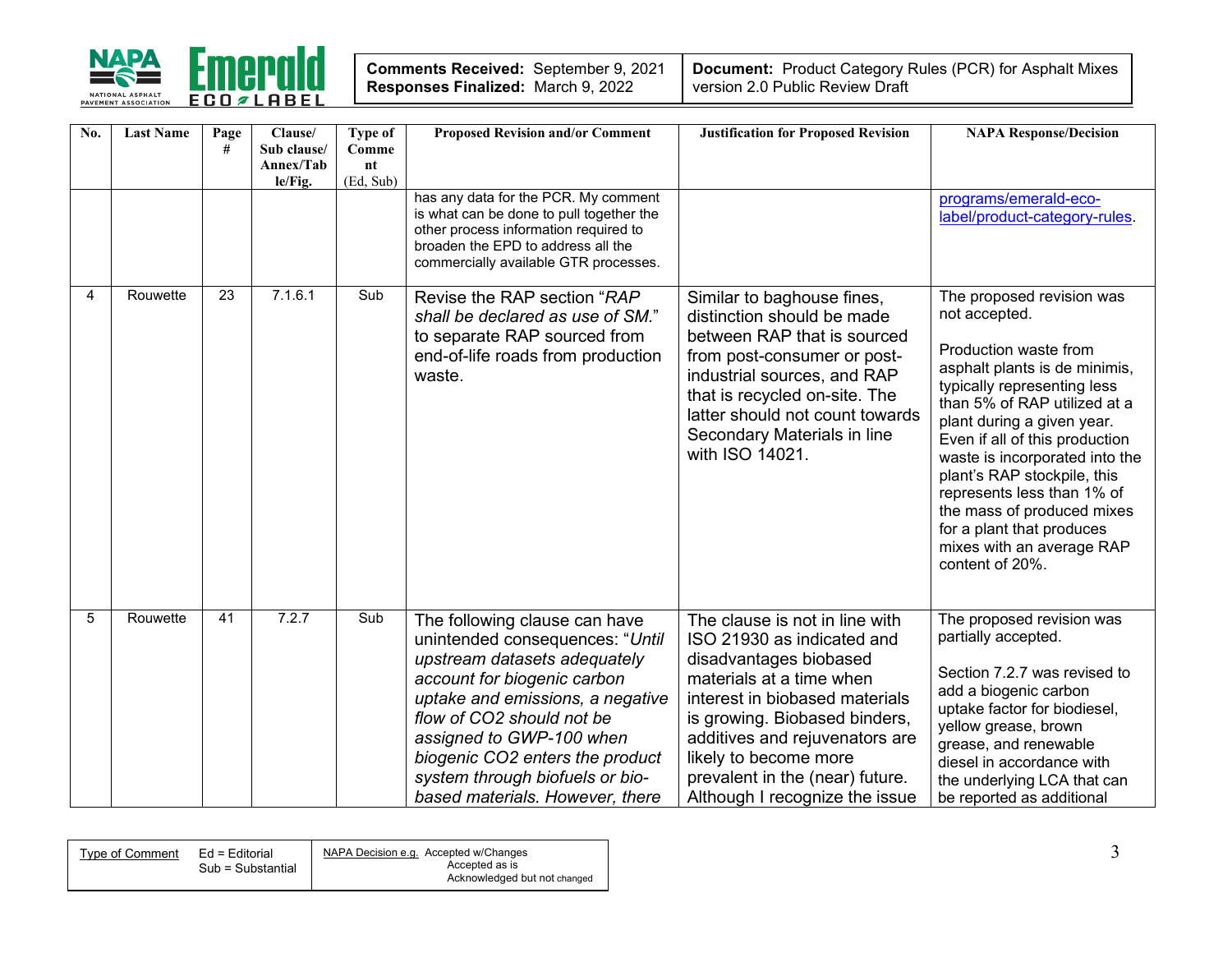

| <b>Comments Received: September 9, 2021</b> |  |
|---------------------------------------------|--|
| Responses Finalized: March 9, 2022          |  |

| No. | <b>Last Name</b> | Page<br># | Clause/<br>Sub clause/<br>Annex/Tab<br>le/Fig. | Type of<br>Comme<br>nt<br>(Ed, Sub) | <b>Proposed Revision and/or Comment</b>                                                                                                                                                                                                                                                                                                                                                                                                                                                                                                                  | <b>Justification for Proposed Revision</b>                                                                                                                                                                                                                                         | <b>NAPA Response/Decision</b>                                                                                                                                                                                                                                                                                                                                               |
|-----|------------------|-----------|------------------------------------------------|-------------------------------------|----------------------------------------------------------------------------------------------------------------------------------------------------------------------------------------------------------------------------------------------------------------------------------------------------------------------------------------------------------------------------------------------------------------------------------------------------------------------------------------------------------------------------------------------------------|------------------------------------------------------------------------------------------------------------------------------------------------------------------------------------------------------------------------------------------------------------------------------------|-----------------------------------------------------------------------------------------------------------------------------------------------------------------------------------------------------------------------------------------------------------------------------------------------------------------------------------------------------------------------------|
|     |                  |           |                                                |                                     | should be a positive flow of CO2<br>to GWP-100 when biogenic CO2<br>is emitted, such as through the<br>combustion of biofuels. This is a<br>conservative approach that may<br>over-estimate GWP-100,<br>although the impact should be<br>minimal in most cases."                                                                                                                                                                                                                                                                                         | with available public<br>inventories for upstream<br>energy and materials, it would<br>be better if methodological<br>consistency was maintained<br>and NAPA provided<br>corrections or default values<br>for carbon uptake associated<br>with key energy and material<br>sources. | environmental information<br>but not included in the<br>GWP-100 calculation.<br>Section 8.2 was revised to<br>add a new optional<br>subsection:<br>"Biogenic Carbon Uptake<br><b>Associated with Biofuels</b><br>That is Not Accounted For in<br>GWP-100" [OPTIONAL]<br>Section 7.2.12 was revised to<br>provide better transparency<br>with respect to biogenic<br>carbon. |
| 6   | Rouwette         | $E-5$     | Note<br>below<br>table                         | Sub                                 | Consider revising the statement:<br>"The impact scores for GWP-100<br>are based on a 100-year time<br>horizon. As prescribed by the<br>PCR for Asphalt Mixtures section<br>7.2.7, this EPD does not assign a<br>negative flow of CO2 to GWP-<br>100 when biogenic CO2 enters<br>the product system through<br>biofuels or bio-based materials.<br>However, a positive flow of CO2<br>is assigned to GWP-100 when<br>biogenic CO2 is emitted, such as<br>through the combustion of<br>biofuels. This is a conservative<br>approach that may over-estimate | See comment 5.                                                                                                                                                                                                                                                                     | The proposed revision was<br>accepted, and the note for<br>GWP-100 in the EPD<br>Template (Appendix E) was<br>further revised for clarity and<br>to reflect other revisions to the<br>PCR.                                                                                                                                                                                  |

| Tvpe of Comment | Ed = Editorial    | NAPA Decision e.g. Accepted w/Changes |
|-----------------|-------------------|---------------------------------------|
|                 | Sub = Substantial | Accepted as is                        |
|                 |                   | Acknowledged but not changed          |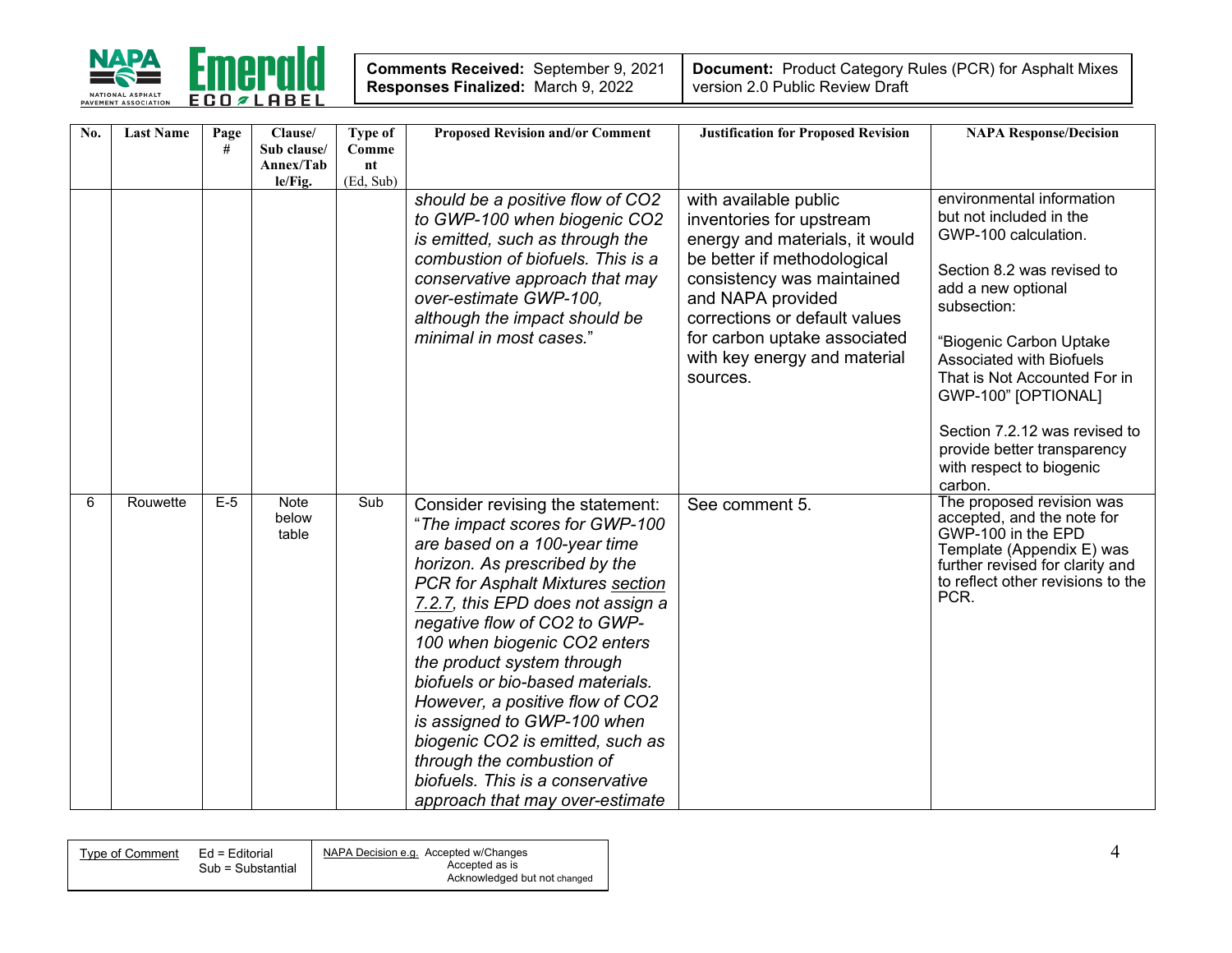

| No. | <b>Last Name</b> | Page<br>#            | Clause/<br>Sub clause/ | Type of<br>Comme | <b>Proposed Revision and/or Comment</b>                                                                                                                                                                                                                                                                           | <b>Justification for Proposed Revision</b>                                                                                                                                                                                  | <b>NAPA Response/Decision</b>                                                                                                                                                       |
|-----|------------------|----------------------|------------------------|------------------|-------------------------------------------------------------------------------------------------------------------------------------------------------------------------------------------------------------------------------------------------------------------------------------------------------------------|-----------------------------------------------------------------------------------------------------------------------------------------------------------------------------------------------------------------------------|-------------------------------------------------------------------------------------------------------------------------------------------------------------------------------------|
|     |                  |                      | Annex/Tab<br>le/Fig.   | nt<br>(Ed, Sub)  |                                                                                                                                                                                                                                                                                                                   |                                                                                                                                                                                                                             |                                                                                                                                                                                     |
|     |                  |                      |                        |                  | GWP-100. Bio-based materials<br>tend to be used in small<br>quantities in asphalt mixtures<br>$(1\%$ by<br>weight of the mix) and biofuels<br>are rarely used for asphalt                                                                                                                                         |                                                                                                                                                                                                                             |                                                                                                                                                                                     |
|     |                  |                      |                        |                  | mixture production, so the<br>impacts are low in most cases."                                                                                                                                                                                                                                                     |                                                                                                                                                                                                                             |                                                                                                                                                                                     |
| 7   | Rouwette         | $E-8$                |                        | Sub              | Similar to the section<br>"Greenhouse Gas (GHG)<br><b>Emission Reductions Associated</b><br>with Renewable Energy<br>Purchases [OPTIONAL]', there<br>should be a section "Greenhouse<br>Gas (GHG) Emission Reductions<br><b>Associated with Biobased</b><br><b>Materials and/or Energy</b><br><b>[OPTIONAL]</b> " | If comment 5 and 6 are not<br>addressed, than adding the<br>optional information on<br>biobased materials would go<br>some way to bridging the<br>gap between biobased and<br>non-biobased materials and<br>energy sources. | The proposed revision was<br>partially accepted.<br>See response to Comment<br>#5.                                                                                                  |
| 8   | Rouwette         | Ann<br>ex<br>$1-9$   | Reference<br>s         | Ed               | Link to Mukherjee (2016) takes<br>you to the Emerald Eco-label<br>program, not to the document.                                                                                                                                                                                                                   | Correct link is:<br>https://www.asphaltpavement.<br>org/uploads/documents/EPD<br>Program/LCA final.pdf                                                                                                                      | The revision was accepted as<br>proposed.                                                                                                                                           |
| 9   | Rouwette         | Ann<br>ex<br>$1 - 9$ | Reference<br>s         | Ed               | Link to Wildnauer (2019) doesn't<br>work<br>http://www.asphaltinstitute.org/en<br>gineering/lca-study-on-asphalt-<br>binders/                                                                                                                                                                                     | Correct link is:<br>https://www.asphaltinstitute.or<br>g/engineering/life-cycle-<br>assessment-of-asphalt-binder/                                                                                                           | The revision was accepted as<br>proposed.                                                                                                                                           |
| 10  | Macri            | $\overline{15}$      | 3.9.52                 | Ed               | Reconsider label for EPD:<br>3.9.52. product specific EPD<br>EPD for a specific mix design or<br>job-mix formula produced by a<br>single asphalt plant that meets<br>the requirements of a given                                                                                                                  | While the definition here<br>describes what a product<br>specific EPD means in the<br>context of this PCR, other<br>definitions for "product specific<br>EPDs" exist. The Carbon<br>Leadership Forum recently               | The proposed revision was<br>accepted with modifications.<br>The definition of product-<br>specific EPD was revised to<br>be more consistent to the<br>CLF report. A new definition |

| NAPA Decision e.g. Accepted w/Changes<br>Ed = Editorial<br>Type of Comment |
|----------------------------------------------------------------------------|
| Accepted as is<br>Sub = Substantial                                        |
| Acknowledged but not changed                                               |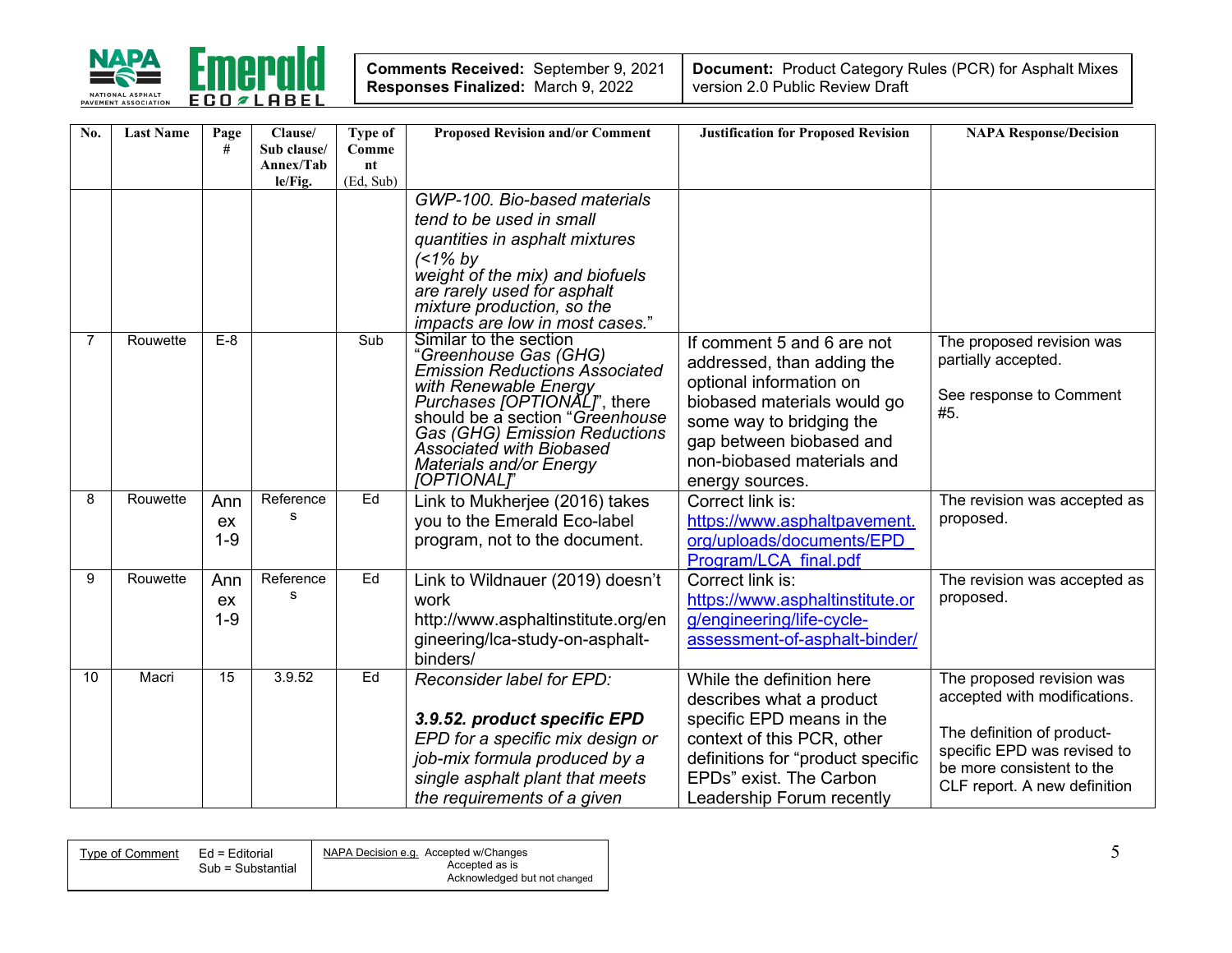

| <b>Comments Received: September 9, 2021</b> |  |
|---------------------------------------------|--|
| Responses Finalized: March 9, 2022          |  |

| No. | <b>Last Name</b> | Page<br>#             | Clause/<br>Sub clause/<br>Annex/Tab | Type of<br>Comme<br>nt | <b>Proposed Revision and/or Comment</b>                                                | <b>Justification for Proposed Revision</b>                                                                                                                                                                                                                                                                                                                                                                                                                                       | <b>NAPA Response/Decision</b>                                                                                                                                                                                                                                                                                                                                                                     |
|-----|------------------|-----------------------|-------------------------------------|------------------------|----------------------------------------------------------------------------------------|----------------------------------------------------------------------------------------------------------------------------------------------------------------------------------------------------------------------------------------------------------------------------------------------------------------------------------------------------------------------------------------------------------------------------------------------------------------------------------|---------------------------------------------------------------------------------------------------------------------------------------------------------------------------------------------------------------------------------------------------------------------------------------------------------------------------------------------------------------------------------------------------|
|     |                  |                       | le/Fig.                             | (Ed, Sub)              |                                                                                        |                                                                                                                                                                                                                                                                                                                                                                                                                                                                                  |                                                                                                                                                                                                                                                                                                                                                                                                   |
|     |                  |                       |                                     |                        | specification, developed by a<br>manufacturer for a specific<br>asphalt mixture plant. | published a white paper<br>discussing different EPD<br>requirements in procurement<br>policies and explains that<br>Product EPDs, "represent the<br>impacts for a specific product<br>and <i>manufacturer</i> across<br>multiple facilities." [italics<br>added]<br>https://carbonleadershipforum.<br>org/epd-requirements-in-<br>procurement-policies/<br>The PCR Committee may<br>want to consider modifying the<br>nomenclature of the term (for<br>example "product-facility | for facility-specific EPD was<br>also added.<br>Sections 1.1 and 5.3 were<br>also revised to clarify that this<br>PCR is intended only for<br>facility-specific EPDs and<br>industry average EPDs as<br>defined in Section 3.9.<br>Also, Section 7.1.9.2 was<br>revised to indicate that the<br>first priority for upstream data<br>includes both product-specific<br>and facility-specific EPDs. |
|     |                  |                       |                                     |                        |                                                                                        | specific EPD") to be more<br>precise to avoid confusion in<br>how it is interpreted by others<br>when referenced elsewhere.                                                                                                                                                                                                                                                                                                                                                      |                                                                                                                                                                                                                                                                                                                                                                                                   |
| 11  | Macri            | 44                    | Table 6                             | Ed                     | Revise statements as follows:                                                          | Both location-based and                                                                                                                                                                                                                                                                                                                                                                                                                                                          | The proposed revision was                                                                                                                                                                                                                                                                                                                                                                         |
|     |                  | 67<br>(E-             | Table                               |                        | Global warming potential<br>(location-based accounting<br>method)                      | market-based accounting<br>methods are considered<br>appropriate for reporting GHG                                                                                                                                                                                                                                                                                                                                                                                               | partially accepted.<br>A footnote was added to the<br>Table in Section 7.3 and the                                                                                                                                                                                                                                                                                                                |
|     |                  | 5)<br>70<br>(E-<br>8) | Table                               |                        | Global warming potential, incl.<br>biogenic CO2 (location-based<br>accounting method)  | footprints. This PCR, however,<br>prescribes GWP to be<br>reported using location-based<br>accounting methods in the<br>main sections and that market-                                                                                                                                                                                                                                                                                                                           | table on page E-5 to indicate<br>that the location-based<br>accounting method is used<br>for transparency.                                                                                                                                                                                                                                                                                        |

| Tvpe of Comment | Ed = Editorial    | NAPA Decision e.g. Accepted w/Changes |
|-----------------|-------------------|---------------------------------------|
|                 | Sub = Substantial | Accepted as is                        |
|                 |                   | Acknowledged but not changed          |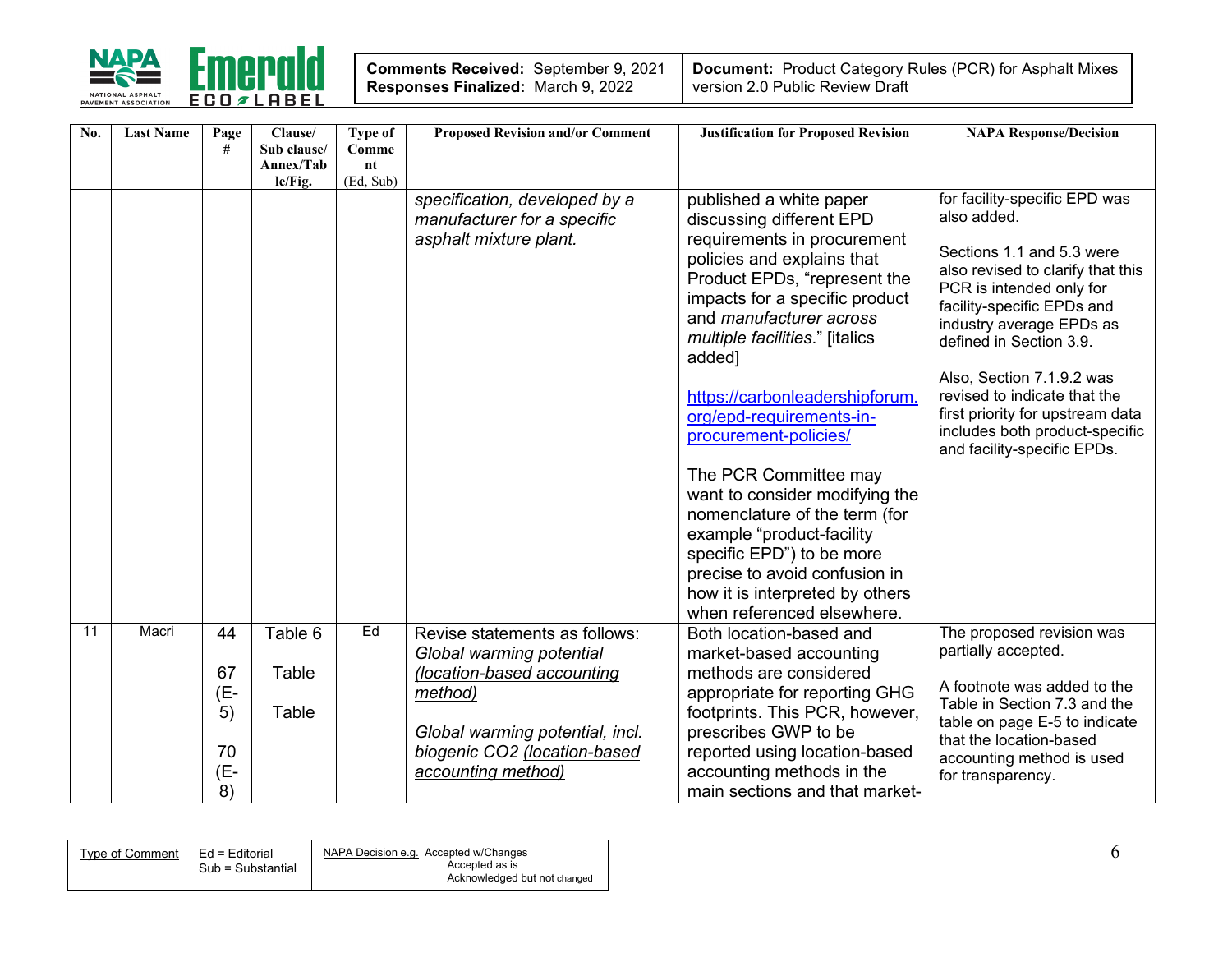

| No.             | <b>Last Name</b> | Page<br>#       | Clause/<br>Sub clause/<br>Annex/Tab | Type of<br>Comme<br>nt | <b>Proposed Revision and/or Comment</b>                                                                                                                                                                                                                                                                  | <b>Justification for Proposed Revision</b>                                                                                                                                                                                                                                                                                                                                                                                                                                                   | <b>NAPA Response/Decision</b>                                                                                                                                                                                               |
|-----------------|------------------|-----------------|-------------------------------------|------------------------|----------------------------------------------------------------------------------------------------------------------------------------------------------------------------------------------------------------------------------------------------------------------------------------------------------|----------------------------------------------------------------------------------------------------------------------------------------------------------------------------------------------------------------------------------------------------------------------------------------------------------------------------------------------------------------------------------------------------------------------------------------------------------------------------------------------|-----------------------------------------------------------------------------------------------------------------------------------------------------------------------------------------------------------------------------|
|                 |                  |                 | le/Fig.                             | (Ed, Sub)              |                                                                                                                                                                                                                                                                                                          |                                                                                                                                                                                                                                                                                                                                                                                                                                                                                              |                                                                                                                                                                                                                             |
|                 |                  |                 |                                     |                        | GHG emission reduction from<br>renewable energy purchases<br>(location-based accounting<br>method)<br>GHG emission reduction from<br>renewable energy purchases<br>(market-based accounting<br>method)                                                                                                   | based methods can be<br>provided in the Additional<br><b>Environmental Information</b><br>section.<br>Whenever GWP is referenced<br>on the PCR or EPD we would<br>recommend making clear<br>whether the value was<br>determined using location or<br>market-based mechanisms to<br>avoid misinterpretation or<br>misappropriation from the<br>purchaser or manufacturer.                                                                                                                     | Also, the table for renewable<br>energy purchases in<br>Appendix E was revised as<br>proposed.                                                                                                                              |
| $\overline{12}$ | Macri            | 82<br>(A-<br>8) | Table 2                             | Sub                    | Consider finding a better source<br>(if one exists) for landfill gas and<br>RNG values:<br>Landfill Gas: Natural gas,<br>combusted in industrial boiler<br>(prows)<br>Natural Gas: Natural gas,<br>combusted in industrial boiler<br>Renewable Natural Gas.<br>combusted in industrial boiler<br>(prows) | The required background<br>inventories for landfill gas and<br>renewable natural gas both<br>reference the same data<br>source: conventional non-<br>renewable natural gas. In<br>cases where a plant procures<br>RNG or LG, the EPD would<br>not reflect the reductions<br>associated with these fuel<br>sources. We recognize that<br>national level values for<br>specific types of fuel are<br>lacking but would be<br>supportive of their inclusion in<br>the PCR in the future if they | Thank you for the comment.<br>NAPA intends to revise the<br>datasets in Annex 1 when<br>new life cycle inventory data<br>become available that better<br>characterizes the upstream<br>impacts associated with<br>biofuels. |

|--|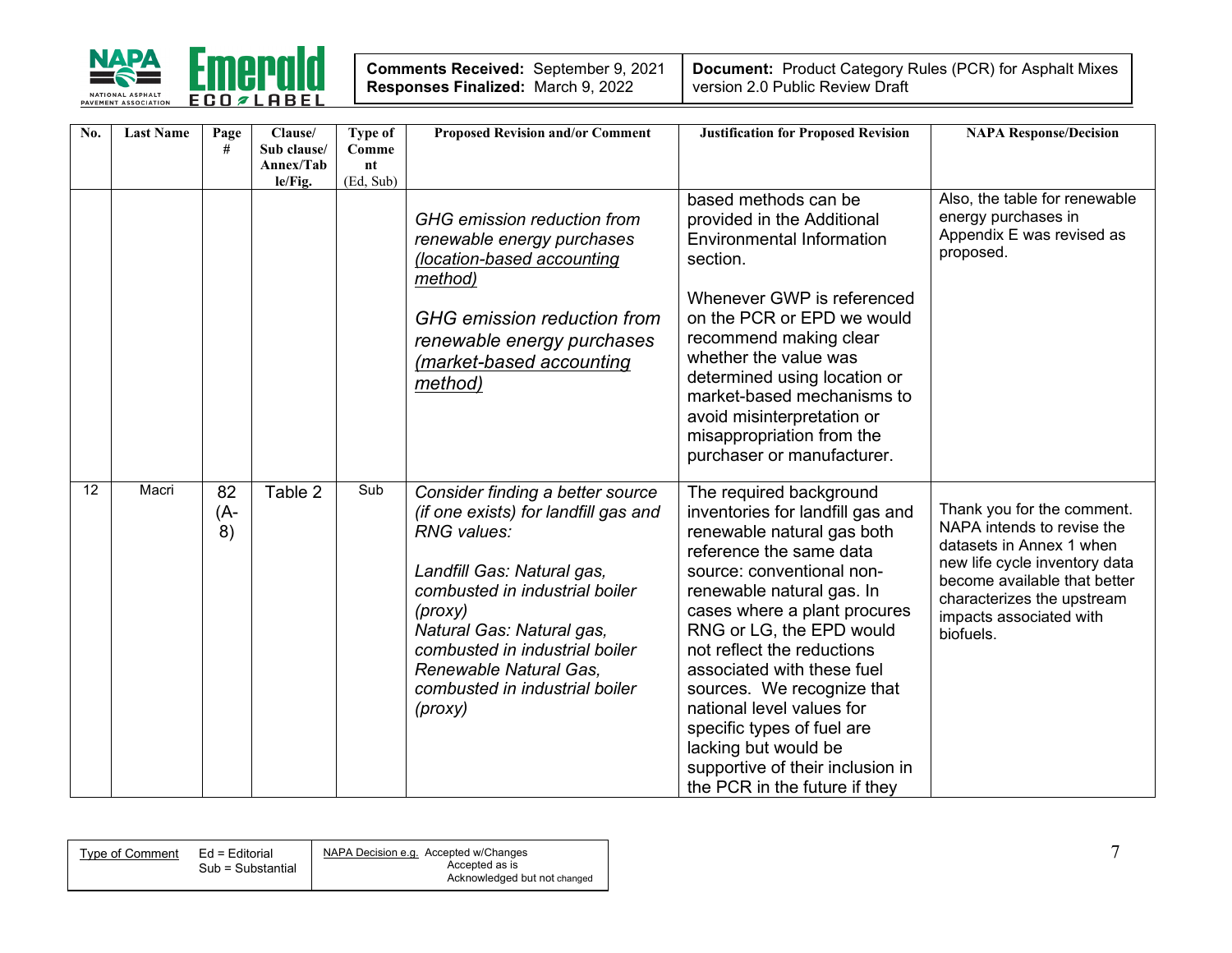

| <b>Comments Received: September 9, 2021</b> |  |
|---------------------------------------------|--|
| Responses Finalized: March 9, 2022          |  |

| No. | <b>Last Name</b> | Page<br># | Clause/<br>Sub clause/<br>Annex/Tab<br>le/Fig. | Type of<br>Comme<br>nt<br>(Ed, Sub) | <b>Proposed Revision and/or Comment</b>                                                                                                                                                                                                                                                                                                                                                                                                                                                     | <b>Justification for Proposed Revision</b>                                                                                                                                                                                                                                                                                                                                                                                                             | <b>NAPA Response/Decision</b>                                                                                                                                                                                                                                                                                                                                                        |
|-----|------------------|-----------|------------------------------------------------|-------------------------------------|---------------------------------------------------------------------------------------------------------------------------------------------------------------------------------------------------------------------------------------------------------------------------------------------------------------------------------------------------------------------------------------------------------------------------------------------------------------------------------------------|--------------------------------------------------------------------------------------------------------------------------------------------------------------------------------------------------------------------------------------------------------------------------------------------------------------------------------------------------------------------------------------------------------------------------------------------------------|--------------------------------------------------------------------------------------------------------------------------------------------------------------------------------------------------------------------------------------------------------------------------------------------------------------------------------------------------------------------------------------|
|     |                  |           |                                                |                                     |                                                                                                                                                                                                                                                                                                                                                                                                                                                                                             | are developed.                                                                                                                                                                                                                                                                                                                                                                                                                                         |                                                                                                                                                                                                                                                                                                                                                                                      |
| 13  | Macri            | 65        | $E-3$                                          | Sub                                 | Revise statement as follows:<br>Production (A3): This stage<br>comprises plant operations<br>involved in the production of<br>asphalt mixtures, including<br>generation of electricity and heat<br>used during asphalt mix<br>production (e.g., extraction,<br>refining, and transport of fuels).<br>Data for this stage is plant<br>specific. Data used to inform this<br>EPD reflect plant operations from<br><i>finsert reporting period date] (i.e.</i><br>October 2018-September 2019) | Parts of the PCR explain that<br>an EPD could be based on<br>plant specific data that is close<br>to ten years old. EPDs are<br>intended to create<br>transparency on the<br>environmental impacts of a<br>product and purchasers may<br>want to assess the timeliness<br>of the underlying data of the<br>environmental claims.<br>Consider requiring the<br>reporting period for A3 data to<br>help increase transparency.                           | The proposed revision was<br>partially accepted.<br>The data collection period<br>was added to the first page of<br>the EPD Template.                                                                                                                                                                                                                                                |
| 14  | Macri            |           |                                                |                                     | Consider revising statements as<br>follows:<br>Time period: Plant-specific<br>datasets associated with asphalt<br>mixture production (A3) shall<br>include 12 consecutive months of<br>data with an end date no earlier<br>than beginning in 2017 2021 or<br>thereafter<br>This PCR specifies that all EPDs<br>expire when the PCR expires.<br>Therefore, a mix producer who                                                                                                                | While allowing manufacturers<br>to use older A3 data will help<br>make it easier to quickly create<br>EPDs for new mixes, the<br>current text would allow EPDs<br>that are published a few years<br>from now to rely on plant<br>specific data that is close to 10<br>years old and may not<br>accurately characterize the<br>embodied carbon or other<br>environmental attributes of the<br>product. In cases where a<br>purchaser requests EPDs from | The proposed revision was<br>not accepted.<br>The added transparency<br>regarding the time period for<br>plant data provided in<br>response to comment 13<br>sufficiently addresses the<br>concern regarding temporal<br>representativeness of the<br>data in a manner that is<br>consistent with the period of<br>validity allowed by ISO 21930<br>and prescribed by other<br>PCRs. |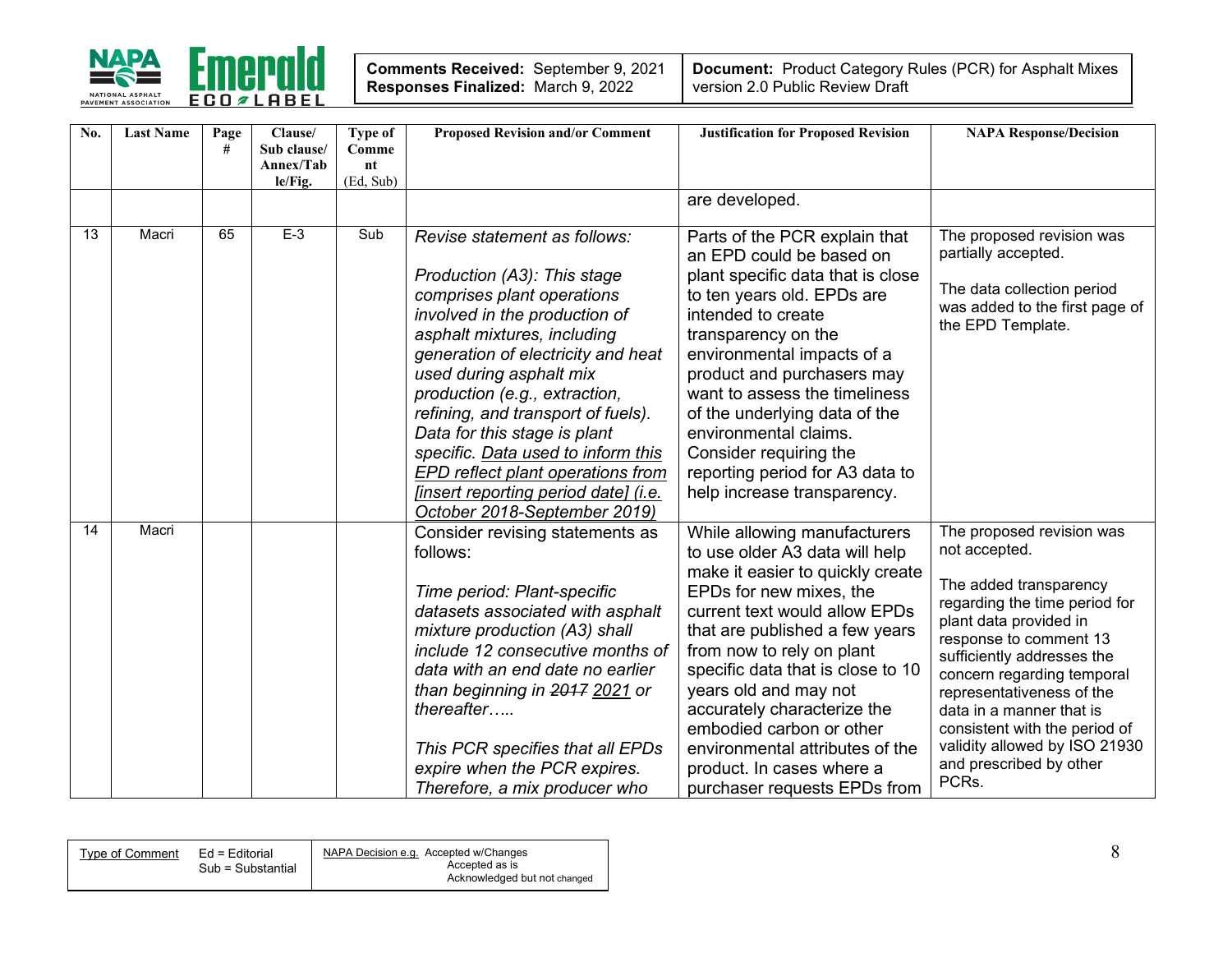

| No. | <b>Last Name</b> | Page<br># | Clause/<br>Sub clause/             | Type of<br>Comme | <b>Proposed Revision and/or Comment</b>                                                                                                                                                                                                                                                                                                                                                                                                                                                                                     | <b>Justification for Proposed Revision</b>                                                                                                                                                                                                                                                                                                                                                                                                                                                                                                                                                                                                                                                                                                                                   | <b>NAPA Response/Decision</b>                                                                                                |
|-----|------------------|-----------|------------------------------------|------------------|-----------------------------------------------------------------------------------------------------------------------------------------------------------------------------------------------------------------------------------------------------------------------------------------------------------------------------------------------------------------------------------------------------------------------------------------------------------------------------------------------------------------------------|------------------------------------------------------------------------------------------------------------------------------------------------------------------------------------------------------------------------------------------------------------------------------------------------------------------------------------------------------------------------------------------------------------------------------------------------------------------------------------------------------------------------------------------------------------------------------------------------------------------------------------------------------------------------------------------------------------------------------------------------------------------------------|------------------------------------------------------------------------------------------------------------------------------|
|     |                  |           | Annex/Tab<br>le/Fig.               | nt<br>(Ed, Sub)  |                                                                                                                                                                                                                                                                                                                                                                                                                                                                                                                             |                                                                                                                                                                                                                                                                                                                                                                                                                                                                                                                                                                                                                                                                                                                                                                              |                                                                                                                              |
|     |                  |           |                                    |                  | publishes an EPD in 2026 may,<br>for example, use foreground<br>(primary) data from 2017 2021.<br>However, that EPD will only be<br>valid until January 2027. Thus,<br>the temporal representativeness<br>of the data is no different from an<br>EPD that is published in 2022<br>and is valid until January 2027.<br>This reflects and supports the<br>practice of using software-based<br>tools to develop EPDs in which<br>plant-specific data need not be<br>updated as EPDs for new asphalt<br>mixtures are developed. | several sources, it's likely the<br>mix parameters, and as such<br>A1 impacts, would be similar<br>between the EPDs. The A3<br>impacts from plant specific<br>data would be a distinguishing<br>factor for comparison and<br>should rely recent data to the<br>extent possible.<br>An alternative to the proposed<br>revision could be to use "Plant-<br>specific datasets associated<br>with asphalt mixture<br>production (A3) shall include<br>12 consecutive months of data<br>with an end date no earlier<br>than five years from the year in<br>which an EPD will be<br>published beginning in 2017.<br>This would mean, for example,<br>any EPDs published in 2023<br>would need to use underlying<br>data from a reporting period<br>that ends no earlier than 2018. |                                                                                                                              |
| 15  | Macri            | 34        | Electricit<br>y<br>Consum<br>ption | Sub              | Consider revising statement as<br>follows:<br>Line power consumption in kWh<br>and ZIP code or postal code to                                                                                                                                                                                                                                                                                                                                                                                                               | It's not clear whether the<br>underlying model accounts for<br>this but there are benefits for<br>reporting onsite renewable<br>energy and grid delivered                                                                                                                                                                                                                                                                                                                                                                                                                                                                                                                                                                                                                    | The proposed revision was<br>not accepted.<br>Although renewable energy<br>that is produced and<br>consumed on-site does not |

| NAPA Decision e.g. Accepted w/Changes<br>Ed = Editorial<br>Type of Comment<br>Accepted as is<br>Sub = Substantial |
|-------------------------------------------------------------------------------------------------------------------|
| Acknowledged but not changed                                                                                      |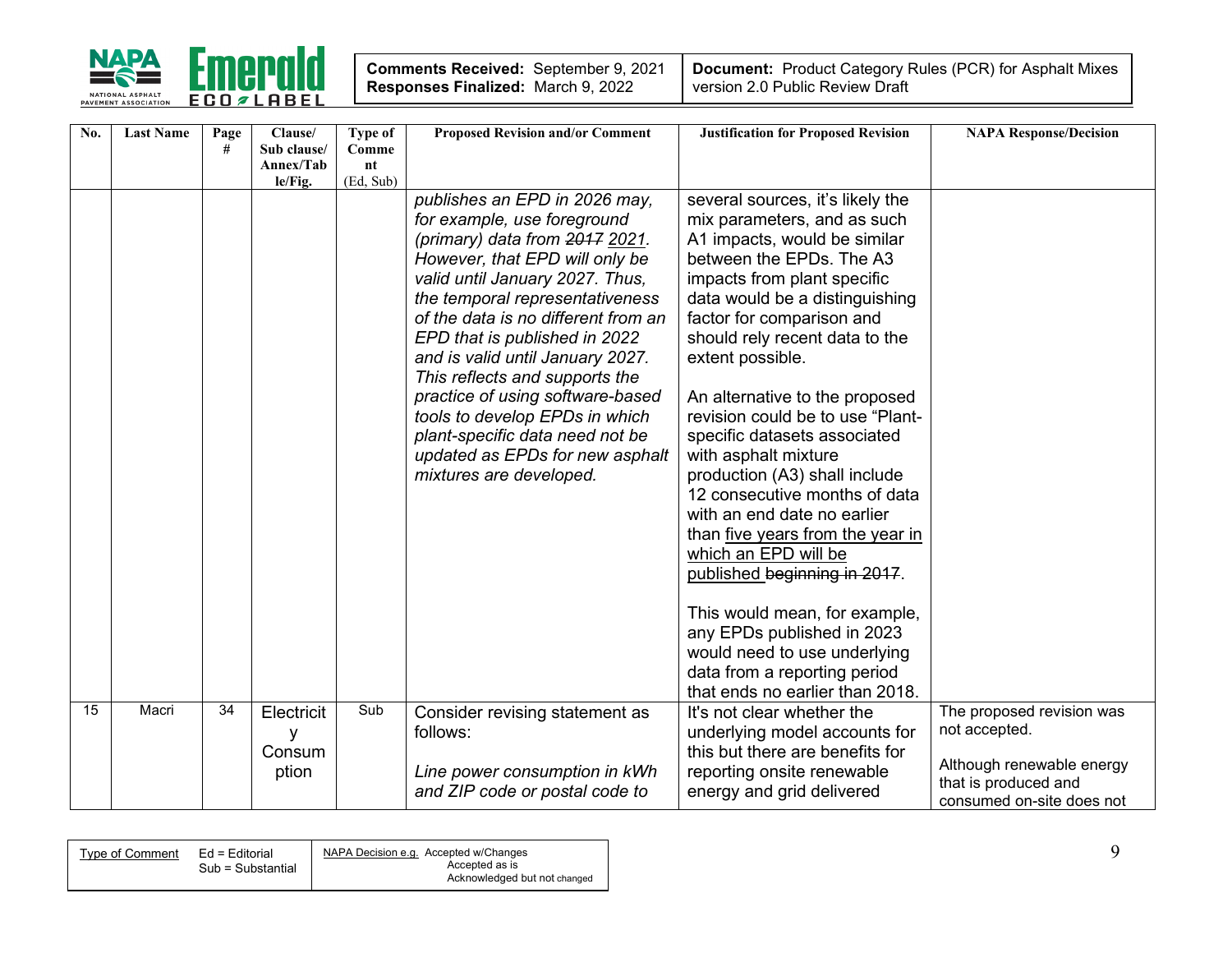

 $\overline{a}$ 

| No. | <b>Last Name</b> | Page | Clause/              | Type of         | <b>Proposed Revision and/or Comment</b>                                                                                                                                                                                                                                                                                                                                                                                                                                                                                                                                                                                                                                                                                                                                                               | <b>Justification for Proposed Revision</b>                                                                                                                                                                                                                                                                       | <b>NAPA Response/Decision</b>                                                                                                                                                                                                                                                                                                                                                                                                                                                                                                                                                                                                                                                                                                                                                                                                                                                                          |
|-----|------------------|------|----------------------|-----------------|-------------------------------------------------------------------------------------------------------------------------------------------------------------------------------------------------------------------------------------------------------------------------------------------------------------------------------------------------------------------------------------------------------------------------------------------------------------------------------------------------------------------------------------------------------------------------------------------------------------------------------------------------------------------------------------------------------------------------------------------------------------------------------------------------------|------------------------------------------------------------------------------------------------------------------------------------------------------------------------------------------------------------------------------------------------------------------------------------------------------------------|--------------------------------------------------------------------------------------------------------------------------------------------------------------------------------------------------------------------------------------------------------------------------------------------------------------------------------------------------------------------------------------------------------------------------------------------------------------------------------------------------------------------------------------------------------------------------------------------------------------------------------------------------------------------------------------------------------------------------------------------------------------------------------------------------------------------------------------------------------------------------------------------------------|
|     |                  | #    | Sub clause/          | Comme           |                                                                                                                                                                                                                                                                                                                                                                                                                                                                                                                                                                                                                                                                                                                                                                                                       |                                                                                                                                                                                                                                                                                                                  |                                                                                                                                                                                                                                                                                                                                                                                                                                                                                                                                                                                                                                                                                                                                                                                                                                                                                                        |
|     |                  |      | Annex/Tab<br>le/Fig. | nt<br>(Ed, Sub) |                                                                                                                                                                                                                                                                                                                                                                                                                                                                                                                                                                                                                                                                                                                                                                                                       |                                                                                                                                                                                                                                                                                                                  |                                                                                                                                                                                                                                                                                                                                                                                                                                                                                                                                                                                                                                                                                                                                                                                                                                                                                                        |
|     |                  |      |                      |                 | identify the balancing authority in<br>which the plant is located.<br>Asphalt plants with on-site<br>renewable power generation<br>(solar or wind) should report<br>power consumption purchased<br>from the utility and gross power<br>consumption consumed from any<br>on-site renewable energy<br>generation. Deduct excess<br>electricity from on-site renewable<br>generation that is sold or<br>transferred offsite. report gross<br>power consumption before any<br>reductions from on-site<br>renewable energy generation.<br>Any offsets or reductions in<br>electricity consumption from on-<br>site renewable energy generation<br>should be reported separately as<br><b>GHG</b> emission reductions<br>associated with renewable<br>energy purchases in accordance<br>with Section 8.2.1. | energy separately. Onsite<br>generated renewable energy<br>does not incur any<br>transmission and distribution<br>losses whereas grid procured<br>electricity does. As such<br>reporting these energy<br>sources separately results in<br>less "source" energy from any<br>sites that have onsite<br>renewables. | incur any line loss through<br>power transmission, this<br>energy savings is only<br>realized when the timing of<br>on-site production and<br>consumption are in sync. To<br>our knowledge, there is no<br>established methodology or<br>guidance on how PCRs<br>should quantify the effect that<br>timing of on-site renewable<br>energy production and<br>consumption has on total<br>energy consumption.<br>Typical transmission line loss<br>is in the range of 7-9% or<br>less, and electricity<br>consumption is less than 10%<br>of asphalt mixture production<br>energy, which translates to a<br>contribution of less than 1%<br>of total energy consumed by<br>an asphalt plant (module A3).<br>Thus, the approach adopted<br>in this PCR is conservative,<br>but any overestimates of<br>energy consumption will be<br>negligible.<br>https://www.eia.gov/tools/faqs<br>/faq.php?id=105&t=3 |

Type of Comment  $\quad$  Ed = Editorial  $\quad$  NAPA Decision e.g. Accepted w/Changes  $\quad$  Sub = Substantial Accepted as is Acknowledged but not changed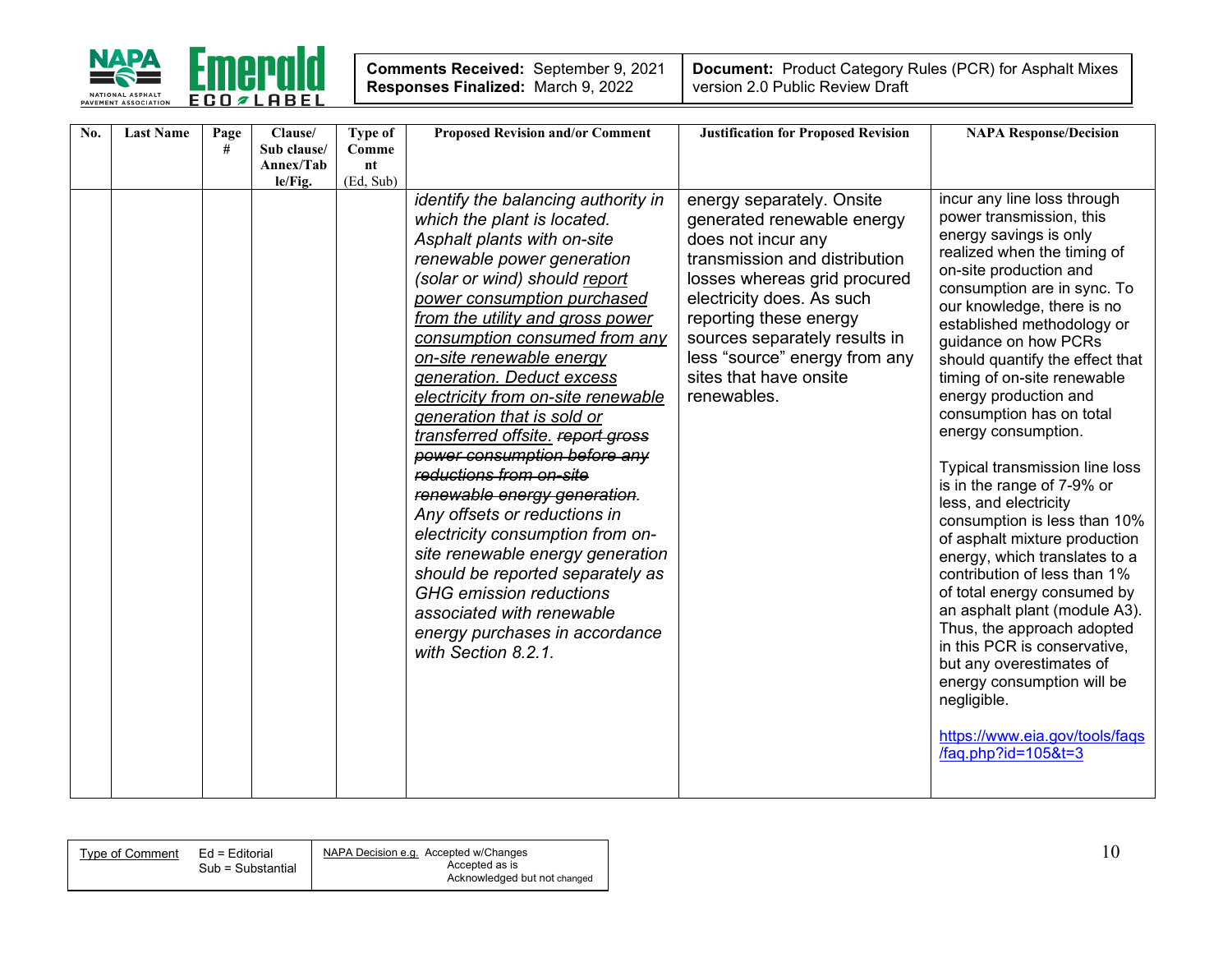

| Comments Received: September 9, 2021      |  |
|-------------------------------------------|--|
| <b>Responses Finalized: March 9, 2022</b> |  |

| No. | <b>Last Name</b> | Page<br># | Clause/<br>Sub clause/<br>Annex/Tab<br>le/Fig. | <b>Type of</b><br>Comme<br>nt<br>(Ed, Sub) | <b>Proposed Revision and/or Comment</b>                                                                                                                                                                                                                                                                   | <b>Justification for Proposed Revision</b>                                                                                                                                                                                | <b>NAPA Response/Decision</b>                                                                                                                                                                                                                                                                                                                                                                                                                             |
|-----|------------------|-----------|------------------------------------------------|--------------------------------------------|-----------------------------------------------------------------------------------------------------------------------------------------------------------------------------------------------------------------------------------------------------------------------------------------------------------|---------------------------------------------------------------------------------------------------------------------------------------------------------------------------------------------------------------------------|-----------------------------------------------------------------------------------------------------------------------------------------------------------------------------------------------------------------------------------------------------------------------------------------------------------------------------------------------------------------------------------------------------------------------------------------------------------|
| 16  | Macri            | 59        | $C-1$                                          | Sub                                        | Revise as follows:<br><b>U.S. EPA ENERGY STAR</b><br>Program                                                                                                                                                                                                                                              | <b>ENERGY STAR is a program</b><br>administered by the U.S. EPA.                                                                                                                                                          | The proposed revision was<br>accepted.                                                                                                                                                                                                                                                                                                                                                                                                                    |
| 17  | Macri            | 65        | $E-3$                                          | Sub                                        | Consider revising statement as<br>follows:<br>All upstream data sources are<br>prescribed in the Product<br>Category Rules (PCR) and are<br>publicly available and freely<br>accessible to enhance<br>transparency and comparability<br>[with the exception of (insert flow<br>name and cite its source)] | Section 7.1.9.2 discusses the<br>ability to use primary data for<br>background flows when such<br>data exists. The statement on<br>this page currently doesn't<br>allow for that option.                                  | The proposed revision was<br>not accepted.<br>EPDs for upstream materials<br>are inherently publicly<br>available and freely<br>accessible. Adding<br>information regarding specific<br>flows for which upstream data<br>are derived from facility- or<br>product-specific EPDs not<br>listed in Annex 1 will add<br>unnecessary complexity and,<br>in some cases, may<br>compromise proprietary<br>information regarding asphalt<br>mixture ingredients. |
| 18  | Macri            | 65        | E-3 Text<br>in green<br>box                    | Sub                                        | Consider revising statement as<br>follows:<br>Further Explanation - Choice of<br>Data Sources Data sources<br>prescribed are publicly available<br>and freely accessible to ensure<br>transparency. Use of the<br>prescribed data source will<br>improve comparability among                              | Section 7.1.9.2 discusses the<br>ability to use primary data for<br>background flows when such<br>data exists. Yet Annex 1 does<br>not reference that datasets<br>other than the ones listed in<br>the Annex can be used. | The proposed revision was<br>partially accepted. It should<br>be noted that this comment<br>applies to page 3 of Annex 1.<br>The prioritization scheme for<br>upstream data was added to<br>Annex 1 by creating Section<br>1.1 of the Annex.                                                                                                                                                                                                              |

| Sub = Substantial | NAPA Decision e.g. Accepted w/Changes          |  |
|-------------------|------------------------------------------------|--|
|                   | Accepted as is<br>Acknowledged but not changed |  |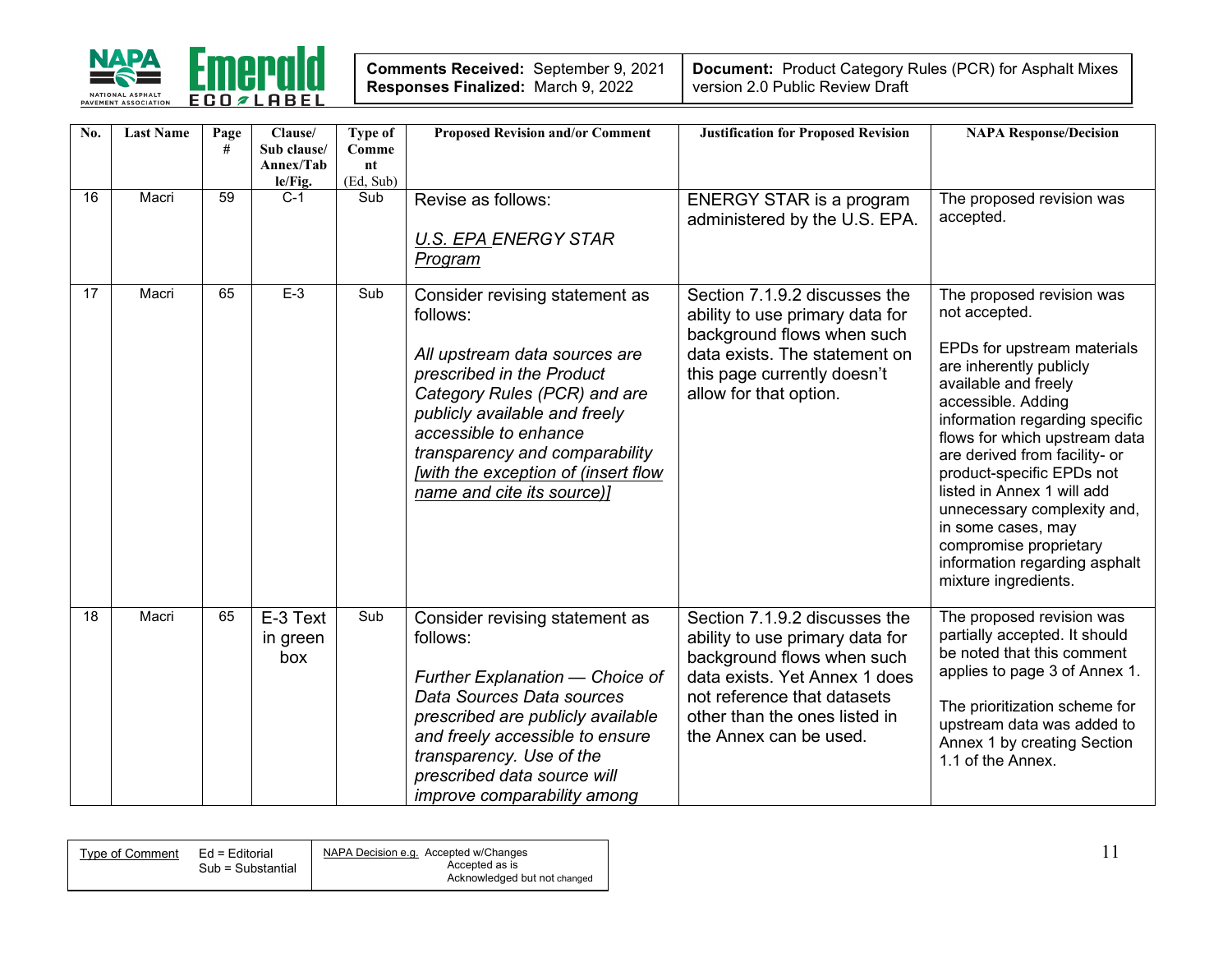

| Comments Received: September 9, 2021      | $\overline{\phantom{a}}$ Do |
|-------------------------------------------|-----------------------------|
| <b>Responses Finalized: March 9, 2022</b> | ver                         |

| No. | <b>Last Name</b> | Page<br># | Clause/<br>Sub clause/<br>Annex/Tab | Type of<br>Comme<br>nt<br>(Ed, Sub) | <b>Proposed Revision and/or Comment</b>                                                                                                                                                                                                                                                                                                                                                                                       | <b>Justification for Proposed Revision</b>                                                                                                                                          | <b>NAPA Response/Decision</b>             |
|-----|------------------|-----------|-------------------------------------|-------------------------------------|-------------------------------------------------------------------------------------------------------------------------------------------------------------------------------------------------------------------------------------------------------------------------------------------------------------------------------------------------------------------------------------------------------------------------------|-------------------------------------------------------------------------------------------------------------------------------------------------------------------------------------|-------------------------------------------|
|     |                  |           | le/Fig.                             |                                     | EPDs developed using this PCR<br>by limiting variability due to<br>differences in the upstream data<br>within the system boundary.<br>Alternative data sources for the<br>production of commodities or raw<br>materials, other than the ones<br>listed below, may be used in<br>accordance with Section 7.1.9.2<br>of the PCR. Any upstream flows<br>differ from the ones below must<br>be cited in the corresponding<br>EPD. |                                                                                                                                                                                     |                                           |
| 19  | Macri            | 47        | 8.3.2.1                             | Sub                                 | Revise statement to:<br>Website link to a www.epa.gov<br>or www.energystar.gov<br>webpage that shows whether<br>a plant has received ENERGY<br><b>STAR certification. The</b><br>recommended link at the time<br>of publishing this PCR is<br>www.energystar.gov/buildingli<br>st documentation that the<br>company achieved ENERGY<br><b>STAR</b> certification.                                                             | PCR should clarify that the<br>organization/program that<br>provides this recognition<br>should be the verification<br>source. Also ENERGY STAR<br>certifies plants, not companies. | The revision was accepted as<br>proposed. |

| Type of Comment | $Ed =$ Editorial<br>Sub = Substantial | NAPA Decision e.g. Accepted w/Changes<br>Accepted as is<br>Acknowledged but not changed | . . |
|-----------------|---------------------------------------|-----------------------------------------------------------------------------------------|-----|
|-----------------|---------------------------------------|-----------------------------------------------------------------------------------------|-----|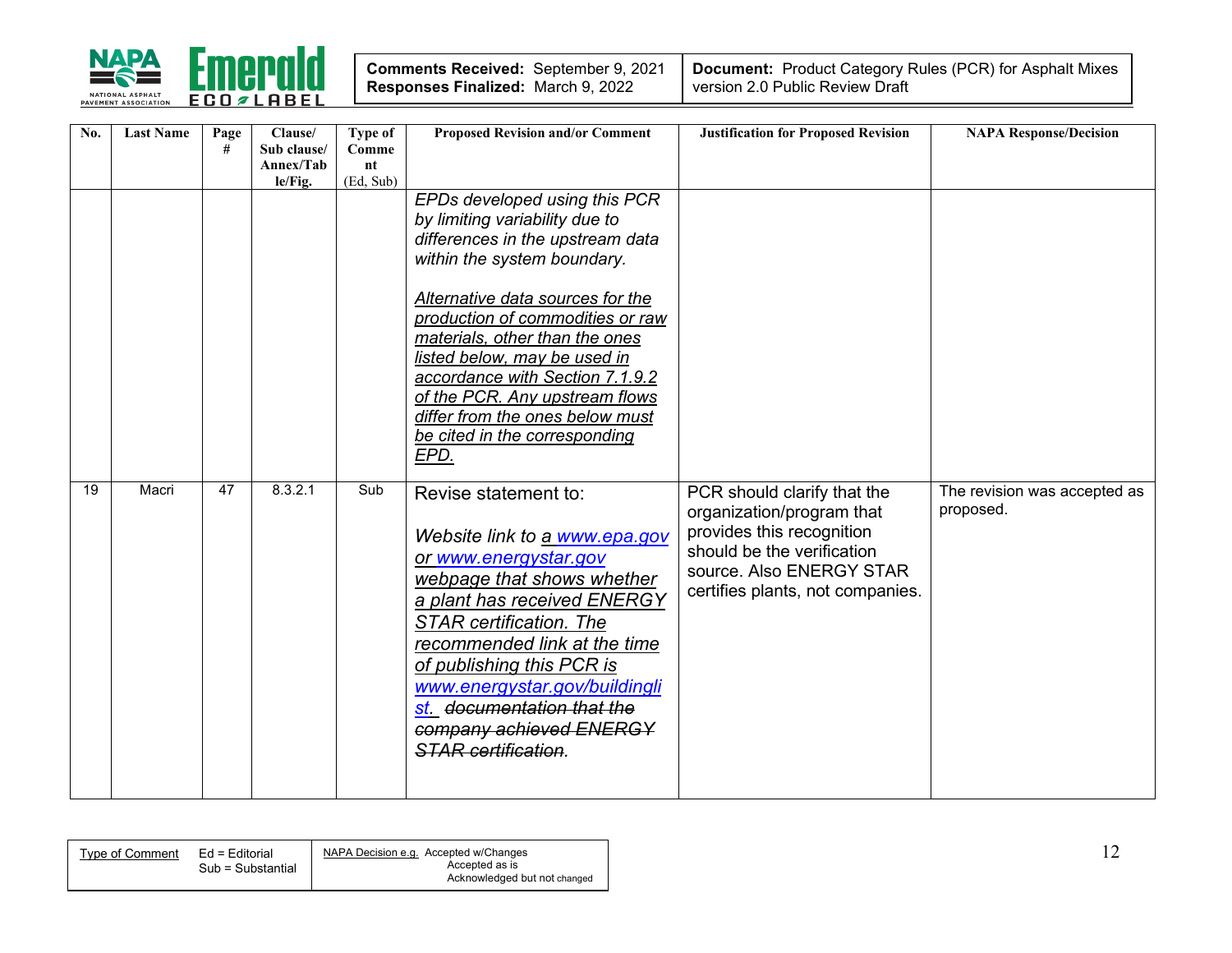

| Comments Received: September 9, 2021 |  |
|--------------------------------------|--|
| Responses Finalized: March 9, 2022   |  |

| No.             | <b>Last Name</b> | Page<br># | Clause/<br>Sub clause/<br>Annex/Tab | Type of<br>Comme<br>nt | <b>Proposed Revision and/or Comment</b> | <b>Justification for Proposed Revision</b>             | <b>NAPA Response/Decision</b>            |
|-----------------|------------------|-----------|-------------------------------------|------------------------|-----------------------------------------|--------------------------------------------------------|------------------------------------------|
|                 |                  |           | le/Fig.                             | (Ed, Sub)              |                                         |                                                        |                                          |
| 20              | Macri            | 48        | 8.3.2.3                             | Sub                    | Website link to a www.epa.gov           | PCR should clarify that the                            | The revision was accepted as             |
|                 |                  |           |                                     |                        | or www.energystar.gov                   | organization/program that                              | proposed                                 |
|                 |                  |           |                                     |                        | webpage that shows whether              | provides this recognition                              |                                          |
|                 |                  |           |                                     |                        | a plant has achieved the                | should be the verification                             |                                          |
|                 |                  |           |                                     |                        | Challenge for Industry. The             | source. Also plants, not<br>companies, can achieve the |                                          |
|                 |                  |           |                                     |                        | recommended link at the time            | Challenge for Industry.                                |                                          |
|                 |                  |           |                                     |                        | of publishing this PCR is               |                                                        |                                          |
|                 |                  |           |                                     |                        | https://www.energystar.gov/ind          |                                                        |                                          |
|                 |                  |           |                                     |                        | ustrial plants/earn-                    |                                                        |                                          |
|                 |                  |           |                                     |                        | recognition/energy-star-                |                                                        |                                          |
|                 |                  |           |                                     |                        | challenge-industry/challenge-           |                                                        |                                          |
|                 |                  |           |                                     |                        | achieved" to documentation              |                                                        |                                          |
|                 |                  |           |                                     |                        | that the company achieved               |                                                        |                                          |
|                 |                  |           |                                     |                        | <b>ENERGY STAR Challenge for</b>        |                                                        |                                          |
|                 |                  |           |                                     |                        | <b>Industry</b>                         |                                                        |                                          |
| $\overline{21}$ | Macri            | 48        | 8.3.2.4                             | Sub                    | Revise statement to:                    | PCR should clarify that the                            | The revision was accepted as<br>proposed |
|                 |                  |           |                                     |                        |                                         | organization/program that<br>provides this recognition |                                          |
|                 |                  |           |                                     |                        | Website link to an                      | should be the verification                             |                                          |
|                 |                  |           |                                     |                        | www.epa.gov or                          | source.                                                |                                          |
|                 |                  |           |                                     |                        | www.energystar.gov webpage              |                                                        |                                          |
|                 |                  |           |                                     |                        | that demonstrates the year a            |                                                        |                                          |
|                 |                  |           |                                     |                        | company has achieved                    |                                                        |                                          |
|                 |                  |           |                                     |                        | Partner of the Year award.              |                                                        |                                          |
|                 |                  |           |                                     |                        | The recommended link at the             |                                                        |                                          |
|                 |                  |           |                                     |                        | time of publishing the PCR is           |                                                        |                                          |
|                 |                  |           |                                     |                        | https://www.energystar.gov/ab           |                                                        |                                          |
|                 |                  |           |                                     |                        | out/awards or                           |                                                        |                                          |
|                 |                  |           |                                     |                        | https://www.energystar.gov/pa           |                                                        |                                          |

| NAPA Decision e.g. Accepted w/Changes<br>Ed = Editorial<br>Type of Comment<br>Sub = Substantial<br>Accepted as is<br>Acknowledged but not changed |  |
|---------------------------------------------------------------------------------------------------------------------------------------------------|--|
|---------------------------------------------------------------------------------------------------------------------------------------------------|--|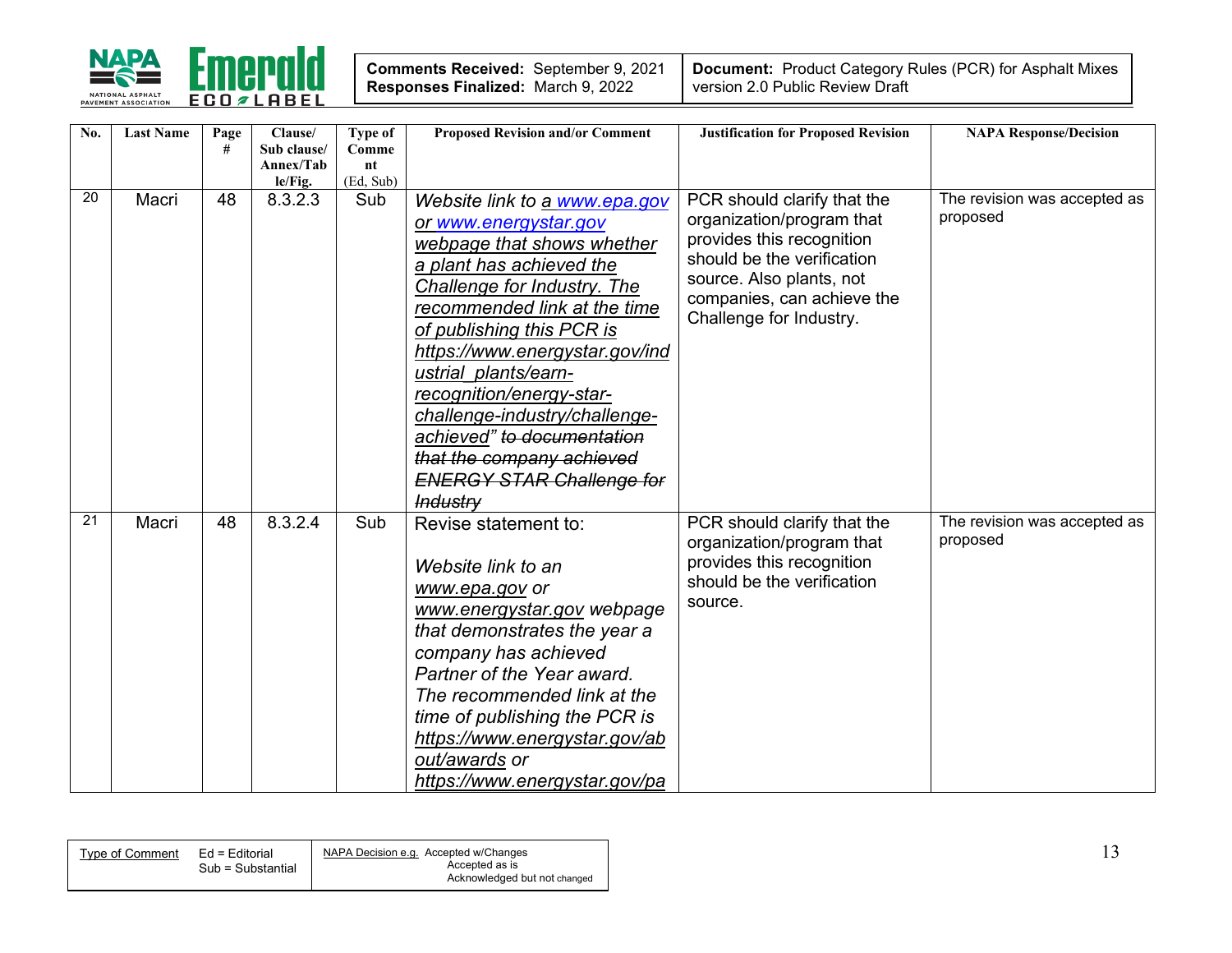

| Comments Received: September 9, 2021 |  |
|--------------------------------------|--|
| Responses Finalized: March 9, 2022   |  |

| No. | <b>Last Name</b> | Page<br># | Clause/<br>Sub clause/<br>Annex/Tab<br>le/Fig. | Type of<br>Comme<br>nt<br>(Ed, Sub) | <b>Proposed Revision and/or Comment</b><br>rtner resources/partner list/ci                                                                                                                                                                                                                                                                 | <b>Justification for Proposed Revision</b>                                       | <b>NAPA Response/Decision</b>             |
|-----|------------------|-----------|------------------------------------------------|-------------------------------------|--------------------------------------------------------------------------------------------------------------------------------------------------------------------------------------------------------------------------------------------------------------------------------------------------------------------------------------------|----------------------------------------------------------------------------------|-------------------------------------------|
|     |                  |           |                                                |                                     | partner list" to<br>documentation that the<br>company achieved ENERGY<br><b>STAR Partner of the Year</b><br>Award.                                                                                                                                                                                                                         |                                                                                  |                                           |
| 22  | Macri            | 47        | 8.3.2.2                                        | Sub                                 | Revise statement as follows:<br><b>ENERGY STAR Energy</b><br>Performance Scores measure<br>how efficiently a<br>manufacturing plant produces<br>its products operates when<br>compared to similar plants,<br>using a 1-100 scale.                                                                                                          | This edit is to more effectively<br>describe what ENERGY STAR<br>scores measure. | The revision was accepted as<br>proposed. |
| 23  | Macri            | 71        | $E-9$                                          | Sub                                 | Revise statement as follows:<br><b>ENERGY STAR Energy</b><br>Performance Scores measure<br>how efficiently a<br>manufacturing plant produces<br>its products operates when<br>compared to similar plants on<br>a 1-100 scale. A score of 50<br>reflects average performance,<br>1 reflects lowest performance,<br>and 100 reflects highest | This edit is to more effectively<br>describe what ENERGY STAR<br>scores measure. | The revision was accepted as<br>proposed. |

| Tvpe of Comment | Ed = Editorial<br>Sub = Substantial | NAPA Decision e.g. Accepted w/Changes<br>Accepted as is<br>Acknowledged but not changed |  |
|-----------------|-------------------------------------|-----------------------------------------------------------------------------------------|--|
|                 |                                     |                                                                                         |  |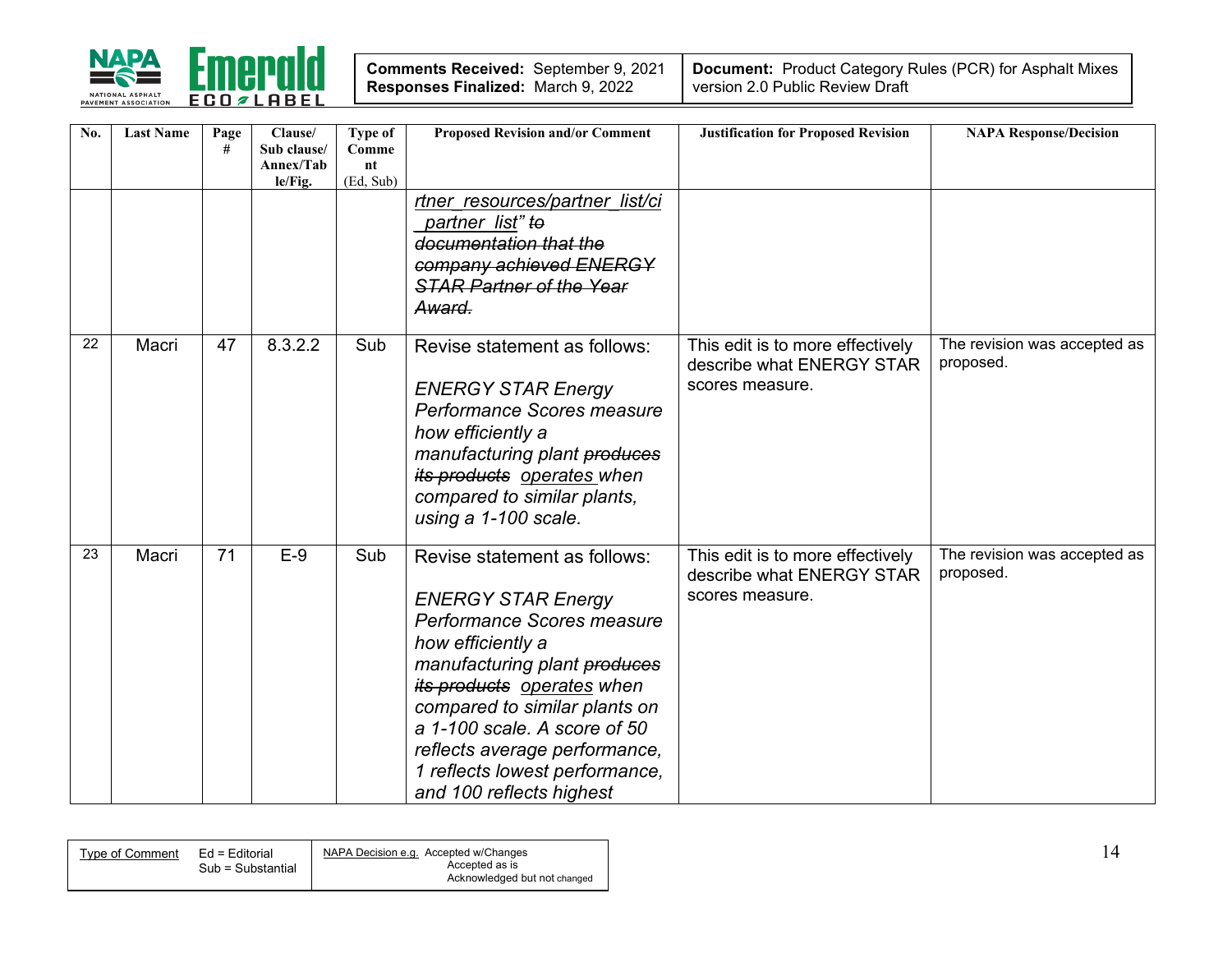

| Comments Received: September 9, 2021      |  |
|-------------------------------------------|--|
| <b>Responses Finalized: March 9, 2022</b> |  |

| No. | <b>Last Name</b> | Page<br># | Clause/<br>Sub clause/<br>Annex/Tab<br>le/Fig. | <b>Type of</b><br>Comme<br>nt<br>(Ed, Sub) | <b>Proposed Revision and/or Comment</b>                                                                                                                                                                                                                                                                                                                                                                                                                                                                                                                                              | <b>Justification for Proposed Revision</b>                                                                               | <b>NAPA Response/Decision</b>                                                                                                                                                                                                                                                                         |
|-----|------------------|-----------|------------------------------------------------|--------------------------------------------|--------------------------------------------------------------------------------------------------------------------------------------------------------------------------------------------------------------------------------------------------------------------------------------------------------------------------------------------------------------------------------------------------------------------------------------------------------------------------------------------------------------------------------------------------------------------------------------|--------------------------------------------------------------------------------------------------------------------------|-------------------------------------------------------------------------------------------------------------------------------------------------------------------------------------------------------------------------------------------------------------------------------------------------------|
|     |                  |           |                                                |                                            | performance.                                                                                                                                                                                                                                                                                                                                                                                                                                                                                                                                                                         |                                                                                                                          |                                                                                                                                                                                                                                                                                                       |
| 24  | Macri            | 9         | 1.1<br>Scope                                   | Sub                                        | Where product types outside<br>of this scope are listed, add<br>reference to those PCRs.<br>where they exist.                                                                                                                                                                                                                                                                                                                                                                                                                                                                        | This would facilitate users in<br>identifying other PCRs and<br>further educate the building<br>and construction sector. | The proposed revision was<br>not accepted.<br>It's not necessary to list PCRs<br>for products that are not<br>covered by this PCR. Other<br>resources are available to<br>provide this service, such as<br>the North American PCR<br>Catalog, which is available at<br>https://programoperators.org/. |
| 25  | Macri            |           | General                                        |                                            | There was some confusion about<br>the branding of the PCR as the<br>"Emerald Eco Label" Product<br>Category Rule. Would the PCR<br>only apply to EPDs that are<br>generated through the Emerald<br>Ecolabel software? Or could it<br>and should it be applied used by<br>manufacturers who are<br>developing EPDs independent<br>from the software?<br>Similarly could the term Emerald<br>Ecolabel be interpreted by some<br>to connote environmental<br>performance, rather than simply a<br>tool that conveys performance? If<br>so may want to consider how this<br>is conveyed. |                                                                                                                          | We understand the potential<br>confusion and have removed<br>the Emerald Eco-Label brand<br>from the PCR.                                                                                                                                                                                             |
| 26  | Church           | Ma        | Through                                        | Ed                                         | You have three definitions                                                                                                                                                                                                                                                                                                                                                                                                                                                                                                                                                           | This will help readers                                                                                                   | The proposed revisions were                                                                                                                                                                                                                                                                           |

| Type of 1 | Ed = Editorial    | NAPA Decision e.g. Accepted w/Changes |  |
|-----------|-------------------|---------------------------------------|--|
| Comment   | Sub = Substantial | Accepted as is                        |  |
|           |                   | Acknowledged but not changed          |  |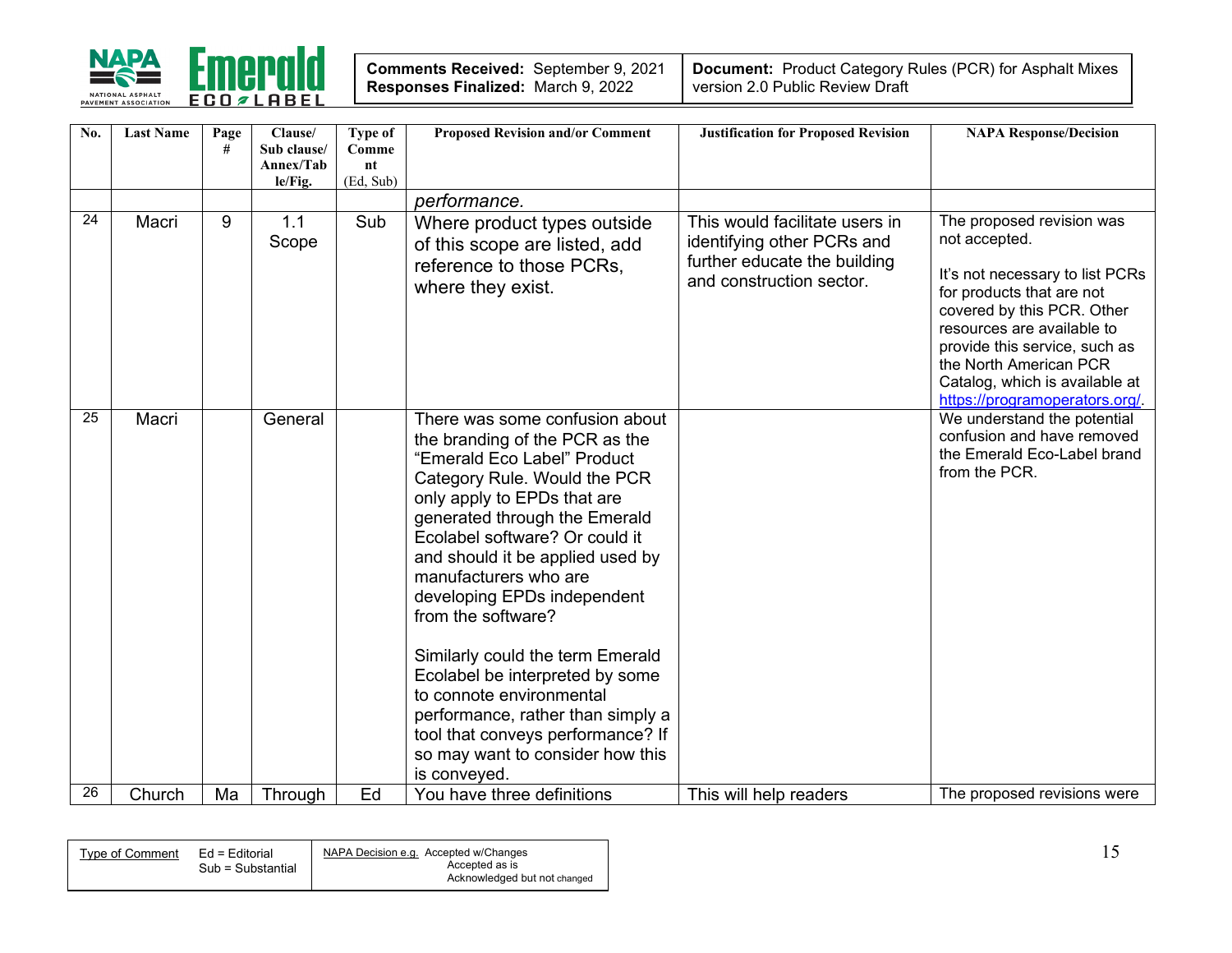

| Comments Received: September 9, 2021      |  |
|-------------------------------------------|--|
| <b>Responses Finalized: March 9, 2022</b> |  |

| No. | <b>Last Name</b> | Page<br># | Clause/<br>Sub clause/<br>Annex/Tab<br>le/Fig. | Type of<br>Comme<br>nt<br>(Ed, Sub) | <b>Proposed Revision and/or Comment</b>                                                                                                                                                                                                | <b>Justification for Proposed Revision</b>                                                          | <b>NAPA Response/Decision</b>                                                                                                                                                                                                                                                                                                                                             |
|-----|------------------|-----------|------------------------------------------------|-------------------------------------|----------------------------------------------------------------------------------------------------------------------------------------------------------------------------------------------------------------------------------------|-----------------------------------------------------------------------------------------------------|---------------------------------------------------------------------------------------------------------------------------------------------------------------------------------------------------------------------------------------------------------------------------------------------------------------------------------------------------------------------------|
|     |                  | ny        | out                                            |                                     | "Central Cold Plant Recycling"<br>"Cold Mix Asphalt" and "Cold-<br>Produced Asphalt Mixture" for<br>what appears to be the same<br>material                                                                                            | understand the specific<br>material you are talking about                                           | accepted with changes.<br>"Cold-mix" was deleted from<br>the description of what is not<br>included in the scope in<br>Section 1.1.<br>Revised the phrase in the<br>EPD template to "cold central<br>plant recycling (CCPR)<br>produced asphalt mixture".                                                                                                                 |
| 27  | Church           | 11        | 3.9.17                                         | Sub                                 | You define "cutback asphalt" as<br>an asphalt mixture. However,<br>you only define asphalt foam and<br>emulsified asphalt as potential<br>binders for CCPR. Why do you<br>not include cutback asphalts as<br>an option?                | Cutback asphalts are used in<br>cold mix and should be<br>included as a potential binding<br>agent. | The comment did not include<br>a specific proposed revision.<br>The definition of asphalt<br>mixture was revised to clarify<br>the intended meaning:<br>"a plant-produced composite<br>material consisting of<br>aggregates and asphalt<br>binder, emulsified asphalt, or<br>cutback asphalt and<br>aggregates; the mixture that<br>may also include other<br>materials." |
| 28  | Church           | 12        | 3.9.32                                         | Sub                                 | Your definition of foamed asphalt<br>includes both a technical<br>definition and benefits, but<br>earlier, your definition of<br>emulsified asphalt only includes a<br>technical definition with no<br>benefits. The same benefits you | Definitions should not provide<br>potential benefits, just<br>definitions.                          | The proposed revision was<br>accepted with changes. See<br>response to comment 73.                                                                                                                                                                                                                                                                                        |

| Tvpe of Comment | Ed = Editorial    | NAPA Decision e.g. Accepted w/Changes<br>Accepted as is |  |
|-----------------|-------------------|---------------------------------------------------------|--|
|                 | Sub = Substantial | Acknowledged but not changed                            |  |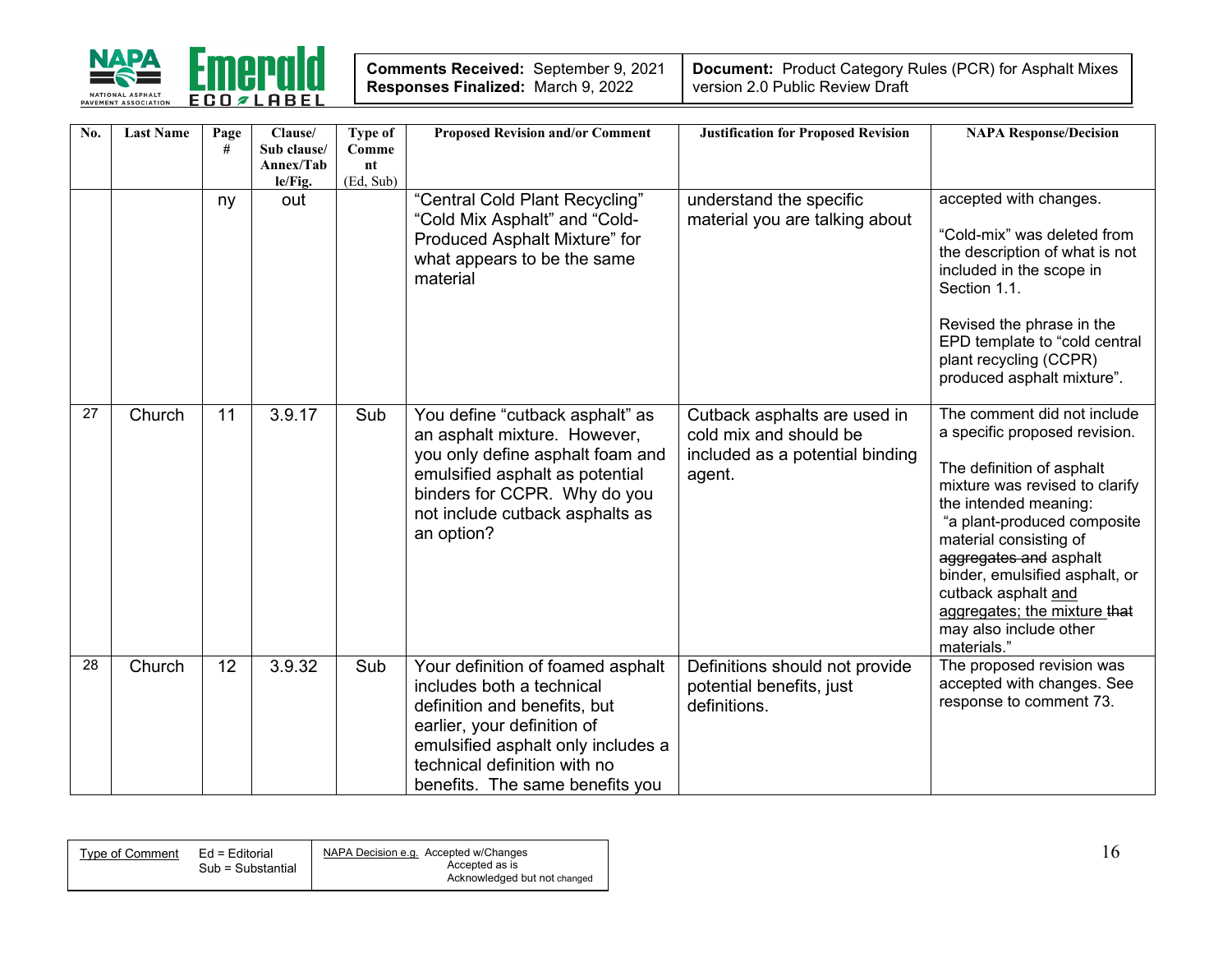

| Comments Received: September 9, 2021      |  |
|-------------------------------------------|--|
| <b>Responses Finalized: March 9, 2022</b> |  |

| No. | <b>Last Name</b> | Page<br># | Clause/<br>Sub clause/<br>Annex/Tab<br>le/Fig. | Type of<br>Comme<br>nt<br>(Ed, Sub) | <b>Proposed Revision and/or Comment</b>                                                                                                                                                                                                                               | <b>Justification for Proposed Revision</b>                                                                       | <b>NAPA Response/Decision</b>                                                                                                                                                                                                                                                                                                                                                                                                                                                                                                                    |
|-----|------------------|-----------|------------------------------------------------|-------------------------------------|-----------------------------------------------------------------------------------------------------------------------------------------------------------------------------------------------------------------------------------------------------------------------|------------------------------------------------------------------------------------------------------------------|--------------------------------------------------------------------------------------------------------------------------------------------------------------------------------------------------------------------------------------------------------------------------------------------------------------------------------------------------------------------------------------------------------------------------------------------------------------------------------------------------------------------------------------------------|
|     |                  |           |                                                |                                     | describe for asphalt foam can be<br>applied to emulsified asphalt.                                                                                                                                                                                                    |                                                                                                                  |                                                                                                                                                                                                                                                                                                                                                                                                                                                                                                                                                  |
| 29  | Church           | 27        | 7.1.7.2.4                                      | Sub                                 | You mention "impacts associated<br>with regionalized production" by<br>you never discuss these impacts<br>nor which regions are defining.<br>In addition, you do not have any<br>guidance on how production is<br>potentially influenced by different<br>climates.    | This will help users understand<br>which region their company is<br>in and specific impacts that will<br>results | The comment is<br>acknowledged but no<br>changes were made to<br>Section 7.1.7.2.4.<br>The statement regarding<br>"regionalized production"<br>refers to production of<br>electricity. This is further<br>clarified in Section 7.1.9.2 as<br>being regionalized at the<br>balancing authority level.                                                                                                                                                                                                                                             |
| 30  | Church           | 29        | 7.1.8.1                                        | Sub                                 | You state here that there are data<br>gaps for asphalt emulsions,<br>however, you do not state that<br>there are data gaps for asphalt<br>foam. This is confusing, as there<br>is no indication that there is more<br>data for asphalt foam than<br>asphalt emulsion. | Users need to know if the<br>proper data exists for the<br>binding agent they are using.                         | The comment is<br>acknowledged but no<br>changes were made to<br>Section 7.1.8.1.<br>In general, data gaps do not<br>exist for foamed asphalt per<br>se. Some foamed asphalt<br>processes involve the use of<br>warm-mix additives (such as<br>zeolite), which is listed as a<br>data gap in Annex 1.<br>Foaming processes that inject<br>water into the asphalt binder<br>without other additives do not<br>have a data gap. It should be<br>noted that consumption of<br>fresh water is included as a<br>resource use indicator in the<br>EPD. |

| Tvpe of Comment_ | Ed = Editorial    | NAPA Decision e.g. Accepted w/Changes |
|------------------|-------------------|---------------------------------------|
|                  | Sub = Substantial | Accepted as is                        |
|                  |                   | Acknowledged but not changed          |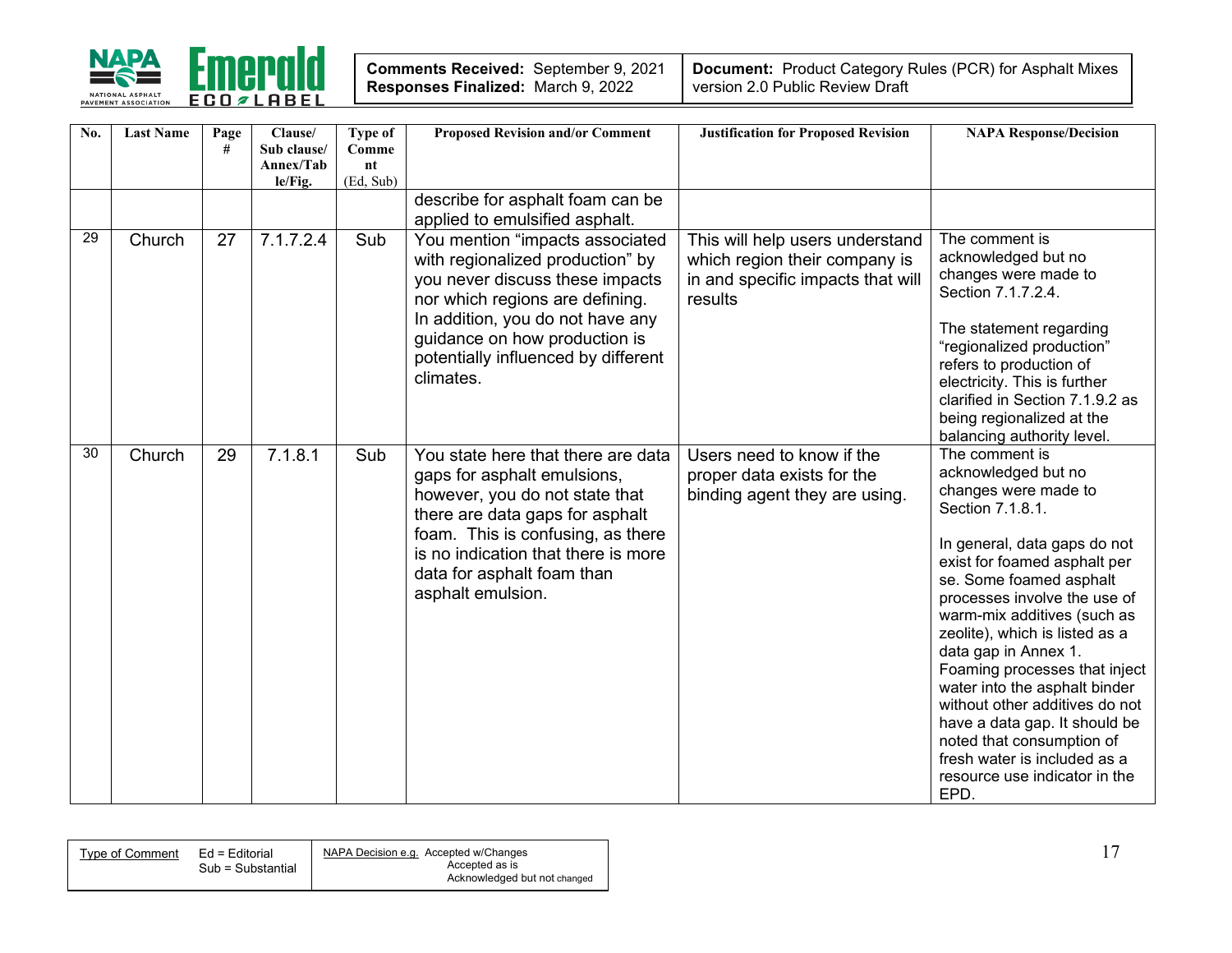

| Comments Received: September 9, 2021      |  |
|-------------------------------------------|--|
| <b>Responses Finalized: March 9, 2022</b> |  |

| No. | <b>Last Name</b> | Page<br># | Clause/<br>Sub clause/ | <b>Type of</b><br>Comme | <b>Proposed Revision and/or Comment</b>                         | <b>Justification for Proposed Revision</b> | <b>NAPA Response/Decision</b>                                  |
|-----|------------------|-----------|------------------------|-------------------------|-----------------------------------------------------------------|--------------------------------------------|----------------------------------------------------------------|
|     |                  |           | Annex/Tab              | nt                      |                                                                 |                                            |                                                                |
|     |                  |           | le/Fig.                | (Ed, Sub)               |                                                                 |                                            |                                                                |
| 31  | Church           | 30        | 7.1.8.1                | Sub                     | You state "In general, this sub-                                | PCRs generally allow for proxy             | The comment is<br>acknowledged but no                          |
|     |                  |           |                        |                         | category PCR discourages the                                    | data to be used.                           | changes were made to                                           |
|     |                  |           |                        |                         | use of proxy data when data<br>gaps exist for the upstream      |                                            | Section 7.1.8.1.                                               |
|     |                  |           |                        |                         | impacts of raw material extraction                              |                                            |                                                                |
|     |                  |           |                        |                         | and manufacturing. Proxy data                                   |                                            | The use of proxy data without                                  |
|     |                  |           |                        |                         | shall not be used unless                                        |                                            | careful consideration of<br>product-specific variables can     |
|     |                  |           |                        |                         | specifically authorized in Annex                                |                                            | be misleading. In general, our                                 |
|     |                  |           |                        |                         | 1." This is a very unusual                                      |                                            | approach is to clearly                                         |
|     |                  |           |                        |                         | statement in a PCR                                              |                                            | disclose any relevant data                                     |
|     |                  |           |                        |                         |                                                                 |                                            | gaps and let the owners<br>(agencies) decide whether           |
|     |                  |           |                        |                         |                                                                 |                                            | they will accept EPDs with                                     |
|     |                  |           |                        |                         |                                                                 |                                            | data gaps. We feel this is the                                 |
|     |                  |           |                        |                         |                                                                 |                                            | best way to motivate and                                       |
|     |                  |           |                        |                         |                                                                 |                                            | incentivize additive suppliers<br>to publish data such as life |
|     |                  |           |                        |                         |                                                                 |                                            | cycle inventories, life cycle                                  |
|     |                  |           |                        |                         |                                                                 |                                            | assessments, or EPDs for                                       |
|     |                  |           |                        |                         |                                                                 |                                            | their products. Using an                                       |
|     |                  |           |                        |                         |                                                                 |                                            | "acceptable" but low-quality                                   |
|     |                  |           |                        |                         |                                                                 |                                            | proxy that may underestimate<br>their impacts will not         |
|     |                  |           |                        |                         |                                                                 |                                            | incentivize upstream                                           |
|     |                  |           |                        |                         |                                                                 |                                            | manufacturers to publish their                                 |
|     |                  |           |                        |                         |                                                                 |                                            | data.                                                          |
| 32  | Church           | 34        | 7.2.1.2                | Sub                     | You state that "utility                                         | This is highly uncommon to tie             | The comment is                                                 |
|     |                  |           |                        |                         | consumption may be allocated                                    | accounting purposes to utility             | acknowledged but no<br>changes were made to                    |
|     |                  |           |                        |                         | according to the company's<br>established allocation procedures | consumption.                               | Section 7.2.1.2.                                               |
|     |                  |           |                        |                         | used for financial accounting                                   |                                            |                                                                |
|     |                  |           |                        |                         | purposes".                                                      |                                            | Economic allocation of                                         |
|     |                  |           |                        |                         |                                                                 |                                            | processes that produce                                         |

| Tvpe of Comment | Ed = Editorial    | NAPA Decision e.g. Accepted w/Changes |  |
|-----------------|-------------------|---------------------------------------|--|
|                 | Sub = Substantial | Accepted as is                        |  |
|                 |                   | Acknowledged but not changed          |  |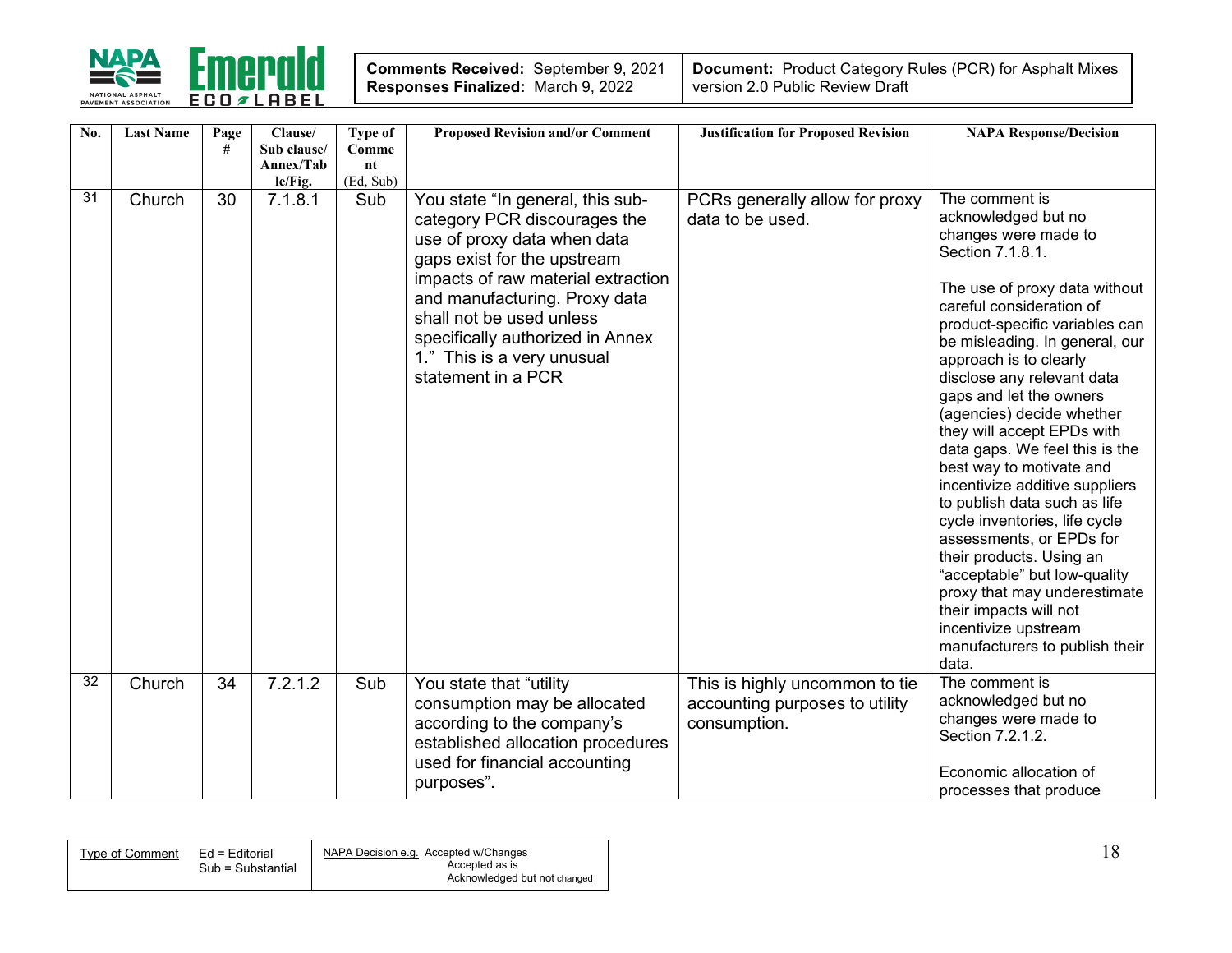

| Comments Received: September 9, 2021 |  |
|--------------------------------------|--|
| Responses Finalized: March 9, 2022   |  |

| No. | <b>Last Name</b> | Page<br># | Clause/<br>Sub clause/<br>Annex/Tab | Type of<br>Comme<br>nt | <b>Proposed Revision and/or Comment</b>                                                                                                     | <b>Justification for Proposed Revision</b>                                                                                     | <b>NAPA Response/Decision</b>                                                                                                                                                                                                                                                                                                                                        |
|-----|------------------|-----------|-------------------------------------|------------------------|---------------------------------------------------------------------------------------------------------------------------------------------|--------------------------------------------------------------------------------------------------------------------------------|----------------------------------------------------------------------------------------------------------------------------------------------------------------------------------------------------------------------------------------------------------------------------------------------------------------------------------------------------------------------|
|     |                  |           | le/Fig.                             | (Ed, Sub)              |                                                                                                                                             |                                                                                                                                |                                                                                                                                                                                                                                                                                                                                                                      |
|     |                  |           |                                     |                        |                                                                                                                                             |                                                                                                                                | multiple products is<br>commonly accepted in the<br>practice of LCA (see ISO<br>14044). Here, we are simply<br>linking the organization's<br>established accounting<br>procedures to this economic<br>allocation process.                                                                                                                                            |
| 33  | Church           | 38        | 7.2.1.3                             | Sub                    | Production temperatures are not<br>used to separately allocate<br>energy inputs into HMA and<br><b>WMA</b> mixtures                         | If energy is being allocated<br>based on mixture type, there<br>should be guidance on<br>temperatures for HMA vs<br><b>WMA</b> | The comment is<br>acknowledged but no<br>changes were made to<br>Section 7.2.1.3.<br>Allocation procedures are<br>described in Section 7.2.5.2,<br>which explains the rationale<br>for not allocating resource<br>use inputs to HMA and WMA<br>mixtures on the basis of<br>production temperatures.                                                                  |
| 34  | Church           | 39        | 7.2.4                               | Sub                    | You state that there are no<br>burdens allocated to waste<br>materials or co-products. It is not<br>clear how this statement can be<br>made | Most PCRs allocate for waste<br>materials and co-products                                                                      | The comment is<br>acknowledged but no<br>changes were made to<br>Section 7.2.4.<br>ISO 21930, Section 7.1.2.7<br>requires that no burdens are<br>allocated to waste materials.<br>Extending this approach to<br>also include co-products is a<br>conservative approach that<br>ensures energy inputs are<br>appropriately attributed to<br>asphalt mixtures produced |

| Tvpe of Comment | Ed = Editorial    | NAPA Decision e.g. Accepted w/Changes |  |
|-----------------|-------------------|---------------------------------------|--|
|                 | Sub = Substantial | Accepted as is                        |  |
|                 |                   | Acknowledged but not changed          |  |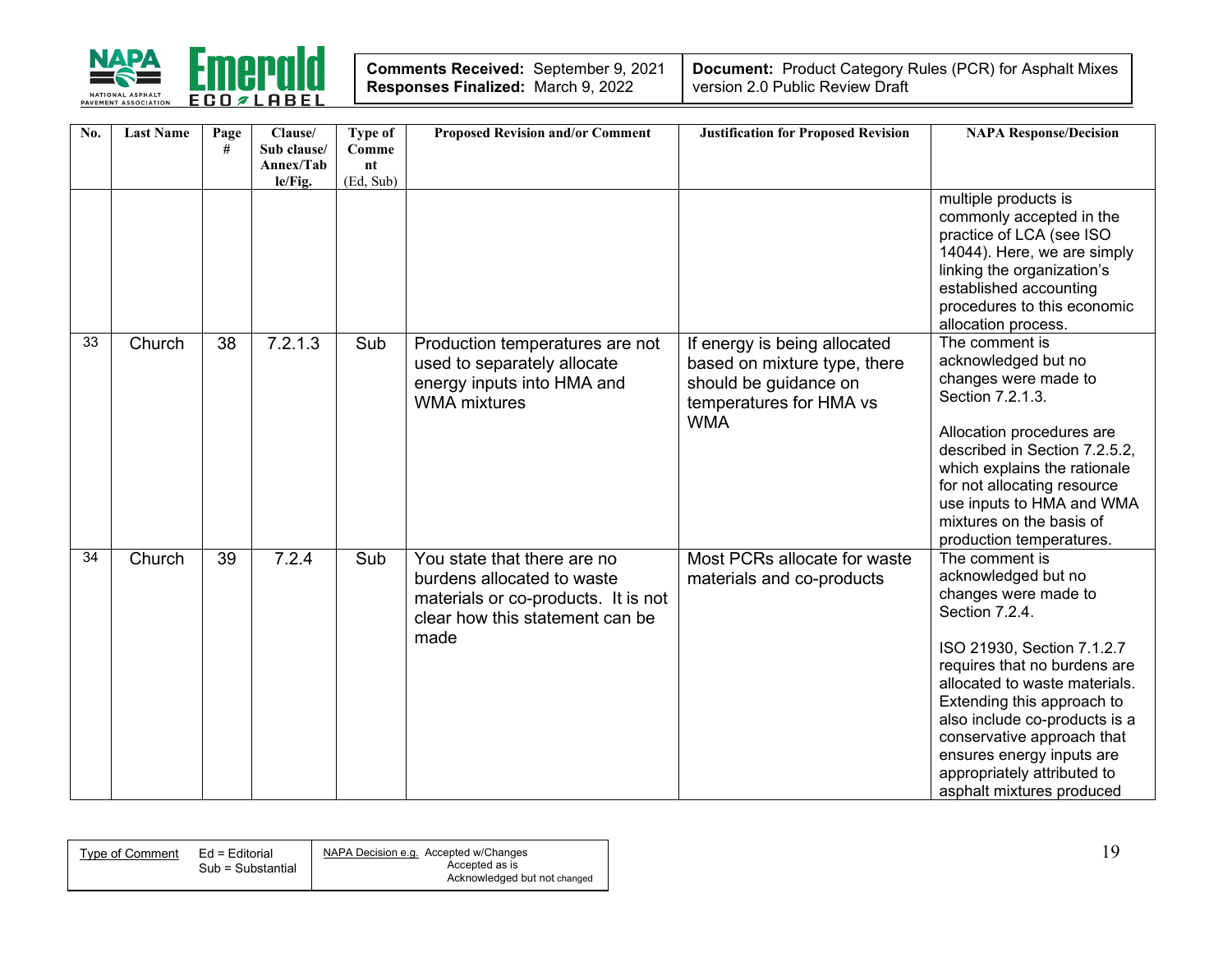

| Comments Received: September 9, 2021 |  |
|--------------------------------------|--|
| Responses Finalized: March 9, 2022   |  |

| No.             | <b>Last Name</b>             | Page<br># | Clause/<br>Sub clause/<br>Annex/Tab<br>le/Fig.                               | Type of<br>Comme<br>nt<br>(Ed, Sub) | <b>Proposed Revision and/or Comment</b>                                                                                                                                                                                                                                                                                                                                                                        | <b>Justification for Proposed Revision</b>                                                                                                 | <b>NAPA Response/Decision</b>                                                                                                                                                                                                            |
|-----------------|------------------------------|-----------|------------------------------------------------------------------------------|-------------------------------------|----------------------------------------------------------------------------------------------------------------------------------------------------------------------------------------------------------------------------------------------------------------------------------------------------------------------------------------------------------------------------------------------------------------|--------------------------------------------------------------------------------------------------------------------------------------------|------------------------------------------------------------------------------------------------------------------------------------------------------------------------------------------------------------------------------------------|
|                 |                              |           |                                                                              |                                     |                                                                                                                                                                                                                                                                                                                                                                                                                |                                                                                                                                            | and sold by the plant. Energy<br>and other resource inputs<br>should not be allocated to<br>waste materials or co-<br>products produced by the<br>asphalt plant, such as<br>baghouse fines and start-<br>up/shut-down waste.             |
| 35              | Church                       | 40        | 7.2.5.2                                                                      | Sub                                 | The only explanation of CCPR is<br>that it can run through a plant<br>without heat, but there is no<br>mention as to the type of plant<br>(pugmill, drum) or whether the<br>plant is specifically designed for<br>CCPR, or if it is an HMA plant<br>adapted to CCPR.                                                                                                                                           | Users need to know if their<br>CCPR set-up can fall under<br>this PCR                                                                      | The proposed revision was<br>accepted.<br>The CCPR paragraph in<br>Section 7.2.5.2 was revised<br>as follows:<br>"CCPR mixtures can be<br>produced in a purpose-built<br>plant such as a pugmill that<br>only produces CCPR<br>mixtures" |
| 36              | $Crews -$<br><b>AEMA/ITC</b> | 12        | 3.9<br>"Terms<br>specific<br>to the<br>PCR for<br>Asphalt<br><b>Mixtures</b> | Sub                                 | 3.9.26. emulsified asphalt $-$ (1) a<br>suspension of minute (typically <<br>100 microns diameter)<br>globulesas writtenbut<br>addand conforming to standard<br>specifications for use in the<br>production of asphalt mixtures for<br>pavement construction (Sources:<br>ASTM D8-21 and D977-19a)<br>Also note: the phrase "emulsified<br>asphalt" may be used<br>interchangeably with "asphalt<br>emulsion." | A clearer definition with direct<br>relevance to cold asphalt<br>mixtures for <b>paving</b><br>applications and supported by<br>standards. | The proposed revision was<br>accepted with minor changes.<br>See the response to<br>Comment 72.                                                                                                                                          |
| $\overline{37}$ | $Crews -$                    | 12        | 3.9                                                                          | Sub                                 | 3.9.32 foamed asphalt - Asphalt                                                                                                                                                                                                                                                                                                                                                                                | The definition is supposed to                                                                                                              | The proposed revision was                                                                                                                                                                                                                |

| Tvpe of Comment | Ed = Editorial    | NAPA Decision e.g. Accepted w/Changes<br>Accepted as is | $\Omega$<br>$\mathcal{L}$ V |
|-----------------|-------------------|---------------------------------------------------------|-----------------------------|
|                 | Sub = Substantial | Acknowledged but not changed                            |                             |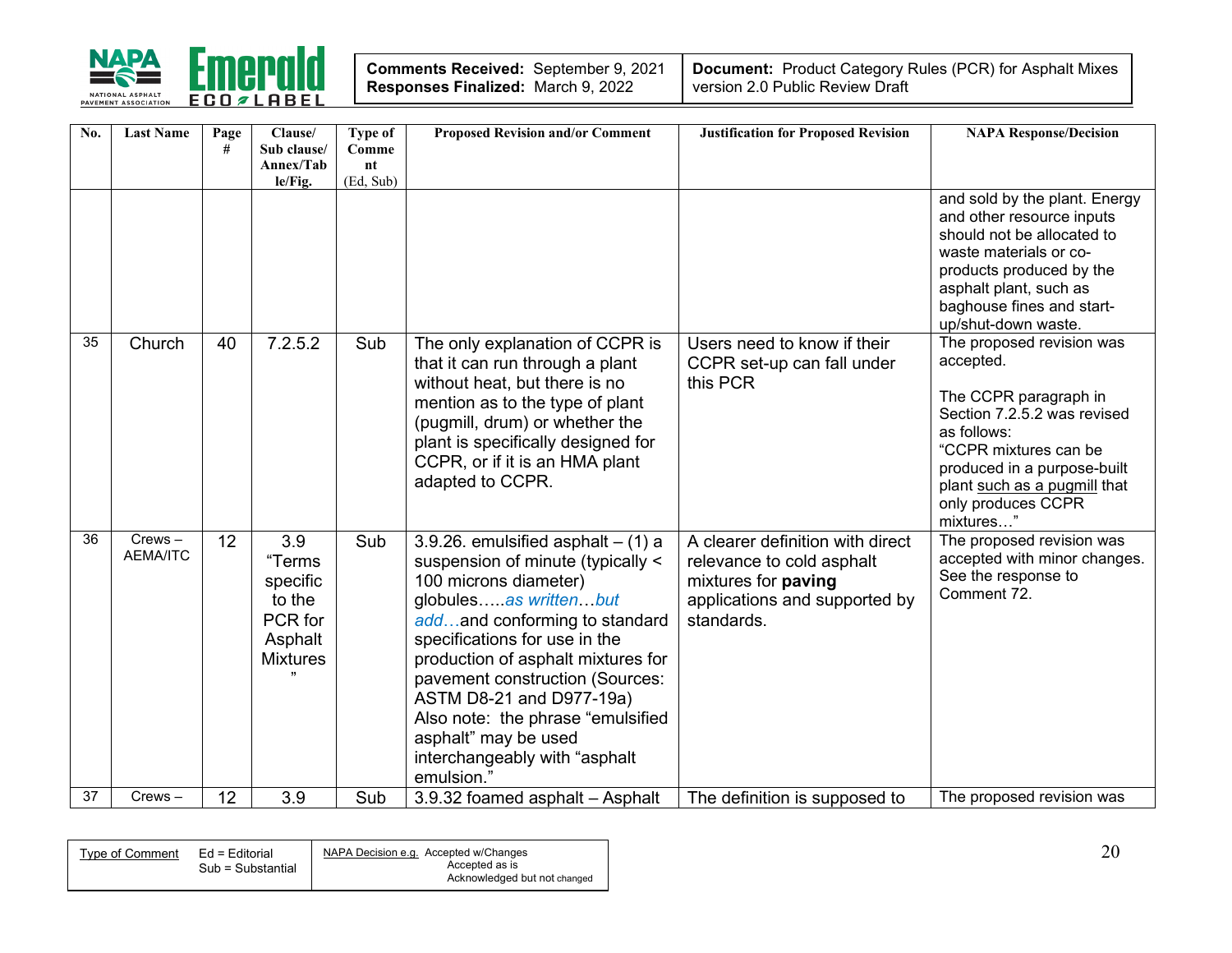

| No. | <b>Last Name</b>             | Page | Clause/                  | Type of     | <b>Proposed Revision and/or Comment</b> | <b>Justification for Proposed Revision</b> | <b>NAPA Response/Decision</b>                      |
|-----|------------------------------|------|--------------------------|-------------|-----------------------------------------|--------------------------------------------|----------------------------------------------------|
|     |                              | #    | Sub clause/<br>Annex/Tab | Comme<br>nt |                                         |                                            |                                                    |
|     |                              |      | le/Fig.                  | (Ed, Sub)   |                                         |                                            |                                                    |
|     | <b>AEMA/ITC</b>              |      |                          |             | binder, which has been combined         | be for foamed asphalt. The                 | accepted with minor changes.                       |
|     |                              |      |                          |             | with water via direct injection or      | definition given in the Draft              | See response to Comment                            |
|     |                              |      |                          |             | by treatment with wet sand or           | PCR, however, was more an                  | 73.                                                |
|     |                              |      |                          |             | water-liberating minerals like          | imprecise description of the               |                                                    |
|     |                              |      |                          |             | zeolite, to form foam, which            | layman's MECHANISM                         |                                                    |
|     |                              |      |                          |             | depending on a number of                | typically given to explain how a           |                                                    |
|     |                              |      |                          |             | factors, such as bitumen                | foam (of the proper half-life              |                                                    |
|     |                              |      |                          |             | composition, surface tension,           | and expansion ratio                        |                                                    |
|     |                              |      |                          |             | temperature, quantity of water,         | properties) can be used to                 |                                                    |
|     |                              |      |                          |             | steam droplet size distribution,        | make a paving mixture.                     |                                                    |
|     |                              |      |                          |             | and atmospheric conditions, may         | Additionally, words like "tiny,"           |                                                    |
|     |                              |      |                          |             | display half-life and expansion         | "small," and "trapped" are                 |                                                    |
|     |                              |      |                          |             | ratio properties suitable for           | vague and potentially                      |                                                    |
|     |                              |      |                          |             | production of asphalt mixtures at       | misleading. The definition, as it          |                                                    |
|     |                              |      |                          |             | ambient temperatures. (Source:          | was presented in the Draft,                |                                                    |
|     |                              |      |                          |             | Newcomb, D.E., et.al., NCHRP            | sounds more like a publicity ad            |                                                    |
|     |                              |      |                          |             | Report 807, Properties of               | than a technical definition.               |                                                    |
|     |                              |      |                          |             | Foamed Asphalt for Warm Mix             |                                            |                                                    |
|     |                              |      |                          |             | <b>Asphalt Applications, 2015)</b>      |                                            |                                                    |
| 38  | $Crews -$<br><b>AEMA/ITC</b> | 14   | 3.9                      | Sub         | $3.9.42$ . lime $-$ this should be      | It is imprecise and redundant.             | The comment is                                     |
|     |                              |      | "Term                    |             | removed.                                | The word, "lime," as used in               | acknowledged but the<br>definition of lime was not |
|     |                              |      | specific                 |             |                                         | the paving industry, almost                | removed. See response to                           |
|     |                              |      | to the                   |             |                                         | exclusively means "hydrated                | Comment 1.                                         |
|     |                              |      | PCR for                  |             |                                         | lime." Hydrated lime is                    |                                                    |
|     |                              |      | Asphalt                  |             |                                         | described adequately in                    |                                                    |
|     |                              |      | <b>Mixtures</b>          |             |                                         | 3.9.38. If a distinction is                |                                                    |
|     |                              |      |                          |             |                                         | desired for "quicklime" or CaO,            |                                                    |
|     |                              |      |                          |             |                                         | then such a definition should              |                                                    |
| 39  | Crews-                       |      |                          |             |                                         | be given.                                  | The comment is                                     |
|     | <b>AEMA/ITC</b>              | 15   | 3.9                      | Sub         | 3.9.59. rejuvenator - A term            | Again, as in the definition of             | acknowledged. The definition                       |
|     |                              |      | "Term                    |             | used to describe substances             | "foamed asphalt," this                     |                                                    |

| Type of Comment | Ed = Editorial<br>Sub = Substantial | NAPA Decision e.g. Accepted w/Changes<br>Accepted as is |  |
|-----------------|-------------------------------------|---------------------------------------------------------|--|
|                 |                                     | Acknowledged but not changed                            |  |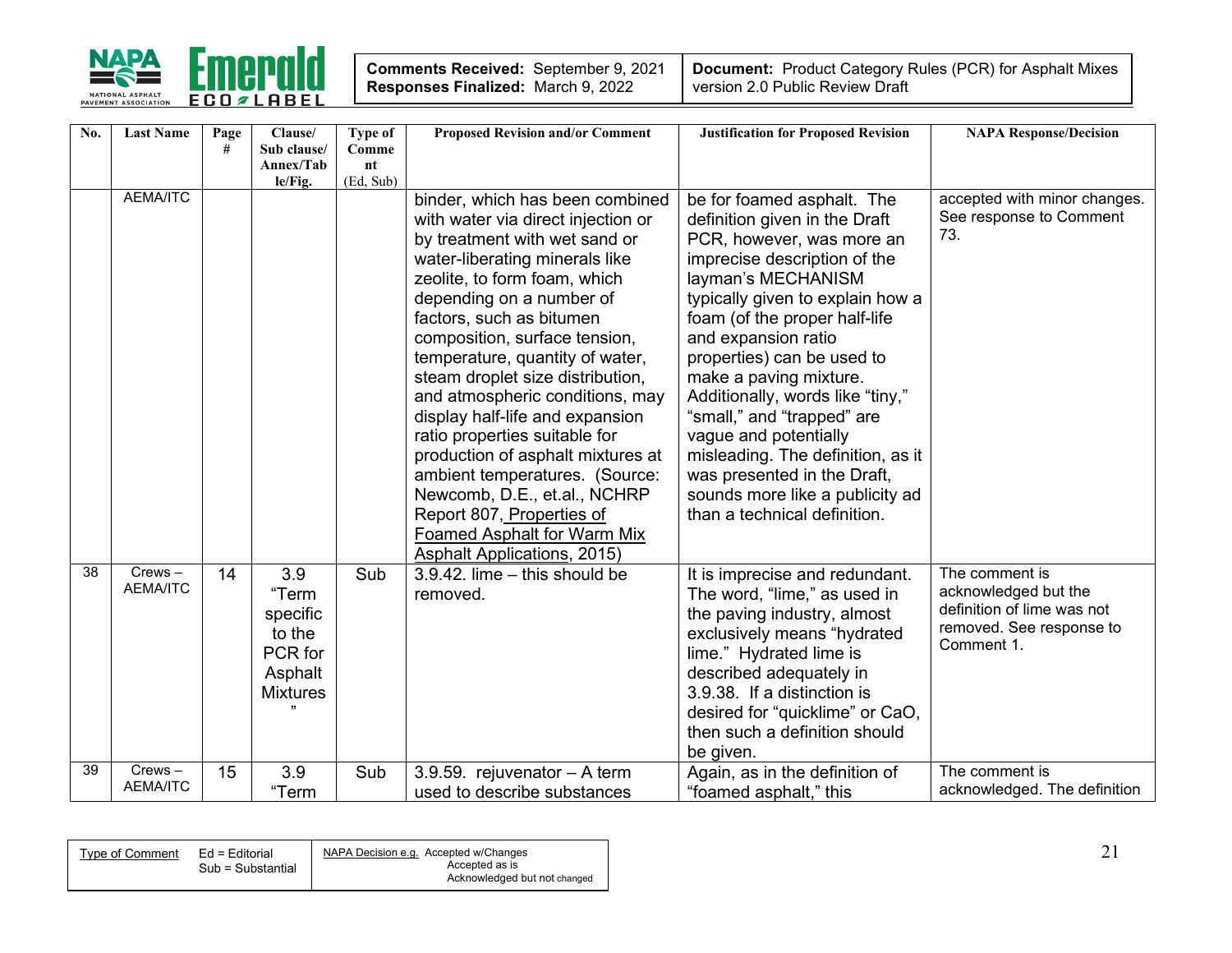

| No. | <b>Last Name</b> | Page | Clause/                  | Type of     | <b>Proposed Revision and/or Comment</b> | <b>Justification for Proposed Revision</b> | <b>NAPA Response/Decision</b> |
|-----|------------------|------|--------------------------|-------------|-----------------------------------------|--------------------------------------------|-------------------------------|
|     |                  | #    | Sub clause/<br>Annex/Tab | Comme<br>nt |                                         |                                            |                               |
|     |                  |      | le/Fig.                  | (Ed, Sub)   |                                         |                                            |                               |
|     |                  |      | specific                 |             | (such as vegetable oils, fatty          | definition of "rejuvenator" is             | of "rejuvenator" was revised  |
|     |                  |      | to the                   |             | acids, petroleum products, and          | more of an idealized                       | as proposed in Comment 75.    |
|     |                  |      | PCR for                  |             | derivatives thereof) which when         | description of what our                    |                               |
|     |                  |      | Asphalt                  |             | added to bitumen reduce the             | industry would like a                      |                               |
|     |                  |      | <b>Mixtures</b>          |             | stiffness of the binder as              | "rejuvenator" to be as opposed             |                               |
|     |                  |      |                          |             | measured by AASHTO M 320                | to a softener. The phrase                  |                               |
|     |                  |      |                          |             | and expressed as, for example, a        | "partially restore chemical                |                               |
|     |                  |      |                          |             | lower PG grade than the starting,       | balance" is vague and                      |                               |
|     |                  |      |                          |             | un-treated bitumen. When                | ungrounded in a technical                  |                               |
|     |                  |      |                          |             | binders doped with such                 | definition itself. How is                  |                               |
|     |                  |      |                          |             | substances yield empirical data         | "chemical balance" measured.               |                               |
|     |                  |      |                          |             | that indicate a reduction in the        | The phrase "aging sensitivity"             |                               |
|     |                  |      |                          |             | rate of embrittlement with age          | also is fraught with vagueness             |                               |
|     |                  |      |                          |             | (empirical data such as the             | and a nonexistent technical                |                               |
|     |                  |      |                          |             | change in the log of the Glover-        | method for measurement. This               |                               |
|     |                  |      |                          |             | Rowe parameter with multiple            | definition, as it was presented            |                               |
|     |                  |      |                          |             | PAV hours), our industry                | in the Draft, sounds more like             |                               |
|     |                  |      |                          |             | vernacular applies the term             | a sales ad than a technical                |                               |
|     |                  |      |                          |             | "rejuvenator."                          | definition with an empirical               |                               |
|     |                  |      |                          |             |                                         | basis (similar to the case of              |                               |
|     |                  |      |                          |             |                                         | "foamed asphalt" above). By                |                               |
|     |                  |      |                          |             |                                         | the current definition, a                  |                               |
|     |                  |      |                          |             |                                         | lighter/higher penetration                 |                               |
|     |                  |      |                          |             |                                         | grade or lower PG grade                    |                               |
|     |                  |      |                          |             |                                         | asphalt binder would qualify as            |                               |
|     |                  |      |                          |             |                                         | a rejuvenator.                             |                               |
| 40  | $Crews -$        | 29   | 7.1.8.1.                 | Sub         | Add: Recycling agents,                  | "Softeners" are defined                    | The revision was accepted as  |
|     | <b>AEMA/ITC</b>  |      |                          |             | rejuvenators, and softeners             | previously and should also                 | proposed.                     |
|     |                  |      |                          |             |                                         | require a data gap, if no                  |                               |
|     |                  |      |                          |             |                                         | reliable upstream LCI data are             |                               |
|     |                  |      |                          |             |                                         | available.                                 |                               |

| Type of Comment | Ed = Editorial    | NAPA Decision e.g. Accepted w/Changes |
|-----------------|-------------------|---------------------------------------|
|                 | Sub = Substantial | Accepted as is                        |
|                 |                   | Acknowledged but not changed          |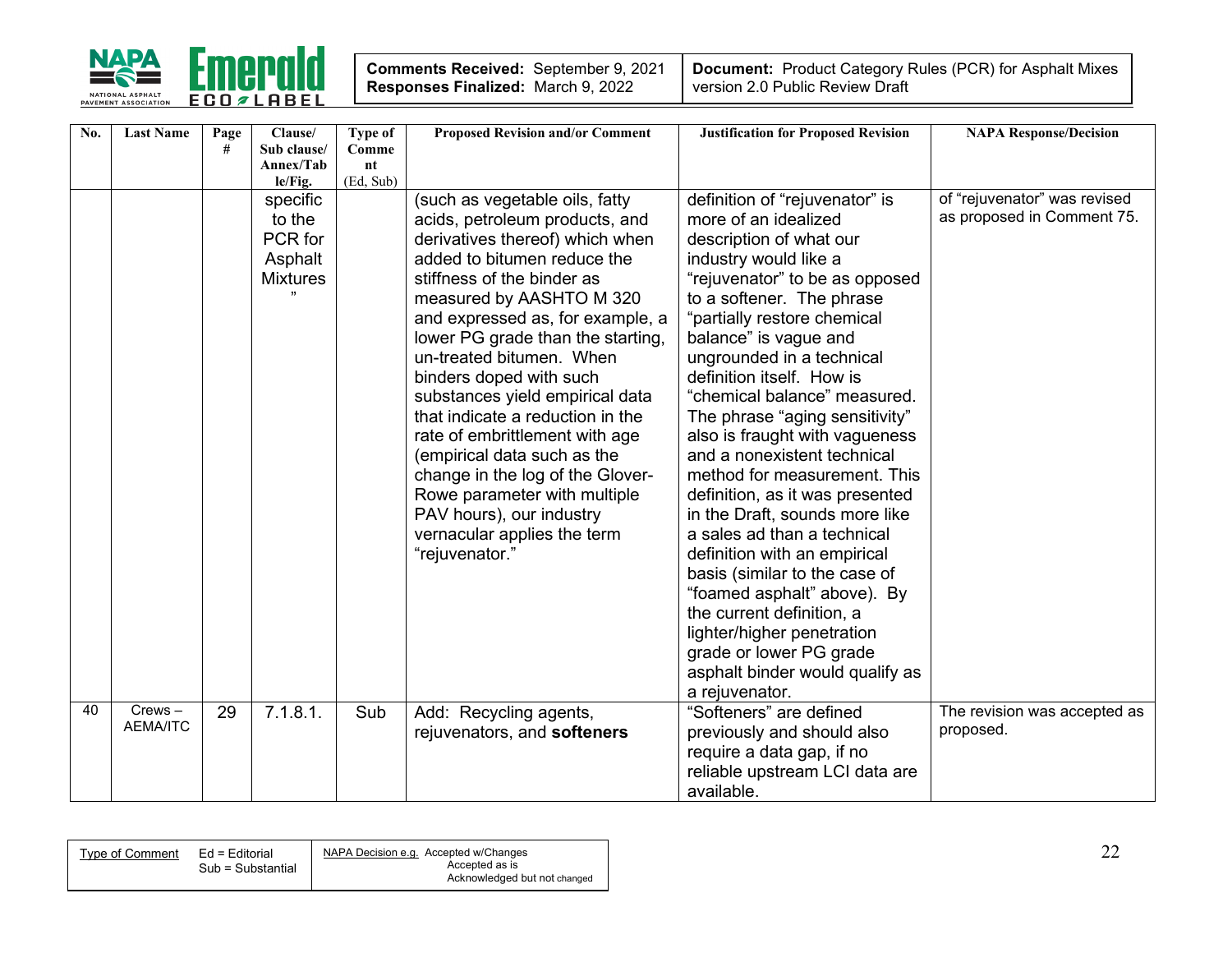

| Comments Received: September 9, 2021      |  |
|-------------------------------------------|--|
| <b>Responses Finalized: March 9, 2022</b> |  |

| No. | <b>Last Name</b>             | Page<br>#            | Clause/<br>Sub clause/<br>Annex/Tab<br>le/Fig. | <b>Type of</b><br>Comme<br>$n_{\rm t}$<br>(Ed, Sub) | <b>Proposed Revision and/or Comment</b>                                                                                                                                                                                                                           | <b>Justification for Proposed Revision</b>                                                                                            | <b>NAPA Response/Decision</b>                                                                                               |
|-----|------------------------------|----------------------|------------------------------------------------|-----------------------------------------------------|-------------------------------------------------------------------------------------------------------------------------------------------------------------------------------------------------------------------------------------------------------------------|---------------------------------------------------------------------------------------------------------------------------------------|-----------------------------------------------------------------------------------------------------------------------------|
| 41  | $Crews -$<br><b>AEMA/ITC</b> | 34                   | 7.2.1.2.                                       | Sub                                                 | Add this last sentence of the first<br>paragraph: "See also, "Cold<br>Central Plant Recycling (CCPR),<br>page 40, for further explanation<br>of segregating burner fuel<br>consumption from WMA and<br>HMA."                                                      | Provides the reader with the<br>knowledge that further<br>explanations about<br>segregating burner fuel<br>consumption will be given. | The proposed revision was<br>accepted with changes.<br>Section 7.2.5.2 was<br>referenced instead of Page<br>40.             |
| 42  | $Crews -$<br><b>AEMA/ITC</b> | 55                   | Referen<br>ces                                 | Sub                                                 | Add these references (which<br>were given above).<br>ASTM D977-19a, Standard<br><b>Specification for Emulsified</b><br>Asphalt.<br>Newcomb, D.E., et.al., NCHRP<br>Report 807, Properties of<br>Foamed Asphalt for Warm Mix<br><b>Asphalt Applications, 2015)</b> | For completeness.                                                                                                                     | The proposed revision was<br>accepted with changes to<br>utilize the suggested citation<br>provided in NCHRP Report<br>807. |
| 43  | $Crews -$<br><b>AEMA/ITC</b> | $E-2$                | Compon<br>ent<br>Table                         | Sub                                                 | Add a row for the Component,<br>"Asphalt Emulsion" Add the<br>following under Material, "Asphalt<br>Binder, Emulsifier, Water"                                                                                                                                    | Asphalt Emulsions should be<br>referenced in this Product<br>Ingredients table as without<br>them how can CCPR be<br>included.        | The proposed revision was<br>accepted with minor revision.<br>See response to Comment<br>79.                                |
| 44  | $Crews -$<br><b>AEMA/ITC</b> | Ann<br>ex<br>$1 - 4$ | 2.1.3                                          | Sub                                                 | Remove the word, "binder."                                                                                                                                                                                                                                        | The Draft only describes and<br>defines "emulsified asphalt."<br>The word "binder" is redundant<br>in this case.                      | The revision was accepted as<br>proposed.                                                                                   |
| 45  | <b>Dalkie</b>                | 19                   | 5.3                                            | Sub                                                 | Therefore, product specific EPDs<br>shall not be based on a<br>representative or average mix<br>design produced by a single                                                                                                                                       | This clause and additional<br>clarifying language is overly<br>restrictive when defining a<br>product specific EPD and the            | The comment is<br>acknowledged but the<br>proposed changes were not<br>made to Section 5.3. Sections                        |

| Ed = Editorial<br>Type of Comment | NAPA Decision e.g. Accepted w/Changes | $\sim$ $\sim$<br><u>.</u> |
|-----------------------------------|---------------------------------------|---------------------------|
| Sub = Substantial                 | Accepted as is                        |                           |
|                                   | Acknowledged but not changed          |                           |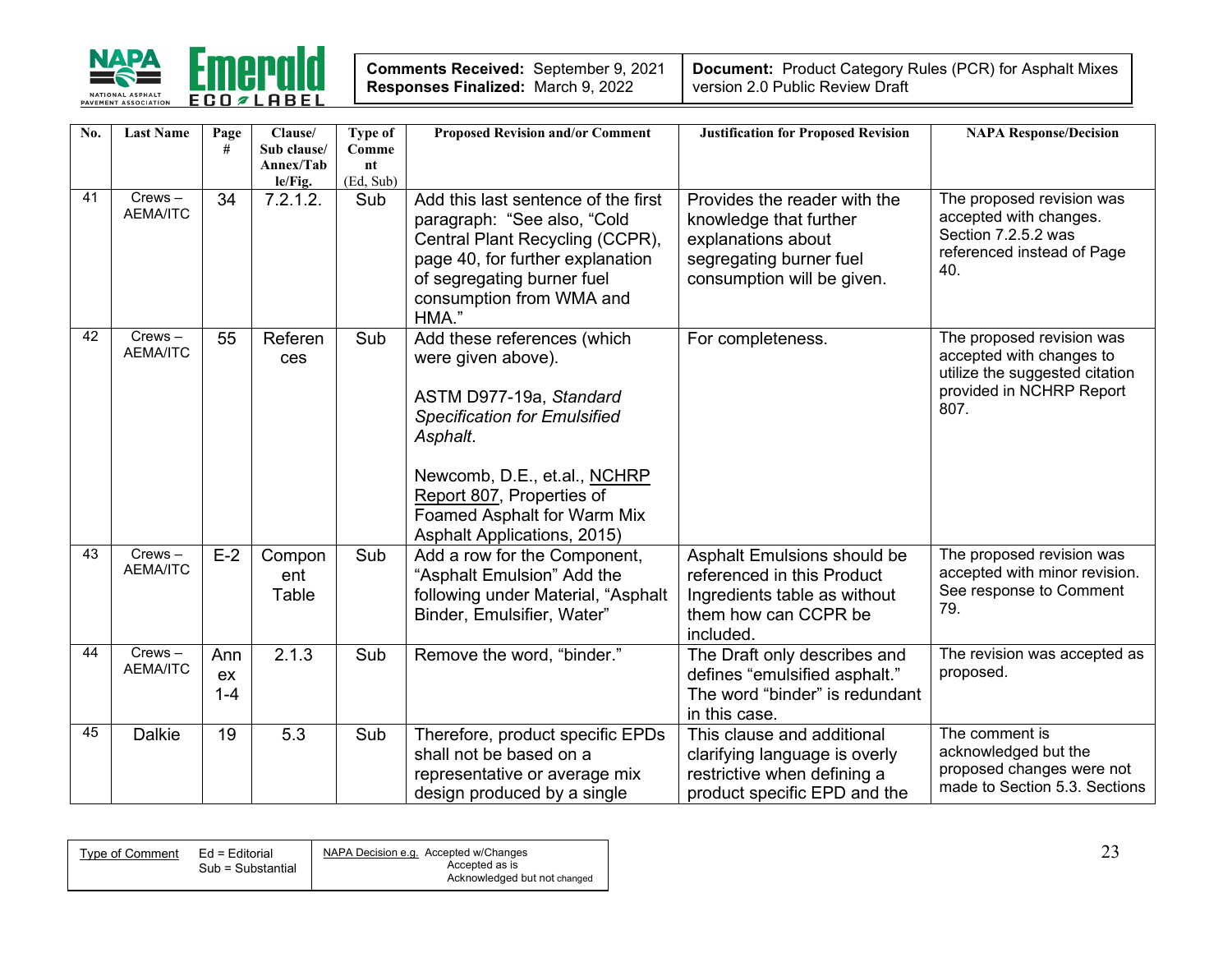

| No. | <b>Last Name</b> | Page | Clause/     | Type of   | <b>Proposed Revision and/or Comment</b>                                                                                                                                                                                                                                                                                                                                                                                                             | <b>Justification for Proposed Revision</b>                                                                                                                                                                                                                                                                                                                                                                                                                                                                                                                                                                                                                                                                                                                                                                                                                                                                                                                                                    | <b>NAPA Response/Decision</b>                                                                                                                                                                                                                                                                                                                                                                                                                                                                                                                                                                                                                                                                                                    |
|-----|------------------|------|-------------|-----------|-----------------------------------------------------------------------------------------------------------------------------------------------------------------------------------------------------------------------------------------------------------------------------------------------------------------------------------------------------------------------------------------------------------------------------------------------------|-----------------------------------------------------------------------------------------------------------------------------------------------------------------------------------------------------------------------------------------------------------------------------------------------------------------------------------------------------------------------------------------------------------------------------------------------------------------------------------------------------------------------------------------------------------------------------------------------------------------------------------------------------------------------------------------------------------------------------------------------------------------------------------------------------------------------------------------------------------------------------------------------------------------------------------------------------------------------------------------------|----------------------------------------------------------------------------------------------------------------------------------------------------------------------------------------------------------------------------------------------------------------------------------------------------------------------------------------------------------------------------------------------------------------------------------------------------------------------------------------------------------------------------------------------------------------------------------------------------------------------------------------------------------------------------------------------------------------------------------|
|     |                  | #    | Sub clause/ | Comme     |                                                                                                                                                                                                                                                                                                                                                                                                                                                     |                                                                                                                                                                                                                                                                                                                                                                                                                                                                                                                                                                                                                                                                                                                                                                                                                                                                                                                                                                                               |                                                                                                                                                                                                                                                                                                                                                                                                                                                                                                                                                                                                                                                                                                                                  |
|     |                  |      | Annex/Tab   | nt        |                                                                                                                                                                                                                                                                                                                                                                                                                                                     |                                                                                                                                                                                                                                                                                                                                                                                                                                                                                                                                                                                                                                                                                                                                                                                                                                                                                                                                                                                               |                                                                                                                                                                                                                                                                                                                                                                                                                                                                                                                                                                                                                                                                                                                                  |
|     |                  |      | le/Fig.     | (Ed, Sub) | asphalt plant. Additionally, this<br>PCR is not intended for<br>development of an average EPD<br>for a group of asphalt mixtures<br>produced by a single asphalt<br>plant or but may be used to<br>develop an average for the same<br>asphalt mixture produced by<br>multiple plants owned by the<br>same company in the same<br>market area. Only industry<br><b>Industry</b> average EPDs (as<br>defined in Section 3.9) are<br>permittedallowed. | related exclusions. Following<br>this language, it seems that a<br>new EPD would need to be<br>developed and published for<br>every individual project. This<br>would not allow a "general<br>paving" asphalt mix to be<br>used, e.g. the same mix<br>design from the same plant,<br>but used on different projects,<br>or is it intended that this is<br>permitted? In addition, the<br>same mix design from multiple<br>plants in an operating market<br>may be used to supply larger<br>projects, i.e. cross-shipping.<br>The same averaging criteria<br>can be used in these situations<br>as for developing an Industry<br>Average and there should be<br>no reason to exclude that<br>option for groups of plants of<br>the same mix design, or<br>similar mixes for multiple<br>projects. This aggregation<br>would not preclude the<br>development and supply of<br>project and plant specific<br>EPDs if required. Any<br>averaging and aggregation<br>would need to be specifically | 1.1 and 5.3 were clarified to<br>indicate that this PCR is<br>intended for developing<br>facility-specific EPDs and<br>industry average EPDs, but<br>not product-specific EPDs as<br>these terms are defined in<br>Section 3.9.<br>The performance of different<br>plants can vary significantly,<br>even plants located at the<br>same physical site and<br>operated by the same<br>company.<br>Most of the EPD policies that<br>state/local agencies have<br>adopted for asphalt mixtures<br>focus on plant-specific EPDs.<br>Thus, we anticipate relatively<br>few markets where an<br>average EPD for multiple<br>plants owned by the same<br>company, even within the<br>same market area, would be<br>useful to customers. |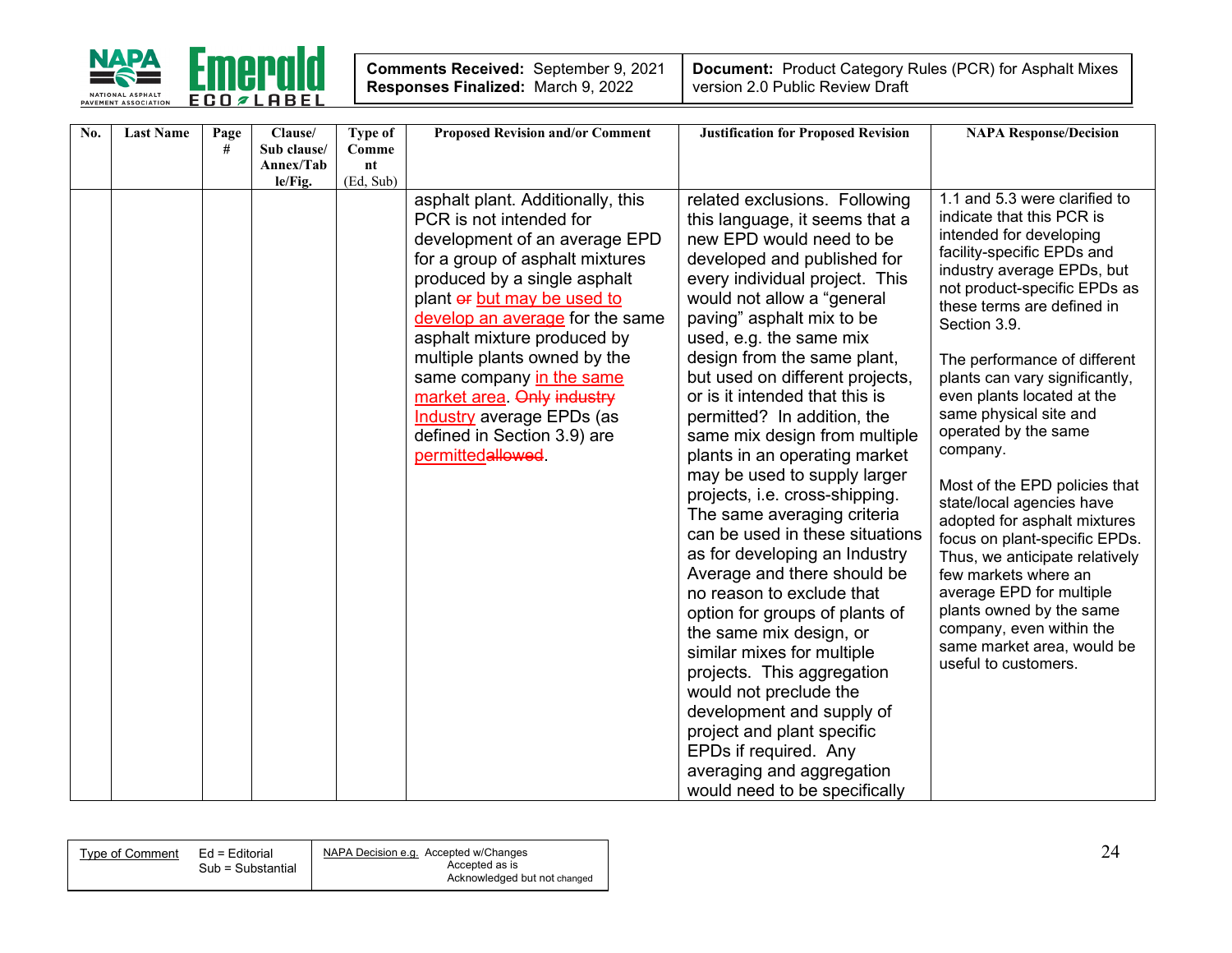

| <b>Comments Received: September 9, 2021</b> |  |
|---------------------------------------------|--|
| Responses Finalized: March 9, 2022          |  |

| No. | <b>Last Name</b> | Page<br># | Clause/<br>Sub clause/<br>Annex/Tab<br>le/Fig. | Type of<br>Comme<br>$n_{\rm t}$<br>(Ed, Sub) | <b>Proposed Revision and/or Comment</b>                                                                                               | <b>Justification for Proposed Revision</b>                                                                                                                                                                                                                                                                                                                                                                                                                                                                                                                                                                                                                                                                      | <b>NAPA Response/Decision</b>                                                                                                                                                                                                                                                                                                                                                                                                                                                                                                                                                                                                                                                                        |
|-----|------------------|-----------|------------------------------------------------|----------------------------------------------|---------------------------------------------------------------------------------------------------------------------------------------|-----------------------------------------------------------------------------------------------------------------------------------------------------------------------------------------------------------------------------------------------------------------------------------------------------------------------------------------------------------------------------------------------------------------------------------------------------------------------------------------------------------------------------------------------------------------------------------------------------------------------------------------------------------------------------------------------------------------|------------------------------------------------------------------------------------------------------------------------------------------------------------------------------------------------------------------------------------------------------------------------------------------------------------------------------------------------------------------------------------------------------------------------------------------------------------------------------------------------------------------------------------------------------------------------------------------------------------------------------------------------------------------------------------------------------|
|     |                  |           |                                                |                                              |                                                                                                                                       | declared in the EPD<br>description.                                                                                                                                                                                                                                                                                                                                                                                                                                                                                                                                                                                                                                                                             |                                                                                                                                                                                                                                                                                                                                                                                                                                                                                                                                                                                                                                                                                                      |
| 46  | <b>Dalkie</b>    | 37        | $\overline{7.2.1.3}$                           | Sub                                          | Add bullet:<br>Transport distances shall include<br>empty backhauls.                                                                  | There is no discussion here<br>regarding short and long haul<br>vehicle selection, or<br>commentary regarding empty<br>backhauls. The treatment of<br>empty backhauls will be<br>dependent on the background<br>LCI dataset used and how that<br>dataset treats backhauls. We<br>understand that the NREL US<br><b>Federal LCA Commons LCI</b><br>dataset includes an additional<br>35% to account for full<br>backhaul. This needs to be<br>detailed in the PCR as to how<br>to treat empty backhauls.<br>Further explanation can be<br>provided to the bullet such as:<br>"Multiply the one way distance<br>by $(2/1.35)$ if using the NREL<br>US LCI dataset." as the NREL<br>data is the suggested default. | Section 7.1.7.2.3 was revised<br>to add a 1.35 multiplier to<br>transportation distances to<br>account for empty backhauls.<br>This is consistent with<br>published data indicating that<br>empty trucks consume nearly<br>half as much fuel as fully<br>loaded trucks (Coyle, 2007),<br>combined with typical industry<br>practices that utilize<br>backhauls to transport<br>materials when favored for<br>economic and logistical<br>considerations.<br>Coyle (2007). Effects of<br>Payload on the Fuel<br>Consumption of Trucks. UK<br>Department for Transport.<br>https://imise.co.uk/wp-<br>content/uploads/2017/09/RR5<br>-Effects-of-Payload-on-the-<br>Fuel-Consumption-of-<br>Trucks.pdf. |
| 47  | <b>Braham</b>    | 8         | 1.1                                            | Ed                                           | This is the only time you use the<br>term "Cold-Mix" Other placed in<br>the document, you say CCPR,<br>and once you say cold-produced | Nomenclature with treatments<br>can be confusing, so it would<br>be helpful if one term<br>(preferably CCPR, as this is                                                                                                                                                                                                                                                                                                                                                                                                                                                                                                                                                                                         | The proposed revision was<br>accepted with changes.<br>See response to Comment<br>26.                                                                                                                                                                                                                                                                                                                                                                                                                                                                                                                                                                                                                |

| Type of Comment | Ed = Editorial<br>Sub = Substantial | NAPA Decision e.g. Accepted w/Changes<br>Accepted as is | <u>.</u> |
|-----------------|-------------------------------------|---------------------------------------------------------|----------|
|                 |                                     | Acknowledged but not changed                            |          |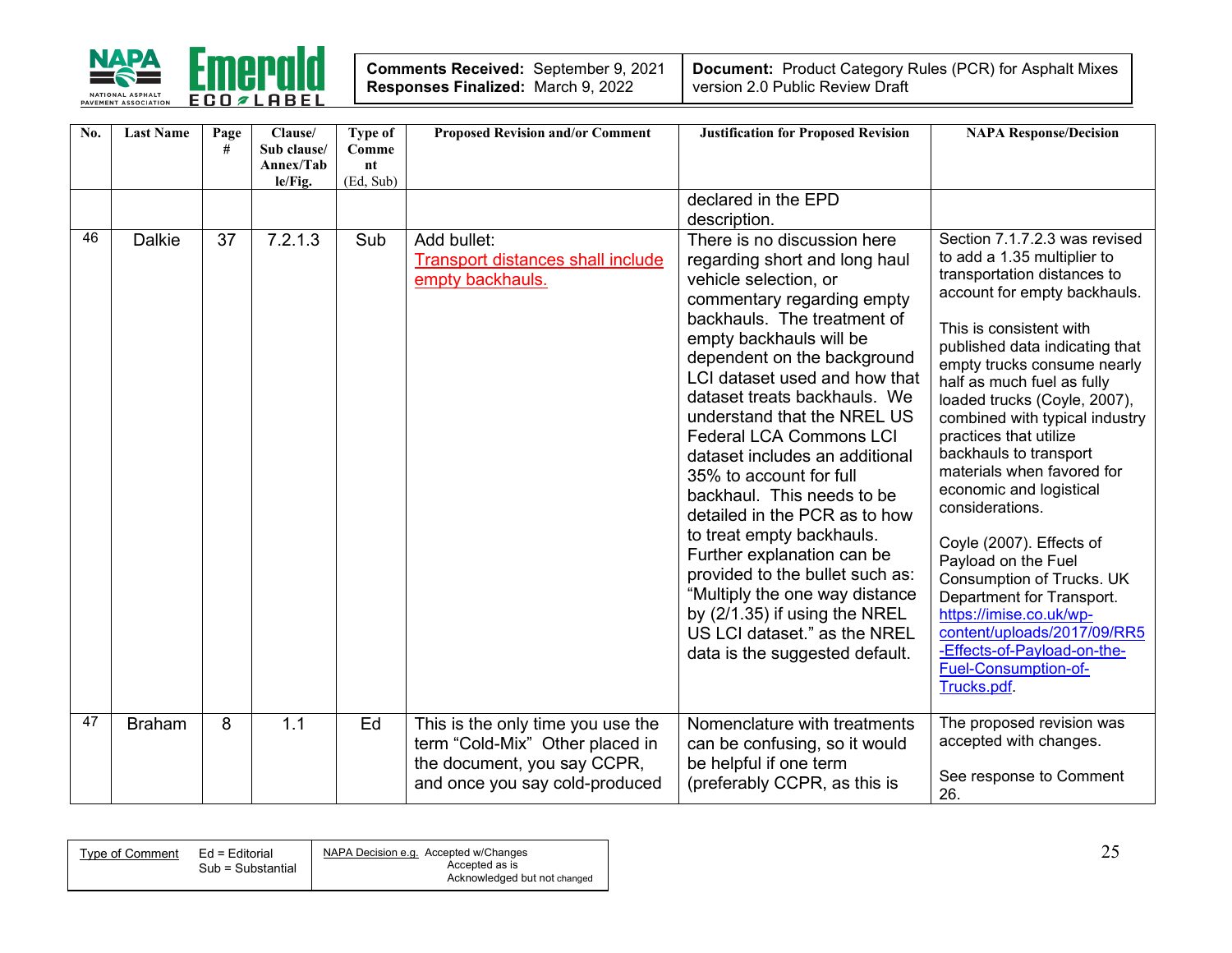

| <b>Comments Received: September 9, 2021</b> |  |
|---------------------------------------------|--|
| Responses Finalized: March 9, 2022          |  |

| No. | <b>Last Name</b> | Page<br># | Clause/<br>Sub clause/<br>Annex/Tab<br>le/Fig. | <b>Type of</b><br>Comme<br>nt<br>(Ed, Sub) | <b>Proposed Revision and/or Comment</b>                                                                                                                                                     | <b>Justification for Proposed Revision</b>                                                                                                                                                                                | <b>NAPA Response/Decision</b>                                                                                                                                                                                                                                                                                                                                                                                                                                                                                                           |
|-----|------------------|-----------|------------------------------------------------|--------------------------------------------|---------------------------------------------------------------------------------------------------------------------------------------------------------------------------------------------|---------------------------------------------------------------------------------------------------------------------------------------------------------------------------------------------------------------------------|-----------------------------------------------------------------------------------------------------------------------------------------------------------------------------------------------------------------------------------------------------------------------------------------------------------------------------------------------------------------------------------------------------------------------------------------------------------------------------------------------------------------------------------------|
|     |                  |           |                                                |                                            |                                                                                                                                                                                             | the industry term) is used                                                                                                                                                                                                |                                                                                                                                                                                                                                                                                                                                                                                                                                                                                                                                         |
| 48  | <b>Braham</b>    | 10        | 3.9.17                                         | Sub                                        | You include "cutback asphalt" in<br>this definition, but then you don't<br>talk about how cutback asphalt<br>can be used in CCPR.                                                           | Just like asphalt emulsion and<br>asphalt foam can be used for<br>CCPR, so can cutbacks. If<br>you decide to remove this term<br>it should be justified, and if you<br>keep it in you should use<br>throughout            | The proposed revision was<br>accepted with changes.<br>See response to Comment<br>27.                                                                                                                                                                                                                                                                                                                                                                                                                                                   |
| 49  | <b>Braham</b>    | 12        | 3.9.32                                         | Sub                                        | In your definition of foamed<br>asphalt you list the benefits, in<br>your definition of emulsified<br>asphalt (3.9.26). The benefits<br>are exactly the same for both,<br>and for cutbacks. | I do not think it is appropriate<br>to have commentary within a<br>definition if it is not applied<br>equally across all definitions.                                                                                     | The proposed revision was<br>accepted with changes.<br>See response to comment<br>37.                                                                                                                                                                                                                                                                                                                                                                                                                                                   |
| 50  | <b>Braham</b>    | 13        | 3.9.36                                         | Sub                                        | I would suggest updating the<br>definition of HIR using the 2015<br><b>Basic Asphalt Recycling Manual</b><br>(FHWA-HIF-14-001)                                                              | I think using a definition that is<br>over 20 years old is not<br>appropriate. The technology<br>has advanced significantly<br>over the past 20 years and the<br>2015 BARM has a more<br>current and accurate definition. | The definition of HIR was<br>revised as follows:<br>"an <del>on-site,</del> in-place<br>pavement maintenance and<br>rehabilitation method which<br>consists of heating, softening,<br>scarifying, mixing (with<br>rejuvenating oil, rejuvenating<br>emulsion, an soft asphalt<br>binder, new plant-mixed HMA<br>or WMA, and/or new<br>aggregate), placing, and<br>compacting the existing<br>pavement. There are three<br>sub-disciplines: surface<br>recycling, remixing, and<br>repaving. [Source: Basic<br>Asphalt Recycling Manual, |

| Type of Comment | NAPA Decision e.g. Accepted w/Changes<br>Ed = Editorial<br>Sub = Substantial<br>Accepted as is<br>Acknowledged but not changed | ∠∖ |
|-----------------|--------------------------------------------------------------------------------------------------------------------------------|----|
|-----------------|--------------------------------------------------------------------------------------------------------------------------------|----|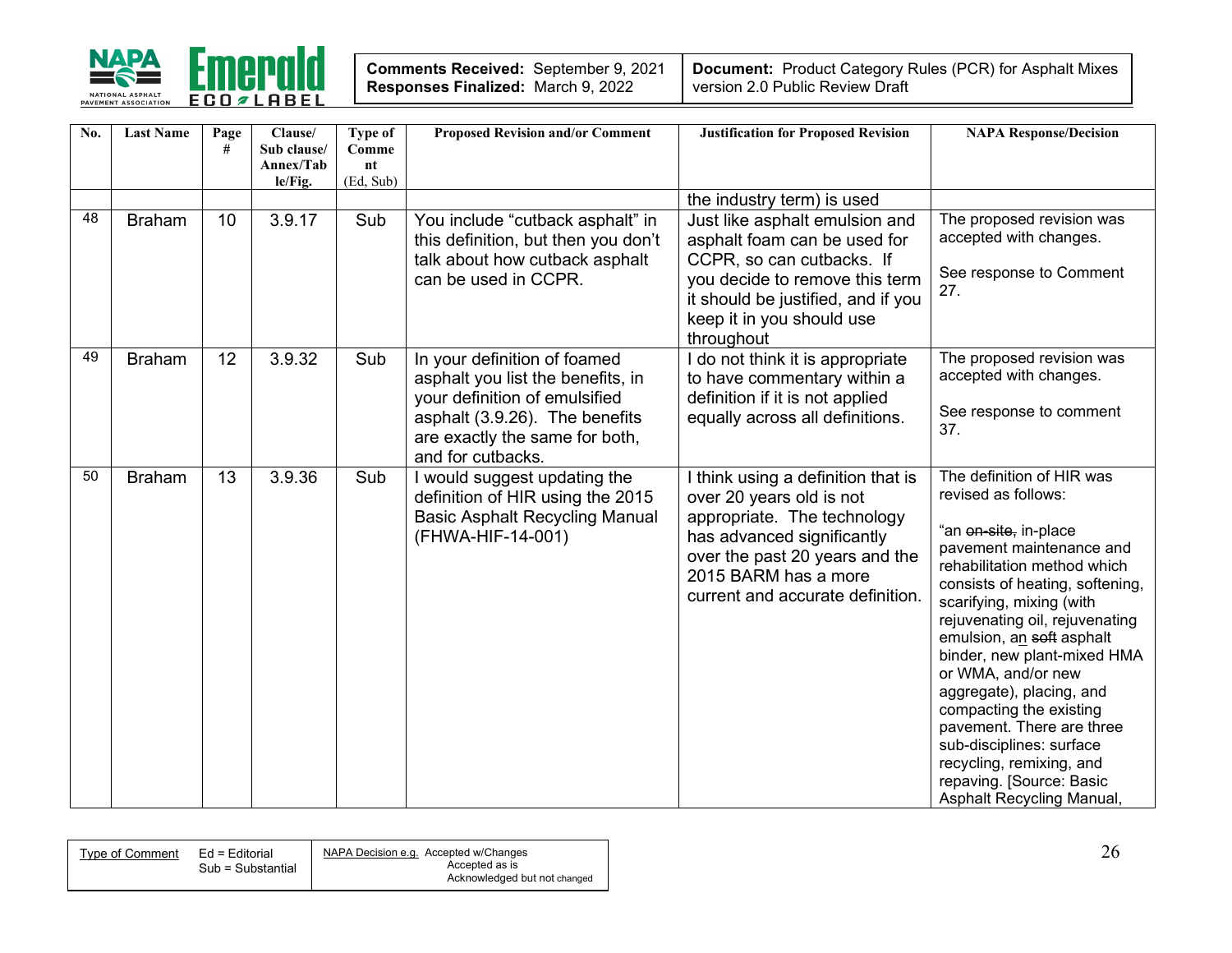

| <b>Comments Received: September 9, 2021</b> |  |
|---------------------------------------------|--|
| Responses Finalized: March 9, 2022          |  |

| No. | <b>Last Name</b> | Page<br># | Clause/<br>Sub clause/<br>Annex/Tab<br>le/Fig. | Type of<br>Comme<br>$n_{\rm t}$<br>(Ed, Sub) | <b>Proposed Revision and/or Comment</b>                                                                                                                                        | <b>Justification for Proposed Revision</b>                                                                                                                                                   | <b>NAPA Response/Decision</b>                                                                                                                                                                                                                                                                                                                                                                                                                                                      |
|-----|------------------|-----------|------------------------------------------------|----------------------------------------------|--------------------------------------------------------------------------------------------------------------------------------------------------------------------------------|----------------------------------------------------------------------------------------------------------------------------------------------------------------------------------------------|------------------------------------------------------------------------------------------------------------------------------------------------------------------------------------------------------------------------------------------------------------------------------------------------------------------------------------------------------------------------------------------------------------------------------------------------------------------------------------|
|     |                  |           |                                                |                                              |                                                                                                                                                                                |                                                                                                                                                                                              | modified for clarity and<br>brevity]"                                                                                                                                                                                                                                                                                                                                                                                                                                              |
| 51  | <b>Braham</b>    | 22        | 7.1.4                                          | Ed                                           | Should define RSL                                                                                                                                                              | Unknown acronym                                                                                                                                                                              | The proposed revision was<br>partially accepted.<br>RSL is defined in ISO 21930.<br>which is incorporated by<br>reference. RSL was added to<br>the list of abbreviated terms<br>in Section 4.                                                                                                                                                                                                                                                                                      |
| 52  | <b>Braham</b>    | 29        | 7.1.8.1                                        | Sub                                          | Why was it deemed that asphalt<br>emulsion had data gaps, but<br>asphalt foam did not?                                                                                         | do not see any indication that<br>more work was completed for<br>asphalt foam versus asphalt<br>emulsion, therefore, I would<br>expect there to be data gaps<br>for both of these materials. | The comment is<br>acknowledged but no<br>changes were made.<br>Foaming processes that<br>involve the direct injection of<br>water into asphalt are not a<br>data gap because<br>consumption of fresh water is<br>accounted for in the EPD.<br>Foaming processes that<br>involve the use of additives<br>such as zeolite would be a<br>data gap. This is accounted<br>for in Section 7.1.8.1 under<br>the category of warm-mix<br>additives and indicated in<br>Table 1 of Annex 1. |
| 53  | <b>Braham</b>    | 37        | 7.2.1.3                                        | Sub                                          | Why isn't asphalt foam listed as a<br>raw material input? I assume it is<br>because you will use the asphalt<br>binder as the raw input, and<br>freshwater, but shouldn't this | It seems that not all materials<br>are being accounted for here,<br>especially with CCPR                                                                                                     | The proposed revision was<br>partially accepted.<br>Consumption of freshwater is<br>accounted for as plant-                                                                                                                                                                                                                                                                                                                                                                        |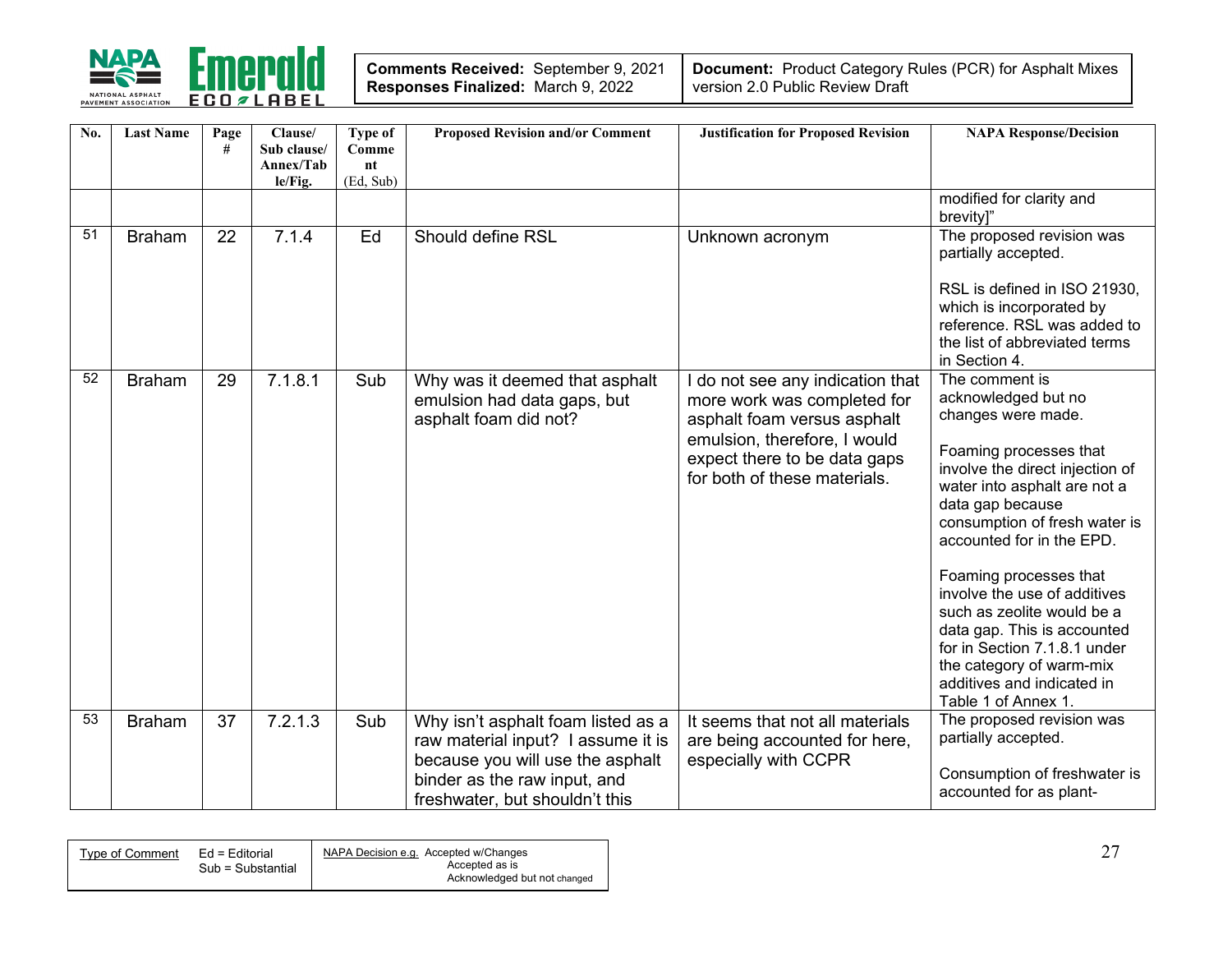

| Comments Received: September 9, 2021 |  |
|--------------------------------------|--|
| Responses Finalized: March 9, 2022   |  |

| No. | <b>Last Name</b> | Page<br># | Clause/<br>Sub clause/<br>Annex/Tab<br>le/Fig. | <b>Type of</b><br>Comme<br>n t<br>(Ed, Sub) | <b>Proposed Revision and/or Comment</b>                                             | <b>Justification for Proposed Revision</b>                                                                                                                                                                                     | <b>NAPA Response/Decision</b>                                                                                                                                                                                                                                                                                                                                |
|-----|------------------|-----------|------------------------------------------------|---------------------------------------------|-------------------------------------------------------------------------------------|--------------------------------------------------------------------------------------------------------------------------------------------------------------------------------------------------------------------------------|--------------------------------------------------------------------------------------------------------------------------------------------------------------------------------------------------------------------------------------------------------------------------------------------------------------------------------------------------------------|
|     |                  |           |                                                |                                             | somehow be made clear? I also<br>think cutback should be included<br>as a raw input |                                                                                                                                                                                                                                | specific data in Section<br>7.2.1.2. and does not need to<br>be listed as an ingredient.<br>The fourth bullet in Section<br>7.2.1.3 was revised to "Virgin<br>asphalt binder, asphalt<br>emulsion, or cutback asphalt."                                                                                                                                      |
| 54  | <b>Braham</b>    | 37        | 7.2.1.3                                        | Sub                                         | Shouldn't asphalt emulsion be<br>listed as a raw material input?                    | It seems that since asphalt<br>binder is a raw material,<br>asphalt emulsion should be<br>listed too. However                                                                                                                  | The proposed revision was<br>accepted. See response to<br>Comment 53.                                                                                                                                                                                                                                                                                        |
| 55  | <b>Braham</b>    | 43        | 7.2.13                                         | Sub                                         | Why isn't CCPR listed with WMA<br>production for foaming?                           | Both use similar technologies,<br>yes? If not, then more<br>differentiation needs to be<br>provided between the two<br>technologies.                                                                                           | The revision was accepted as<br>proposed.                                                                                                                                                                                                                                                                                                                    |
| 56  | <b>Braham</b>    | 45        | 8.2.2                                          | Sub                                         | Where did you get the 51 km/32<br>miles for RAP transportation?                     | This seems like a very specific<br>number. I would think that the<br>actual transportation range<br>would vary widely based on a<br>host of factors. The<br>justification of providing such a<br>specific number is not clear. | The comment is<br>acknowledged, and minor<br>edits were made.<br>The distance is based on an<br>industry survey that was<br>conducted in 2021, the<br>results of which are<br>presented in the underlying<br>LCA (Mukherjee, 2021).<br>A reference to the LCA was<br>added at the end of this<br>section (now Section 8.2.3).<br>The distance was revised to |

| Tvpe of Comment | Ed = Editorial    | NAPA Decision e.g. Accepted w/Changes |
|-----------------|-------------------|---------------------------------------|
|                 | Sub = Substantial | Accepted as is                        |
|                 |                   | Acknowledged but not changed          |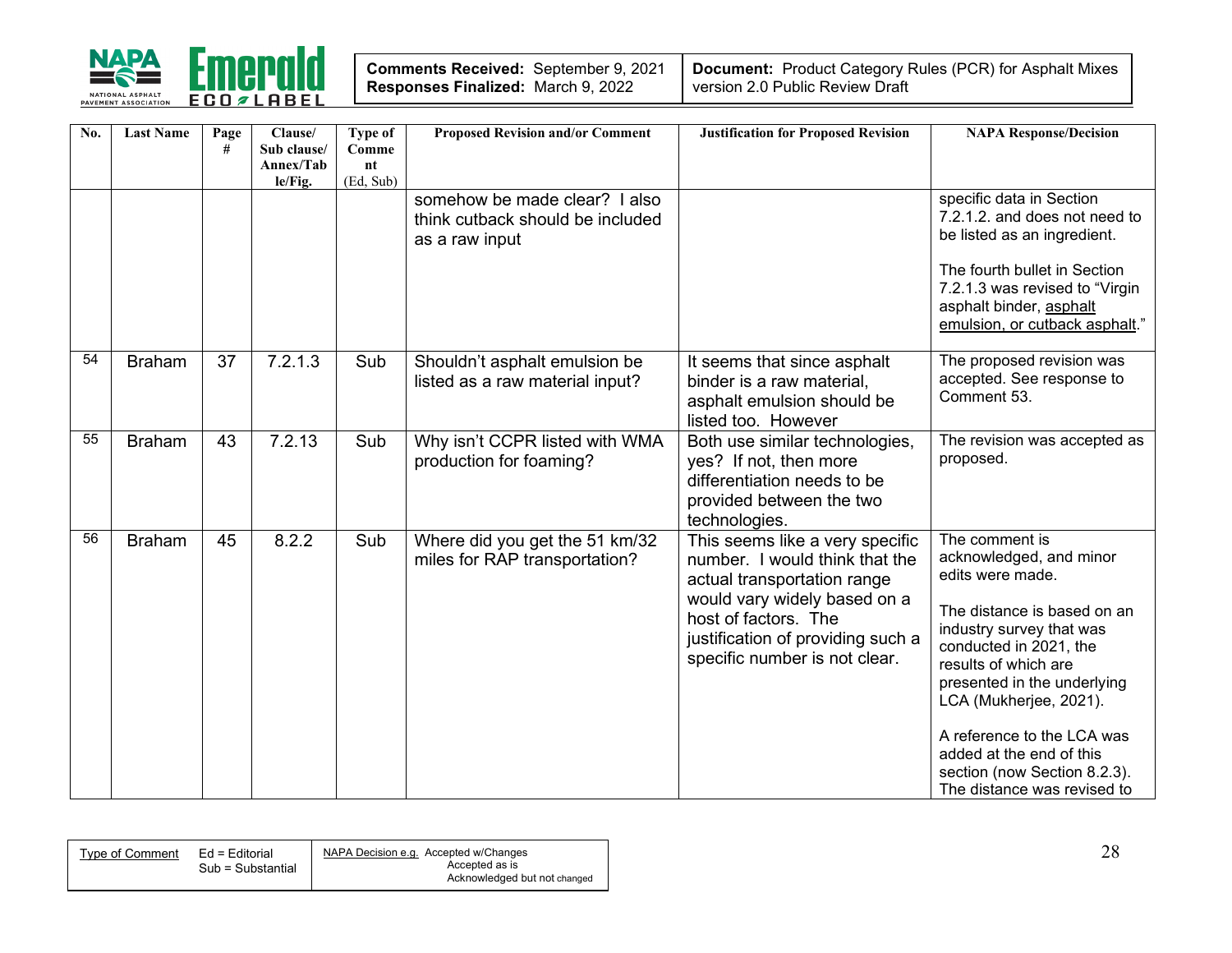

| <b>Comments Received: September 9, 2021</b> |  |
|---------------------------------------------|--|
| Responses Finalized: March 9, 2022          |  |

| No. | <b>Last Name</b> | Page | Clause/     | Type of   | <b>Proposed Revision and/or Comment</b> | <b>Justification for Proposed Revision</b> | <b>NAPA Response/Decision</b>   |
|-----|------------------|------|-------------|-----------|-----------------------------------------|--------------------------------------------|---------------------------------|
|     |                  | #    | Sub clause/ | Comme     |                                         |                                            |                                 |
|     |                  |      | Annex/Tab   | nt        |                                         |                                            |                                 |
|     |                  |      | le/Fig.     | (Ed, Sub) |                                         |                                            |                                 |
|     |                  |      |             |           |                                         |                                            | 53 km (33 miles).               |
| 57  | <b>Braham</b>    | 45   | 8.3         | Sub       | I think the Diamond Achievement         | Seems odd that this type of                | The comment is                  |
|     |                  |      |             |           | discussion should be removed.           | award could enhance an EPD,                | acknowledged but no             |
|     |                  |      |             |           | When you look at the description        | especially since NAPA is paid              | changes were made to            |
|     |                  |      |             |           | of the award on NAPA's website,         | to provide this achievement.               | Section 8.3:                    |
|     |                  |      |             |           | the emphasis is on "improving           |                                            | ISO 21930 Section 8.3,          |
|     |                  |      |             |           | quality, safety, and excellence"        |                                            | provides examples of            |
|     |                  |      |             |           | Environmental enhancement is            |                                            | environmental aspects that      |
|     |                  |      |             |           | not mentioned in the benefits           |                                            | maybe included in the EPD       |
|     |                  |      |             |           | section, but there is generic           |                                            | as additional environmental     |
|     |                  |      |             |           | reference to environmental              |                                            | information, one of which is    |
|     |                  |      |             |           | practices and efforts in the            |                                            | "best environmental practice."  |
|     |                  |      |             |           | eligibility section.                    |                                            | Examples provided for           |
|     |                  |      |             |           |                                         |                                            | demonstrating best              |
|     |                  |      |             |           |                                         |                                            | environmental practice          |
|     |                  |      |             |           |                                         |                                            | include Type I (self-declared)  |
|     |                  |      |             |           |                                         |                                            | environmental labels or "other  |
|     |                  |      |             |           |                                         |                                            | environmental labels."          |
|     |                  |      |             |           |                                         |                                            | The Diamond Achievement         |
|     |                  |      |             |           |                                         |                                            | program uses a self-            |
|     |                  |      |             |           |                                         |                                            | assessment process to           |
|     |                  |      |             |           |                                         |                                            | evaluate a variety of           |
|     |                  |      |             |           |                                         |                                            | parameters in and around the    |
|     |                  |      |             |           |                                         |                                            | plant site, including           |
|     |                  |      |             |           |                                         |                                            | appearance, operations,         |
|     |                  |      |             |           |                                         |                                            | environmental practices,        |
|     |                  |      |             |           |                                         |                                            | safety, permitting and          |
|     |                  |      |             |           |                                         |                                            | regulatory compliance, and      |
|     |                  |      |             |           |                                         |                                            | community relations. This is    |
|     |                  |      |             |           |                                         |                                            | consistent with the "best       |
|     |                  |      |             |           |                                         |                                            | environmental practice"         |
|     |                  |      |             |           |                                         |                                            | example specifically identified |

| Tvpe of Comment | Ed = Editorial    | NAPA Decision e.g. Accepted w/Changes |
|-----------------|-------------------|---------------------------------------|
|                 | Sub = Substantial | Accepted as is                        |
|                 |                   | Acknowledged but not changed          |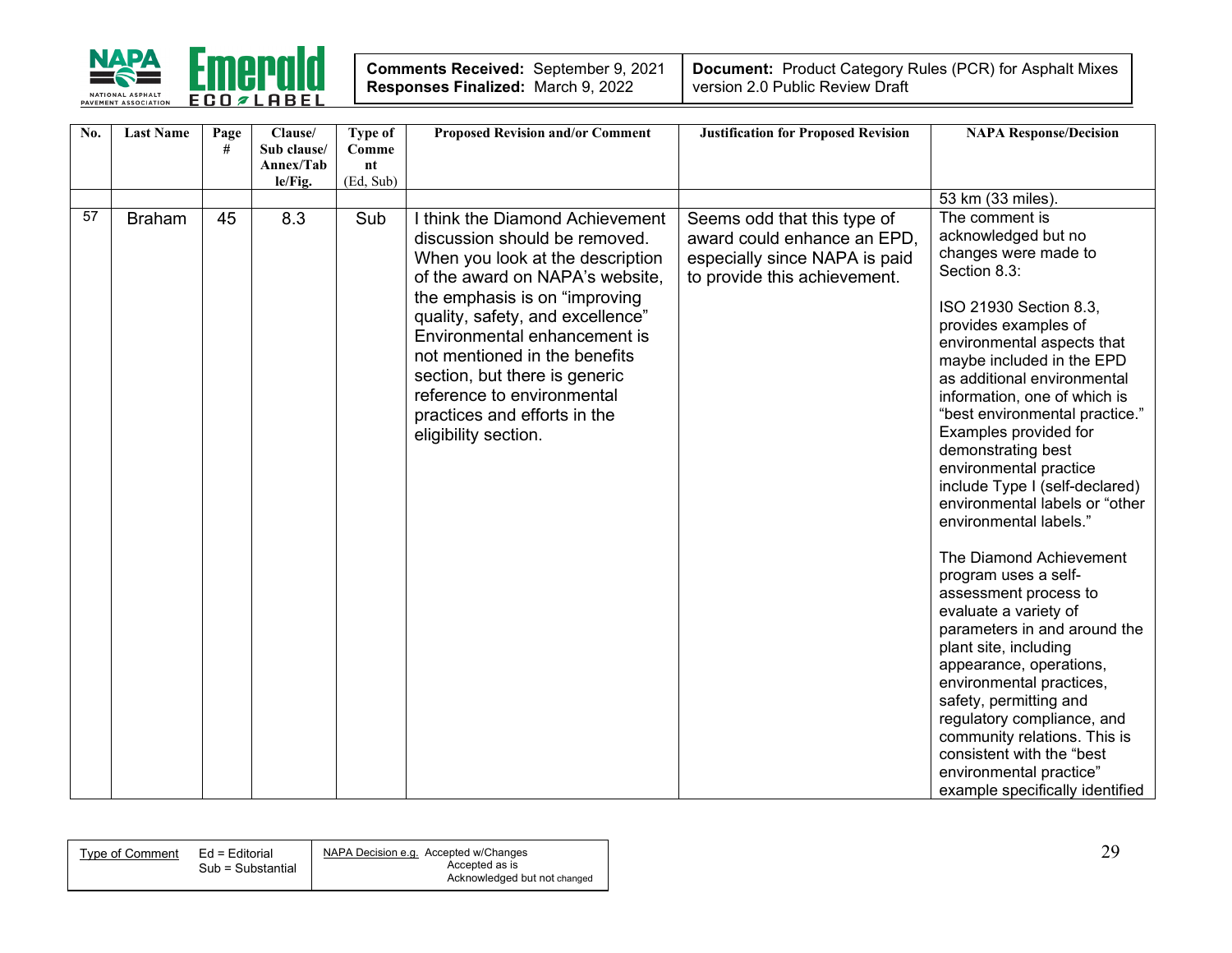

| <b>Comments Received: September 9, 2021</b> |  |
|---------------------------------------------|--|
| Responses Finalized: March 9, 2022          |  |

| No. | <b>Last Name</b> | Page<br># | Clause/<br>Sub clause/<br>Annex/Tab<br>le/Fig. | Type of<br>Comme<br>nt<br>(Ed, Sub) | <b>Proposed Revision and/or Comment</b>                                                                                                      | <b>Justification for Proposed Revision</b>                                                                               | <b>NAPA Response/Decision</b>                                                                                                                                                                                                                                                                                                                                                                     |
|-----|------------------|-----------|------------------------------------------------|-------------------------------------|----------------------------------------------------------------------------------------------------------------------------------------------|--------------------------------------------------------------------------------------------------------------------------|---------------------------------------------------------------------------------------------------------------------------------------------------------------------------------------------------------------------------------------------------------------------------------------------------------------------------------------------------------------------------------------------------|
|     |                  |           |                                                |                                     |                                                                                                                                              |                                                                                                                          | in ISO 21930 as an example<br>of an environmental aspect<br>that may be included in an<br>EPD.                                                                                                                                                                                                                                                                                                    |
| 58  | <b>Braham</b>    | 51        | 9.2                                            | Sub                                 | I would suggest you add asphalt<br>emulsion grade to the list of<br>optional additional information                                          | If you have performance grade<br>for asphalt binder, why not<br>asphalt emulsion                                         | The revision was accepted as<br>proposed.<br>The list of optional<br>information in Section 9.2<br>was revised as follows:<br>"The performance grade of<br>the asphalt binder or asphalt<br>emulsion (e.g., PG 64-22).                                                                                                                                                                            |
| 59  | <b>Braham</b>    | $E-2$     | n/a                                            | Sub                                 | Add asphalt emulsion, cutback,<br>and asphalt foam to the product<br>ingredients                                                             | These are all ingredients for<br><b>CCPR</b>                                                                             | The proposed revision was<br>accepted with changes.<br>Asphalt emulsion and cutback<br>asphalt were added to the<br>materials provided in the<br>Product Ingredients table on<br>page E-2. Foamed asphalt is<br>not necessary. Water is a<br>process aid for the foaming<br>process but not an ingredient.<br>Water is accounted for in the<br>Fresh Water Consumption<br>resource use indicator. |
| 60  | <b>Braham</b>    | $E-4$     | n/a                                            | Sub                                 | The data gap of treating RAS the<br>same as RAP is not appropriate<br>in my opinion. In addition, stating<br>that tear off vs factory is not | RAP and RAS are two very<br>different materials, even within<br>RAS, there are two very<br>different materials. Clumping | The comment is<br>acknowledged but no<br>changes were made.                                                                                                                                                                                                                                                                                                                                       |

| Type of Comment | Ed = Editorial<br>Sub = Substantial | NAPA Decision e.g. Accepted w/Changes<br>Accepted as is | - 20 |
|-----------------|-------------------------------------|---------------------------------------------------------|------|
|                 |                                     | Acknowledged but not changed                            |      |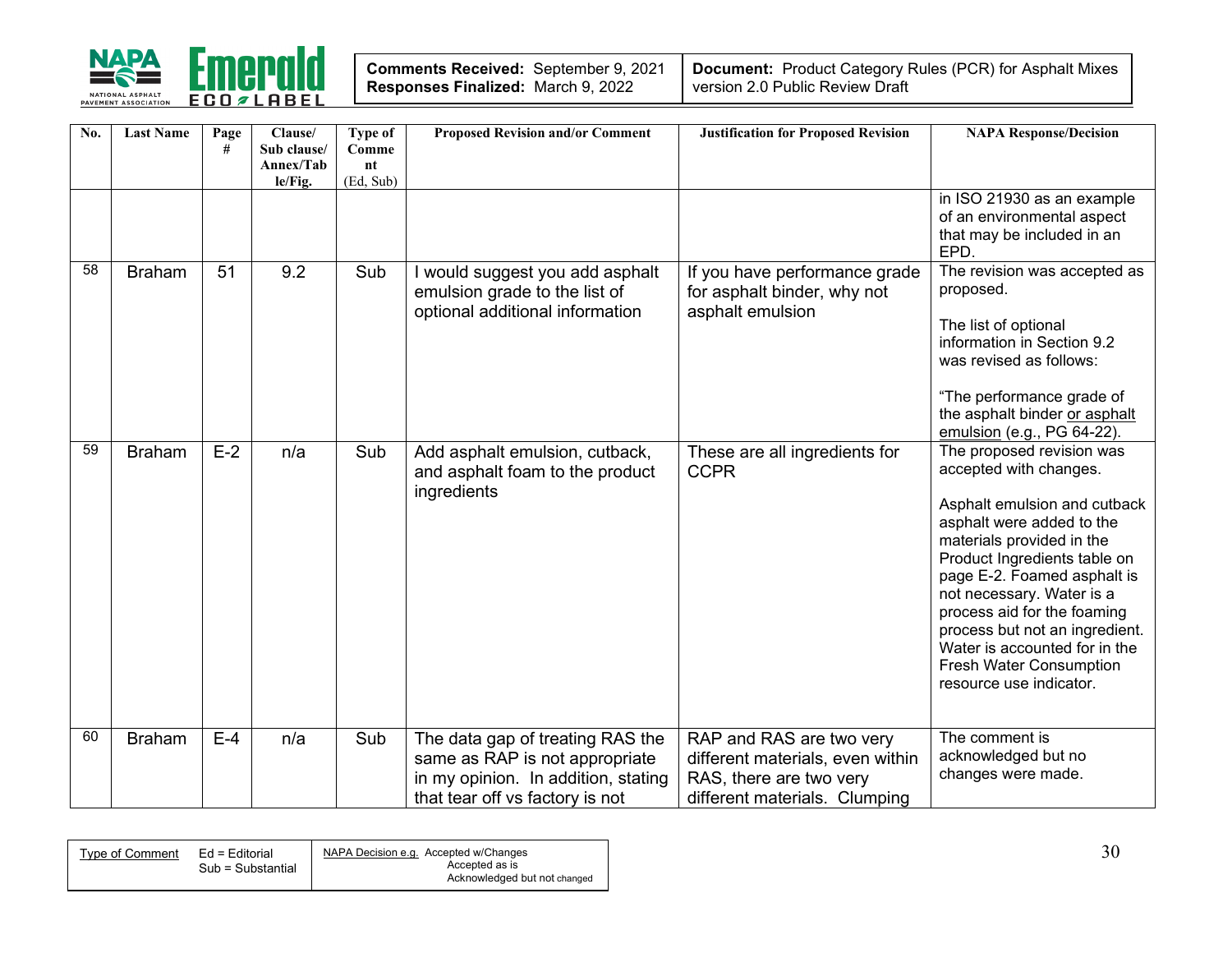

| Comments Received: September 9, 2021 |  |
|--------------------------------------|--|
| Responses Finalized: March 9, 2022   |  |

| No. | <b>Last Name</b> | Page | Clause/                  | Type of     | <b>Proposed Revision and/or Comment</b> | <b>Justification for Proposed Revision</b>   | <b>NAPA Response/Decision</b>                                                                                                                                                                                                                                                                                                                                                                                                                                                                                                                                                                                                                                                                                                                                             |
|-----|------------------|------|--------------------------|-------------|-----------------------------------------|----------------------------------------------|---------------------------------------------------------------------------------------------------------------------------------------------------------------------------------------------------------------------------------------------------------------------------------------------------------------------------------------------------------------------------------------------------------------------------------------------------------------------------------------------------------------------------------------------------------------------------------------------------------------------------------------------------------------------------------------------------------------------------------------------------------------------------|
|     |                  | #    | Sub clause/<br>Annex/Tab | Comme<br>nt |                                         |                                              |                                                                                                                                                                                                                                                                                                                                                                                                                                                                                                                                                                                                                                                                                                                                                                           |
|     |                  |      | le/Fig.                  | (Ed, Sub)   |                                         |                                              |                                                                                                                                                                                                                                                                                                                                                                                                                                                                                                                                                                                                                                                                                                                                                                           |
|     |                  |      |                          |             | being considered is a huge<br>oversight | all of these together is not<br>appropriate. | The upstream impacts<br>associated with processing<br>RAS for use in asphalt<br>mixtures are similar for end-<br>of-life tear offs and off-spec<br>material from manufacturing,<br>since RAS will be processed<br>using a shredding/grinding<br>machine regardless of the<br>source. This process,<br>although not identical to RAP<br>processing, is similar from a<br>material handling perspective,<br>lending confidence to the use<br>of RAP processing as a proxy<br>for RAS processing.<br>There are significant<br>differences between RAP and<br>RAS that can affect the<br>asphalt binder content and<br>quality. However, these are<br>accounted for in the overall<br>mix design through factors<br>such as the virgin asphalt<br>binder content, performance |
|     |                  |      |                          |             |                                         |                                              | grade of the binder, and the<br>use of recycling agents.                                                                                                                                                                                                                                                                                                                                                                                                                                                                                                                                                                                                                                                                                                                  |
|     |                  |      |                          |             |                                         |                                              | The data gap disclosure on<br>page E-2 regarding RAS was<br>deleted because use of proxy                                                                                                                                                                                                                                                                                                                                                                                                                                                                                                                                                                                                                                                                                  |
| 61  | <b>Mack</b>      |      |                          | Sub         |                                         |                                              | data is not a data gap.                                                                                                                                                                                                                                                                                                                                                                                                                                                                                                                                                                                                                                                                                                                                                   |
|     |                  | 18   | 5.1.1                    |             | Remove this statement:                  | To say one can't compare                     | The proposed revision was                                                                                                                                                                                                                                                                                                                                                                                                                                                                                                                                                                                                                                                                                                                                                 |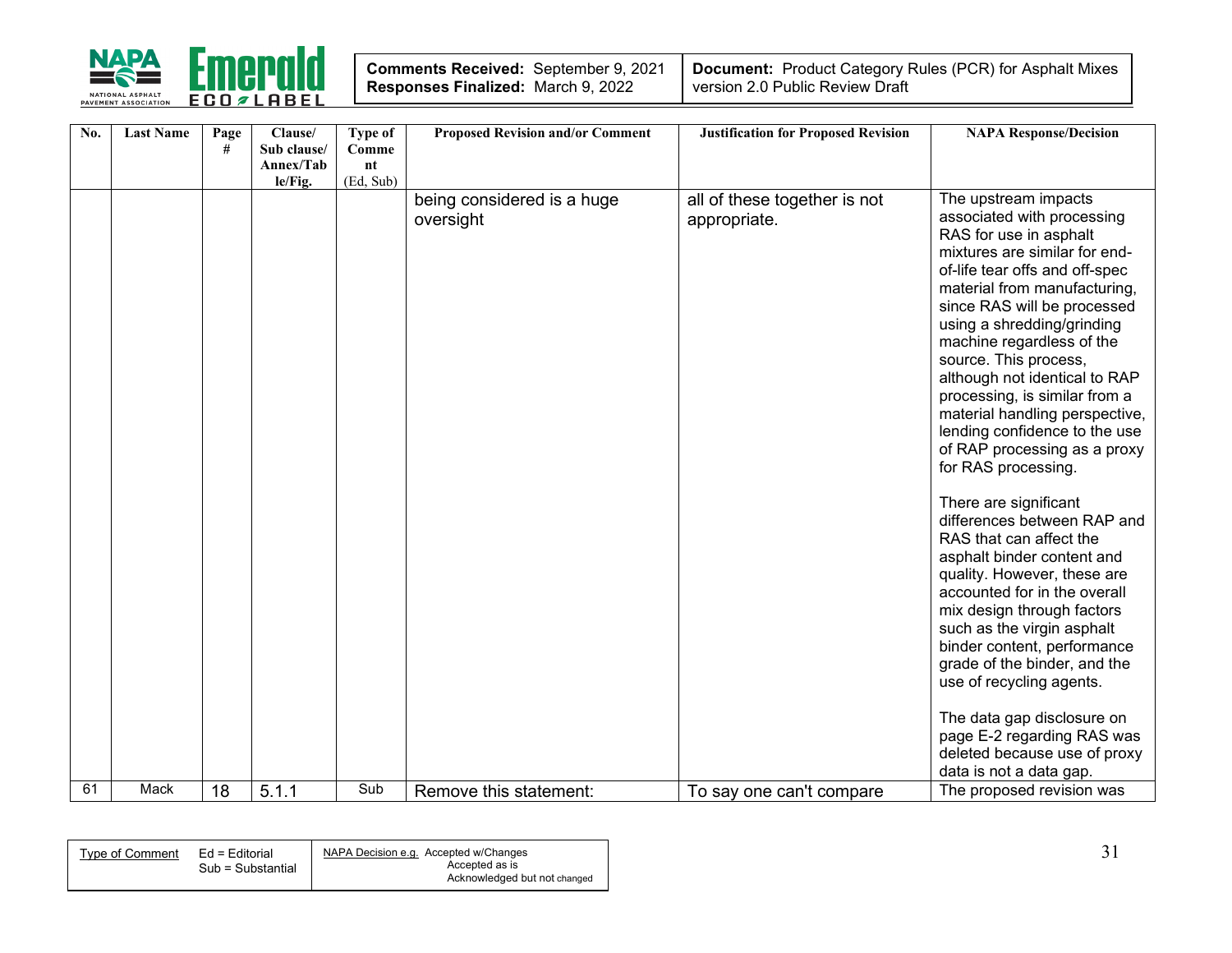

| No. | <b>Last Name</b> | Page | Clause/     | <b>Type of</b> | <b>Proposed Revision and/or Comment</b> | <b>Justification for Proposed Revision</b> | <b>NAPA Response/Decision</b>                      |
|-----|------------------|------|-------------|----------------|-----------------------------------------|--------------------------------------------|----------------------------------------------------|
|     |                  | #    | Sub clause/ | Comme          |                                         |                                            |                                                    |
|     |                  |      | Annex/Tab   | nt             |                                         |                                            |                                                    |
|     |                  |      | le/Fig.     | (Ed, Sub)      |                                         |                                            |                                                    |
|     |                  | &    | &           |                | Note: Due to the high level of          | alternative pavement materials             | accepted with changes.                             |
|     |                  | 21   | 5.5         |                | uncertainty and lack of                 | in a cradle to grave LCA                   |                                                    |
|     |                  | &    | &           |                | consensus                               | fundamentally goes against                 | The comparability statement<br>has been revised by |
|     |                  | 51   | 9.2         |                | within the scientific literature        | one of                                     | removing the second half of                        |
|     |                  |      |             |                | associated with modeling use            | the primary reasons to develop             | the statement, beginning with                      |
|     |                  |      |             |                | phase                                   | an EPD in the first place.                 | "For example, when                                 |
|     |                  |      |             |                | impacts of different pavement           |                                            | comparing a conventional                           |
|     |                  |      |             |                | materials, EPDs for asphalt             | 1. While this is a PCR for                 | dense graded asphalt                               |
|     |                  |      |             |                | mixtures should not be compared         | asphalt, it's not just the asphalt         | mixture"                                           |
|     |                  |      |             |                | to EPDs for non-asphaltic               | mixtures that is the final                 |                                                    |
|     |                  |      |             |                | pavement materials even within          | product. The final product is              | Sections 5.1.1, 5.5, 9.2, and                      |
|     |                  |      |             |                | the context of a cradle to grave        | the pavement - be it made                  | Appendix E were revised                            |
|     |                  |      |             |                | LCA.                                    | from different asphalt products            | accordingly.                                       |
|     |                  |      |             |                |                                         | or concrete. The fact is the               |                                                    |
|     |                  |      |             |                | While it is recommended to              | remaining portions of the LCA              |                                                    |
|     |                  |      |             |                | completely strike this statement,       | (e.g. the use phase) are                   |                                                    |
|     |                  |      |             |                |                                         | impacted by the difference of              |                                                    |
|     |                  |      |             |                | guidance is required, replace it        | performance of different mixes             |                                                    |
|     |                  |      |             |                | with:                                   | (i.e., different                           |                                                    |
|     |                  |      |             |                |                                         | EPDs) and the total pavement               |                                                    |
|     |                  |      |             |                | Life cycle assessment                   | <b>LCA</b>                                 |                                                    |
|     |                  |      |             |                | comparisons                             | will be impacted by this                   |                                                    |
|     |                  |      |             |                | of pavement designs may use             | difference                                 |                                                    |
|     |                  |      |             |                | <b>EPDs</b>                             | in performance. This idea is               |                                                    |
|     |                  |      |             |                | produced through this program           | recognized in several locations            |                                                    |
|     |                  |      |             |                |                                         | throughout the PCR where it                |                                                    |
|     |                  |      |             |                | as a                                    |                                            |                                                    |
|     |                  |      |             |                | data input. Comparison of life          | says                                       |                                                    |
|     |                  |      |             |                | cycle                                   | when comparing different                   |                                                    |
|     |                  |      |             |                | environmental impacts of                | asphalt                                    |                                                    |
|     |                  |      |             |                | different                               | mixtures, the performance                  |                                                    |
|     |                  |      |             |                | pavement designs are valid if           | differences need to be taken               |                                                    |

| Tvpe of Comment | Ed = Editorial    | NAPA Decision e.g. Accepted w/Changes |
|-----------------|-------------------|---------------------------------------|
|                 | Sub = Substantial | Accepted as is                        |
|                 |                   | Acknowledged but not changed          |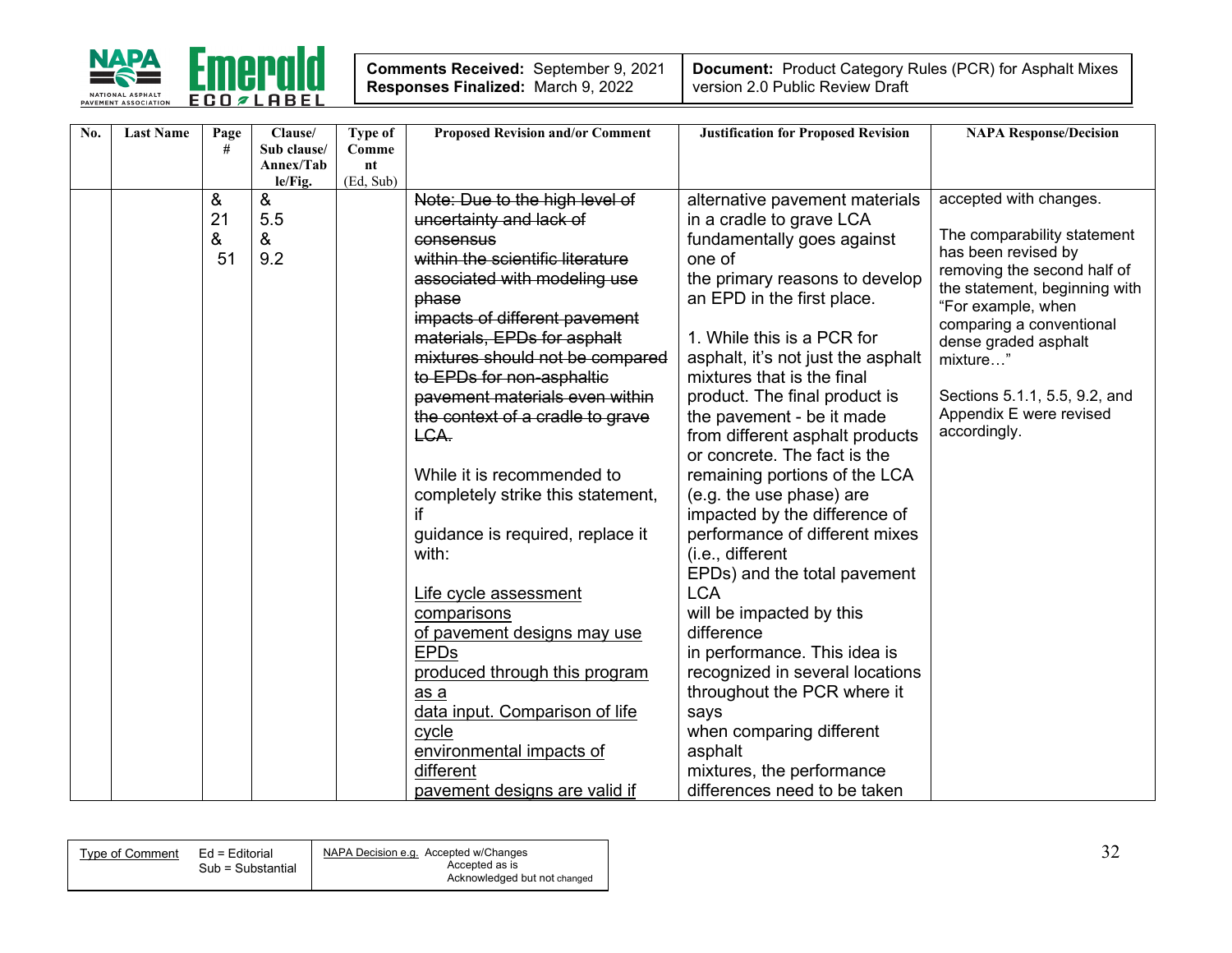

| No. | <b>Last Name</b> | Page | Clause/                  | Type of     | <b>Proposed Revision and/or Comment</b> | <b>Justification for Proposed Revision</b> | <b>NAPA Response/Decision</b> |
|-----|------------------|------|--------------------------|-------------|-----------------------------------------|--------------------------------------------|-------------------------------|
|     |                  | #    | Sub clause/<br>Annex/Tab | Comme<br>nt |                                         |                                            |                               |
|     |                  |      | le/Fig.                  | (Ed, Sub)   |                                         |                                            |                               |
|     |                  |      |                          |             | similar                                 | into                                       |                               |
|     |                  |      |                          |             | system boundaries and                   | account with a cradle to grave             |                               |
|     |                  |      |                          |             | secondary                               | <b>LCA</b>                                 |                               |
|     |                  |      |                          |             | data sources for all pavement           | (see Sec 5.5 Page 21, and                  |                               |
|     |                  |      |                          |             | material inputs are used.               | Sec 9.1                                    |                               |
|     |                  |      |                          |             |                                         | Page 50, where both                        |                               |
|     |                  |      |                          |             | This replacement language is            | paragraphs                                 |                               |
|     |                  |      |                          |             | slightly                                | that begin with "When asphalt              |                               |
|     |                  |      |                          |             | modified text from the NAPA             | mixtures have different"                   |                               |
|     |                  |      |                          |             | Asphalt                                 | Therefore, it is inconsistent to           |                               |
|     |                  |      |                          |             | Mixture PCR v1 and provides the         | use                                        |                               |
|     |                  |      |                          |             | needed guidance.                        | the results to compare                     |                               |
|     |                  |      |                          |             |                                         | different                                  |                               |
|     |                  |      |                          |             |                                         | asphalt pavement types but                 |                               |
|     |                  |      |                          |             |                                         | not                                        |                               |
|     |                  |      |                          |             |                                         | pavement types of different                |                               |
|     |                  |      |                          |             |                                         | materials.                                 |                               |
|     |                  |      |                          |             |                                         |                                            |                               |
|     |                  |      |                          |             |                                         | 2. The PCR only covers                     |                               |
|     |                  |      |                          |             |                                         | Stages A1-                                 |                               |
|     |                  |      |                          |             |                                         | A3. The use phase does not                 |                               |
|     |                  |      |                          |             |                                         | impact the EPDs created by                 |                               |
|     |                  |      |                          |             |                                         | this                                       |                               |
|     |                  |      |                          |             |                                         | PCR (it's not backwards                    |                               |
|     |                  |      |                          |             |                                         | flowing).                                  |                               |
|     |                  |      |                          |             |                                         | As such, the PCR will still be             |                               |
|     |                  |      |                          |             |                                         | applicable for vendor                      |                               |
|     |                  |      |                          |             |                                         | selection.                                 |                               |
|     |                  |      |                          |             |                                         |                                            |                               |
|     |                  |      |                          |             |                                         | 3. The argument for not using<br>the       |                               |

| Type of Comment Ed = Editorial |                   | NAPA Decision e.g. Accepted w/Changes |  |
|--------------------------------|-------------------|---------------------------------------|--|
|                                | Sub = Substantial | Accepted as is                        |  |
|                                |                   | Acknowledged but not changed          |  |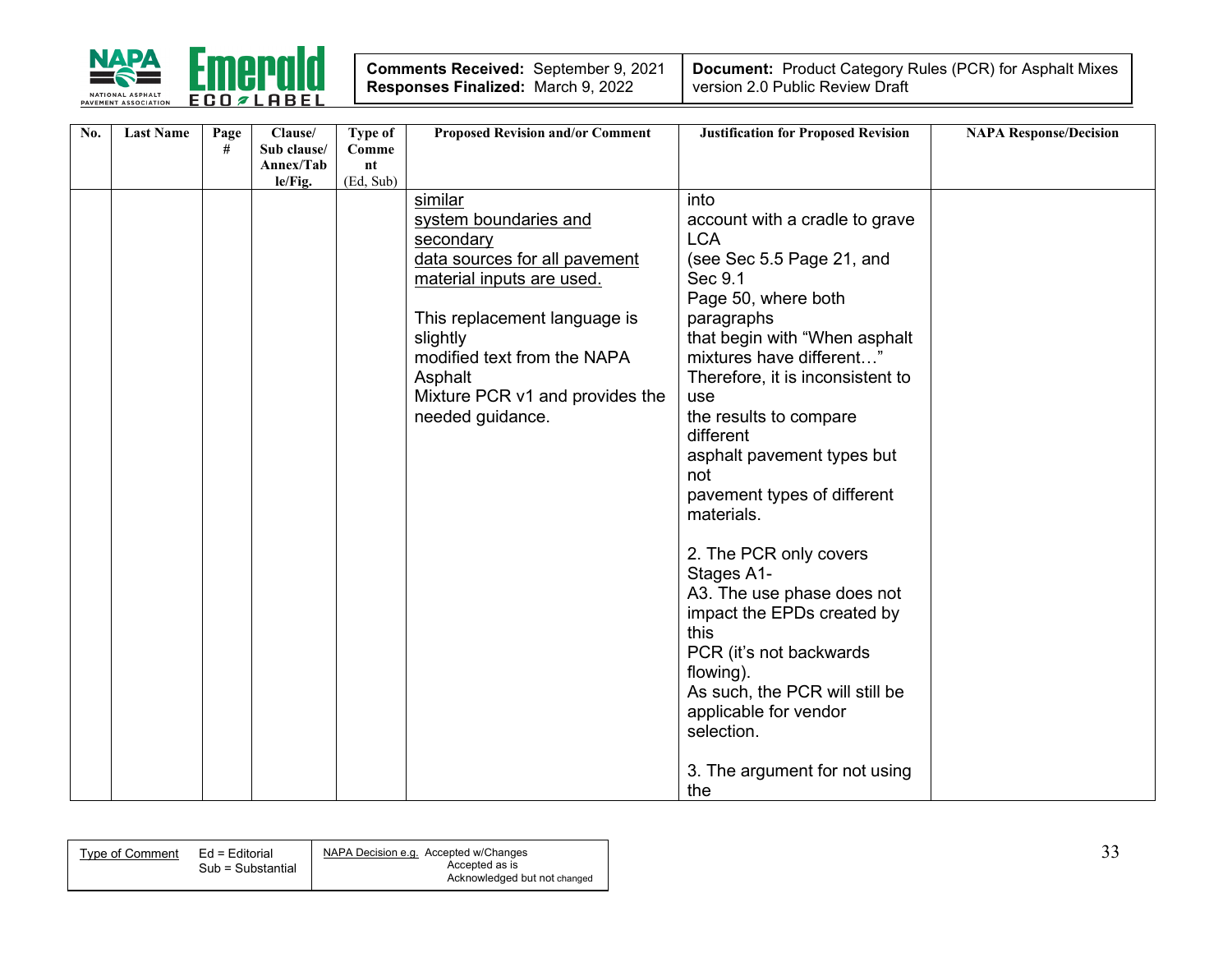

| <b>Comments Received: September 9, 2021</b> |  |
|---------------------------------------------|--|
| Responses Finalized: March 9, 2022          |  |

| No. | <b>Last Name</b> | Page | Clause/     | Type of   | <b>Proposed Revision and/or Comment</b> | <b>Justification for Proposed Revision</b> | <b>NAPA Response/Decision</b> |
|-----|------------------|------|-------------|-----------|-----------------------------------------|--------------------------------------------|-------------------------------|
|     |                  | #    | Sub clause/ | Comme     |                                         |                                            |                               |
|     |                  |      | Annex/Tab   | nt        |                                         |                                            |                               |
|     |                  |      | le/Fig.     | (Ed, Sub) |                                         |                                            |                               |
|     |                  |      |             |           |                                         | EPDs to compare different                  |                               |
|     |                  |      |             |           |                                         | pavement types in a LCA is                 |                               |
|     |                  |      |             |           |                                         | the                                        |                               |
|     |                  |      |             |           |                                         | uncertainty around the USE                 |                               |
|     |                  |      |             |           |                                         | PHASE. Ignoring the                        |                               |
|     |                  |      |             |           |                                         | information /                              |                               |
|     |                  |      |             |           |                                         | use phase results is not                   |                               |
|     |                  |      |             |           |                                         | answer.                                    |                               |
|     |                  |      |             |           |                                         | There are other ways to                    |                               |
|     |                  |      |             |           |                                         | address                                    |                               |
|     |                  |      |             |           |                                         |                                            |                               |
|     |                  |      |             |           |                                         | uncertainty. For example,                  |                               |
|     |                  |      |             |           |                                         | because                                    |                               |
|     |                  |      |             |           |                                         | LCA's report information for               |                               |
|     |                  |      |             |           |                                         | each                                       |                               |
|     |                  |      |             |           |                                         | stage, the Use Phase stages                |                               |
|     |                  |      |             |           |                                         | impacts will be reported                   |                               |
|     |                  |      |             |           |                                         | separately                                 |                               |
|     |                  |      |             |           |                                         | in the LCA and the                         |                               |
|     |                  |      |             |           |                                         | owner/agency                               |                               |
|     |                  |      |             |           |                                         | can judge or weight the results            |                               |
|     |                  |      |             |           |                                         | as                                         |                               |
|     |                  |      |             |           |                                         | they see fit (much like                    |                               |
|     |                  |      |             |           |                                         | currently                                  |                               |
|     |                  |      |             |           |                                         |                                            |                               |
|     |                  |      |             |           |                                         | done in a LCCA's with agency               |                               |
|     |                  |      |             |           |                                         | cost                                       |                               |
|     |                  |      |             |           |                                         | and user costs).                           |                               |
| 62  | Mack             | 30   | 7.1.2.1     | Sub       | Revise the Cut off Criteria for         | While additives are a very                 | The comment is                |
|     |                  |      |             |           | Additives.                              | small portion of the asphalt               | acknowledged but no           |
|     |                  |      |             |           | Develop and assign a                    | mixture by weight, easily                  | changes were made to          |
|     |                  |      |             |           | "predetermined                          | below the 1% cut-off, they                 | Section 7.1.2.1               |
|     |                  |      |             |           | factor" as done in Section 7.2.1.1      | have an oversized impact. The              |                               |
|     |                  |      |             |           |                                         |                                            | The comment proposes to       |

| Type of Comment | Ed = Editorial<br>Sub = Substantial | NAPA Decision e.g. Accepted w/Changes<br>Accepted as is |  |
|-----------------|-------------------------------------|---------------------------------------------------------|--|
|                 |                                     | Acknowledged but not changed                            |  |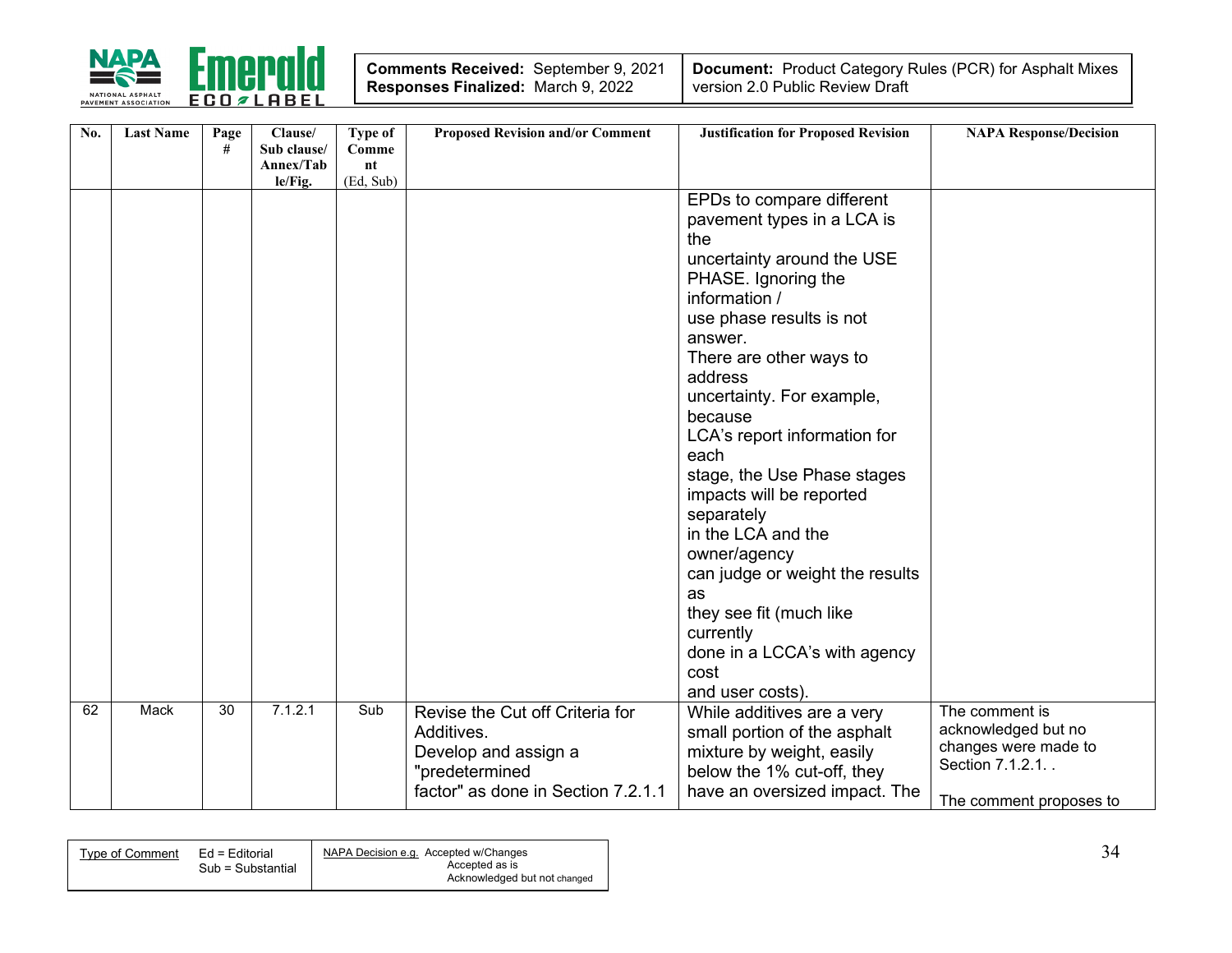

| No. | <b>Last Name</b> | Page            | Clause/                  | <b>Type of</b> | <b>Proposed Revision and/or Comment</b>                                                                                                                                                                                                                                                                                                                                                                           | <b>Justification for Proposed Revision</b>                                                                                                                                                                                                                                                                                                                                                                                                                                                                                                                                                                                | <b>NAPA Response/Decision</b>                                                                                                                                                                                                                                                                                                                                                                                                                                                                                                                                  |
|-----|------------------|-----------------|--------------------------|----------------|-------------------------------------------------------------------------------------------------------------------------------------------------------------------------------------------------------------------------------------------------------------------------------------------------------------------------------------------------------------------------------------------------------------------|---------------------------------------------------------------------------------------------------------------------------------------------------------------------------------------------------------------------------------------------------------------------------------------------------------------------------------------------------------------------------------------------------------------------------------------------------------------------------------------------------------------------------------------------------------------------------------------------------------------------------|----------------------------------------------------------------------------------------------------------------------------------------------------------------------------------------------------------------------------------------------------------------------------------------------------------------------------------------------------------------------------------------------------------------------------------------------------------------------------------------------------------------------------------------------------------------|
|     |                  | #               | Sub clause/<br>Annex/Tab | Comme<br>nt    |                                                                                                                                                                                                                                                                                                                                                                                                                   |                                                                                                                                                                                                                                                                                                                                                                                                                                                                                                                                                                                                                           |                                                                                                                                                                                                                                                                                                                                                                                                                                                                                                                                                                |
|     |                  |                 | le/Fig.                  | (Ed, Sub)      |                                                                                                                                                                                                                                                                                                                                                                                                                   |                                                                                                                                                                                                                                                                                                                                                                                                                                                                                                                                                                                                                           |                                                                                                                                                                                                                                                                                                                                                                                                                                                                                                                                                                |
|     |                  |                 |                          |                | for RAP, RAS and portable plant<br>weight, to account for additives if<br>not using the LCI data for Asphalt<br>binder, with 8% GTR Asphalt<br>binder, with 0.5% PPA Asphalt<br>binder, with 3.5% SBS from<br>Wildnauer.<br>Use this and other data based on<br>literature to determine<br>"predetermined<br>factor" impacts of Additives and<br>then allow for adjustments based<br>on total shipping distances. | discussion in the PCR does a<br>good job at recognizing this a<br>data gap; but ignoring it is not<br>the issue.<br>The Life Cycle Assessment of<br>Asphalt Binder by Wildnauer,<br>et al reports the difference of<br>HMA/WMA products based<br>due to additives and the use of<br>this source addresses the<br>issue<br>somewhat.<br>However, the recommendation<br>tο<br>ignore it and report as a gap<br>creates a bias in the results.<br>An assumed impact that is in<br>the "middle of the road" is<br>better assumption of "no<br>impact," especially when there<br>is data<br>(Wildnauer) that can be used<br>to | develop predetermined<br>factors for additives with data<br>gaps using data provided in<br>literature, but offers no<br>recommendations regarding<br>which sources to use for<br>which materials.<br>The use of "middle of the<br>road" data does not<br>incentivize additive<br>manufacturers to provide<br>more appropriate data.<br>It should be noted that the<br>additive data provided by<br>Wildnauer et al. is included as<br>a prescribed secondary data<br>source (Annex 1) for SBS<br>copolymer, ground tire<br>rubber, and polyphosphoric<br>acid. |
| 63  | <b>Mack</b>      | $\overline{31}$ | 7.1.8.3                  | Sub            | Consider keeping "Lubricants" as                                                                                                                                                                                                                                                                                                                                                                                  | quantify it<br>While the PCR may be correct                                                                                                                                                                                                                                                                                                                                                                                                                                                                                                                                                                               | The comment is                                                                                                                                                                                                                                                                                                                                                                                                                                                                                                                                                 |
|     |                  |                 |                          |                | an                                                                                                                                                                                                                                                                                                                                                                                                                | in that the "annualized                                                                                                                                                                                                                                                                                                                                                                                                                                                                                                                                                                                                   | acknowledged but no                                                                                                                                                                                                                                                                                                                                                                                                                                                                                                                                            |
|     |                  |                 |                          |                | item to be accounted for in the<br>EPD.                                                                                                                                                                                                                                                                                                                                                                           | quantities are well below the<br>cut-off criteria of 1%", the                                                                                                                                                                                                                                                                                                                                                                                                                                                                                                                                                             | changes were made to<br>Section 7.1.8.3.                                                                                                                                                                                                                                                                                                                                                                                                                                                                                                                       |
|     |                  |                 |                          |                |                                                                                                                                                                                                                                                                                                                                                                                                                   | concrete PCR recommends                                                                                                                                                                                                                                                                                                                                                                                                                                                                                                                                                                                                   | One of the goals of the EPD                                                                                                                                                                                                                                                                                                                                                                                                                                                                                                                                    |

| Ed = Editorial<br>Tvpe of Comment<br>Sub = Substantial | NAPA Decision e.g. Accepted w/Changes<br>Accepted as is<br>Acknowledged but not changed | ັ້ |
|--------------------------------------------------------|-----------------------------------------------------------------------------------------|----|
|                                                        |                                                                                         |    |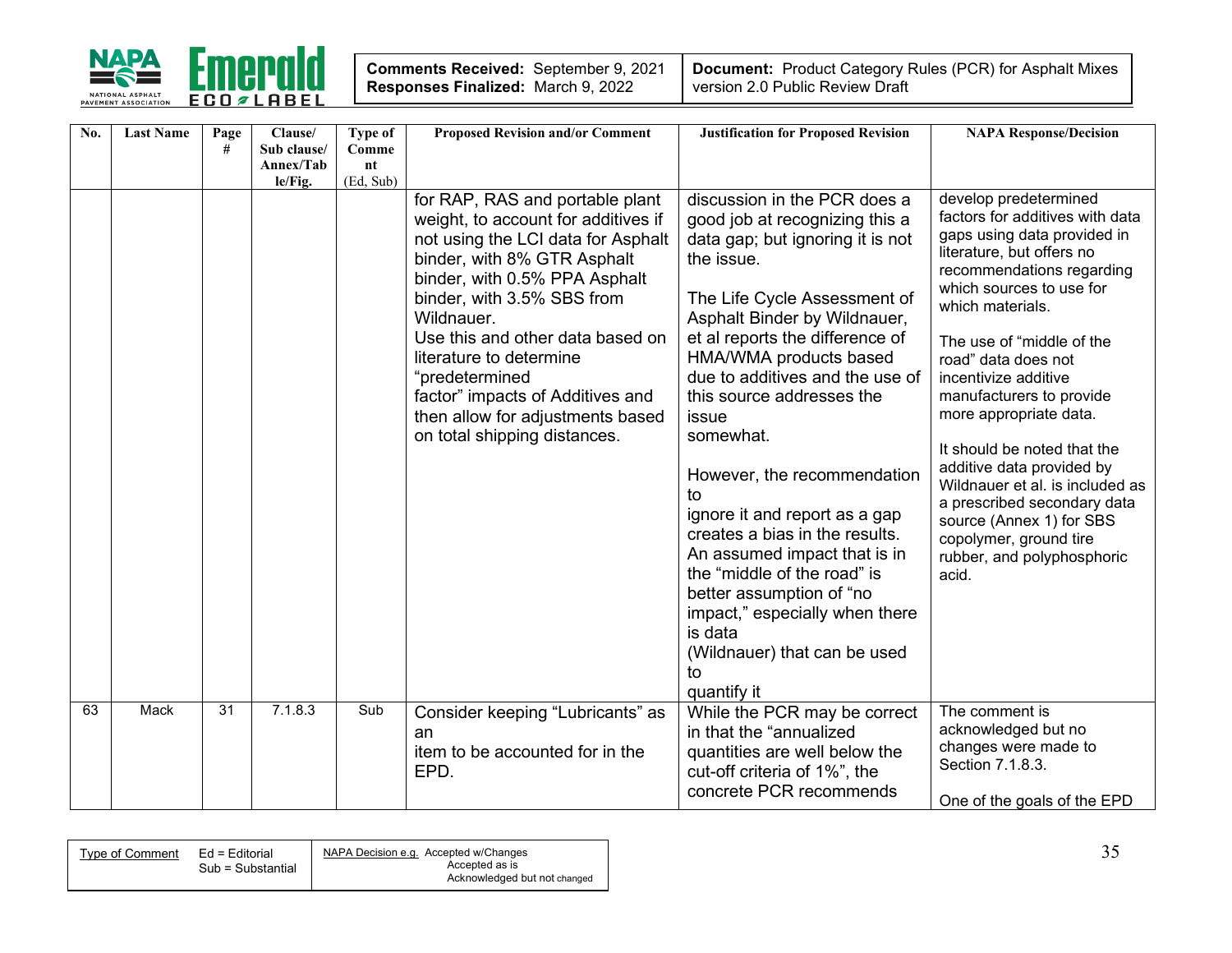

| <b>Comments Received: September 9, 2021</b> |  |
|---------------------------------------------|--|
| Responses Finalized: March 9, 2022          |  |

| No. | <b>Last Name</b> | Page<br>#         | Clause/<br>Sub clause/<br>Annex/Tab<br>le/Fig. | <b>Type of</b><br>Comme<br>nt<br>(Ed, Sub) | <b>Proposed Revision and/or Comment</b>                                                                                               | <b>Justification for Proposed Revision</b>                                                                                                                                                                                                                                                                                                                                                                        | <b>NAPA Response/Decision</b>                                                                                                                                                                                                                                                                                             |
|-----|------------------|-------------------|------------------------------------------------|--------------------------------------------|---------------------------------------------------------------------------------------------------------------------------------------|-------------------------------------------------------------------------------------------------------------------------------------------------------------------------------------------------------------------------------------------------------------------------------------------------------------------------------------------------------------------------------------------------------------------|---------------------------------------------------------------------------------------------------------------------------------------------------------------------------------------------------------------------------------------------------------------------------------------------------------------------------|
|     |                  |                   |                                                |                                            |                                                                                                                                       | and has lubricants included. In<br>order to create consistency<br>among PCR / EPD of different<br>materials, consider including<br>lubricants.                                                                                                                                                                                                                                                                    | program is to encourage mix<br>producers to develop and<br>publish EPDs. Adding data<br>collection requirements for<br>materials like lubricants and<br>consumables that account for<br>a vey small percentage (<1%)<br>of the environmental impacts<br>adds unnecessary complexity<br>to the EPD development<br>process. |
| 64  | Mack             | $\overline{31}$   | 7.1.8.3                                        | Sub                                        | Consider keeping "Consumables"<br>as<br>an item to be accounted for in the<br>EPD.                                                    | While consumables between<br>different asphalt products may<br>be different; as discussed in<br>Comment #1, a primary<br>reason to create EPDs is to<br>have the information in order<br>to do an LCA that may be<br>comparing other products.<br>Removing "consumables"<br>creates<br>inconsistencies and has a lack<br>of<br>transparency that has the<br>potential to bias the results<br>when used in an LCA. | The comment is<br>acknowledged but no<br>changes were made to<br>Section 7.1.8.3. See<br>response to Comment 63.                                                                                                                                                                                                          |
| 65  | Mack             | Ann<br>ex 1-<br>5 | Table $1 -$<br>Mineral<br>Filler               | Ed                                         | Recommend using the 2021<br><b>Portland Cement Assn Industry</b><br>average rather than NREL<br>See<br>https://www.astm.org/CERTIFICA | The PCR should recommend<br>that the most current data is<br>being used.<br>If the NREL (2021) uses the<br>current PCA industry average,                                                                                                                                                                                                                                                                          | The revision has been<br>accepted as proposed.                                                                                                                                                                                                                                                                            |

| Type of Comment Ed = Editorial | Sub = Substantial | NAPA Decision e.g. Accepted w/Changes<br>Accepted as is<br>Acknowledged but not changed | 3t |
|--------------------------------|-------------------|-----------------------------------------------------------------------------------------|----|
|                                |                   |                                                                                         |    |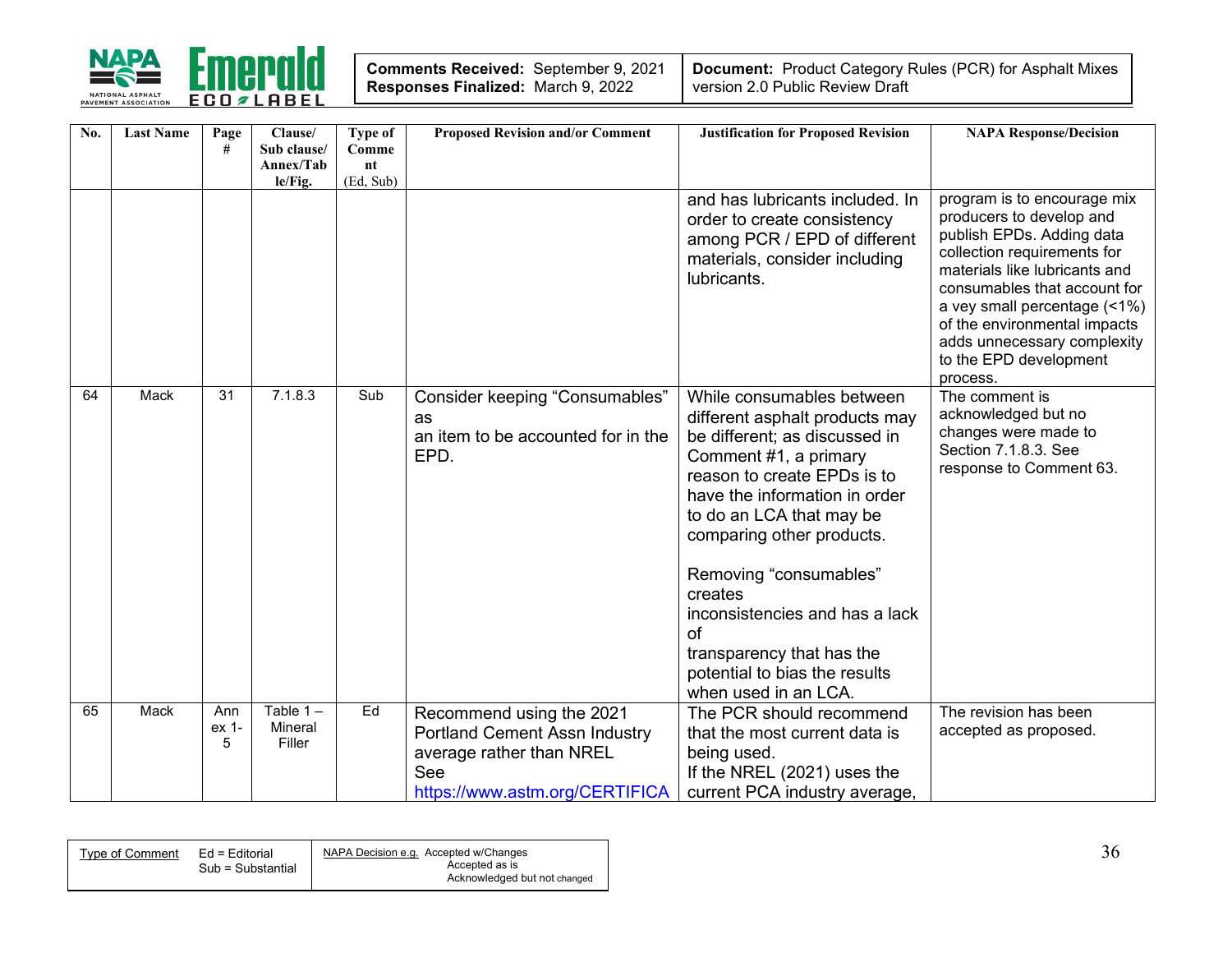

| No. | <b>Last Name</b> | Page | Clause/                  | Type of              | <b>Proposed Revision and/or Comment</b> | <b>Justification for Proposed Revision</b> | <b>NAPA Response/Decision</b>                         |
|-----|------------------|------|--------------------------|----------------------|-----------------------------------------|--------------------------------------------|-------------------------------------------------------|
|     |                  | #    | Sub clause/<br>Annex/Tab | Comme<br>$n_{\rm t}$ |                                         |                                            |                                                       |
|     |                  |      | le/Fig.                  | (Ed, Sub)            |                                         |                                            |                                                       |
|     |                  |      |                          |                      | TION/DOCS/622.EPD FOR Port              | this is a mute point. If it is             |                                                       |
|     |                  |      |                          |                      | land Athena 03082021 Final.pd           | based on old data, it needs to             |                                                       |
|     |                  |      |                          |                      |                                         | be the newest data source.                 |                                                       |
|     |                  |      |                          |                      |                                         | Please confirm                             |                                                       |
| 66  | Mack             |      | Portable                 |                      | Just wanted to say the way              |                                            | Thank you for the comment.                            |
|     |                  |      | Plants                   |                      | Portable plants were included           |                                            |                                                       |
|     |                  |      |                          |                      | was very good and a good step           |                                            |                                                       |
|     |                  |      |                          |                      | forward. Nice Job.                      |                                            |                                                       |
| 67  | Listberger       | 41   | 7.2.7                    | Sub                  | Bio-based materials tend to be          | ISO 21930 states that when                 | The proposed revision was                             |
|     |                  |      |                          |                      | used in small quantities in asphalt     | biogenic carbon enters the                 | accepted with changes.                                |
|     |                  |      |                          |                      | mixtures (<1% by weight of the          | product system, this biogenic              | The first part of the proposed                        |
|     |                  |      |                          |                      | mix) and biofuels are rarely used       | carbon flow shall be                       | revision was accepted and                             |
|     |                  |      |                          |                      | for asphalt mixture production;         | characterized in the LCIA with             | edited slightly ("however, the                        |
|     |                  |      |                          |                      | however, the volume of bio-             | -1kg CO2E/Kg CO2 of                        | volume of bio-based asphalt                           |
|     |                  |      |                          |                      | based asphalt additives has seen        | biogenic carbon in the                     | additives"), but not the                              |
|     |                  |      |                          |                      | significant increases in volume         | calculation of the GWP, since              | second part ("there should be                         |
|     |                  |      |                          |                      | over the past decade with much          | it represents the removal of               | analysis taken").                                     |
|     |                  |      |                          |                      | of that volume consisting of            | carbon that is part of the                 |                                                       |
|     |                  |      |                          |                      | vegetable oil-based products.           | carbon cycle of bio-based                  | When additive suppliers                               |
|     |                  |      |                          |                      | ISO 21930 requires inputs and           | materials. When this bio-                  | provide upstream data for<br>bio-based materials that |
|     |                  |      |                          |                      | outputs of biogenic carbon to be        | based material, partly or as a             | includes information                                  |
|     |                  |      |                          |                      | fully accounted for on a net-zero       | whole is converted to                      | regarding biogenic carbon,                            |
|     |                  |      |                          |                      | basis. However, While the               | emissions, by combustion or                | that information will be                              |
|     |                  |      |                          |                      | available public inventories for        | biodegradation, for example it             | accounted for in EPDs for                             |
|     |                  |      |                          |                      | upstream energy and materials           | shall be accounted for as                  | asphalt mixtures. See                                 |
|     |                  |      |                          |                      | specified in Annex I do not             | emitted biogenic CO2 and                   | responses to Comments 5                               |
|     |                  |      |                          |                      | adequately account for biogenic         | other emission such as                     | and $7.$                                              |
|     |                  |      |                          |                      | carbon uptake and emissions,            | biogenic CH4 in the                        |                                                       |
|     |                  |      |                          |                      | there should be analysis                | information module where the               |                                                       |
|     |                  |      |                          |                      | undertaken, including                   | occur, depending on the end-               |                                                       |
|     |                  |      |                          |                      | consideration of existing LCA of        | of-life scenario. Since these              |                                                       |

| NAPA Decision e.g. Accepted w/Changes<br>Ed = Editorial<br>Type of Comment |
|----------------------------------------------------------------------------|
| Accepted as is<br>Sub = Substantial                                        |
| Acknowledged but not changed                                               |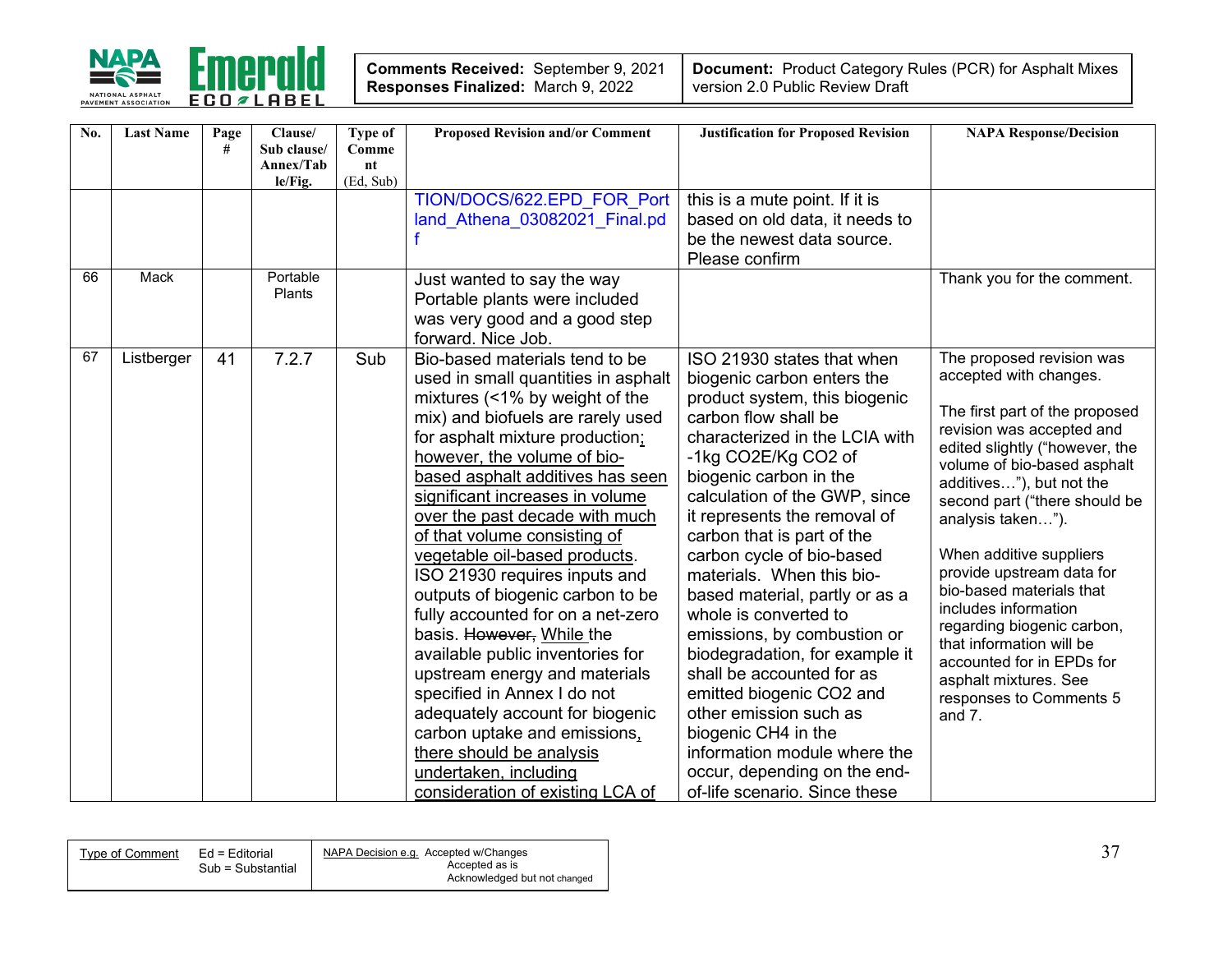

| No. | <b>Last Name</b> | Page | Clause/     | Type of          | <b>Proposed Revision and/or Comment</b>     | <b>Justification for Proposed Revision</b>            | <b>NAPA Response/Decision</b> |
|-----|------------------|------|-------------|------------------|---------------------------------------------|-------------------------------------------------------|-------------------------------|
|     |                  | #    | Sub clause/ | Comme            |                                             |                                                       |                               |
|     |                  |      | Annex/Tab   | n t<br>(Ed, Sub) |                                             |                                                       |                               |
|     |                  |      | le/Fig.     |                  | certain feedstocks, of the net              |                                                       |                               |
|     |                  |      |             |                  |                                             | bio-based asphalt additives<br>are not converted into |                               |
|     |                  |      |             |                  | carbon uptake from the                      |                                                       |                               |
|     |                  |      |             |                  | production of row crop feedstocks           | emissions through                                     |                               |
|     |                  |      |             |                  | such as soybeans, for example,              | combustion, they should                               |                               |
|     |                  |      |             |                  | so that an accurate accounting of           | remain as a -1 kg CO2e/kg                             |                               |
|     |                  |      |             |                  | biogenic carbon uptake can be               | CO2. Once the LCA data has                            |                               |
|     |                  |      |             |                  | reflected.                                  | been generated for these                              |                               |
|     |                  |      |             |                  |                                             | additives, there should be a                          |                               |
|     |                  |      |             |                  | Until upstream datasets that                | mechanism for incorporating                           |                               |
|     |                  |      |             |                  | adequately account for biogenic             | the calculated biogenic CO2                           |                               |
|     |                  |      |             |                  | carbon uptake and emissions, a              | into the EPD for the finished                         |                               |
|     |                  |      |             |                  | negative flow of CO <sub>2</sub> should not | asphalt mix. Many ISO                                 |                               |
|     |                  |      |             |                  | be assigned to GWP-100 when                 | Standards reference using the                         |                               |
|     |                  |      |             |                  | biogenic CO <sub>2</sub> enters the product | radiocarbon method for                                |                               |
|     |                  |      |             |                  | system through biofuels or bio-             | determining the ratio of fossil                       |                               |
|     |                  |      |             |                  | based materials. However, there             | and biogenic carbon in a                              |                               |
|     |                  |      |             |                  | should be a positive flow of $CO2$          | material, ex. ISO 13833 and                           |                               |
|     |                  |      |             |                  | to GWP-100 when biogenic $CO2$              | ISO 16620.                                            |                               |
|     |                  |      |             |                  | is emitted, such as through the             | Considerable reductions in                            |                               |
|     |                  |      |             |                  | combustion of biofuels. This is a           | emissions have been achieved                          |                               |
|     |                  |      |             |                  | conservative approach that may              | at the farm level and existing                        |                               |
|     |                  |      |             |                  | over-estimate GWP-100,                      | efforts to adopt regenerative                         |                               |
|     |                  |      |             |                  | although these errors should be             | agricultural practices that                           |                               |
|     |                  |      |             |                  | minimal in most cases."                     | benefit soil health and water                         |                               |
|     |                  |      |             |                  |                                             |                                                       |                               |
|     |                  |      |             |                  |                                             | quality have also contributed<br>to carbon emissions  |                               |
|     |                  |      |             |                  |                                             |                                                       |                               |
|     |                  |      |             |                  |                                             | reductions. A deeper analysis                         |                               |
|     |                  |      |             |                  |                                             | of these farm level emissions                         |                               |
|     |                  |      |             |                  |                                             | reductions achieved will result                       |                               |
|     |                  |      |             |                  |                                             | in more accurate assessments                          |                               |
|     |                  |      |             |                  |                                             | of the emissions reduction                            |                               |

| Tvpe of Comment | Ed = Editorial    | NAPA Decision e.g. Accepted w/Changes |
|-----------------|-------------------|---------------------------------------|
|                 | Sub = Substantial | Accepted as is                        |
|                 |                   | Acknowledged but not changed          |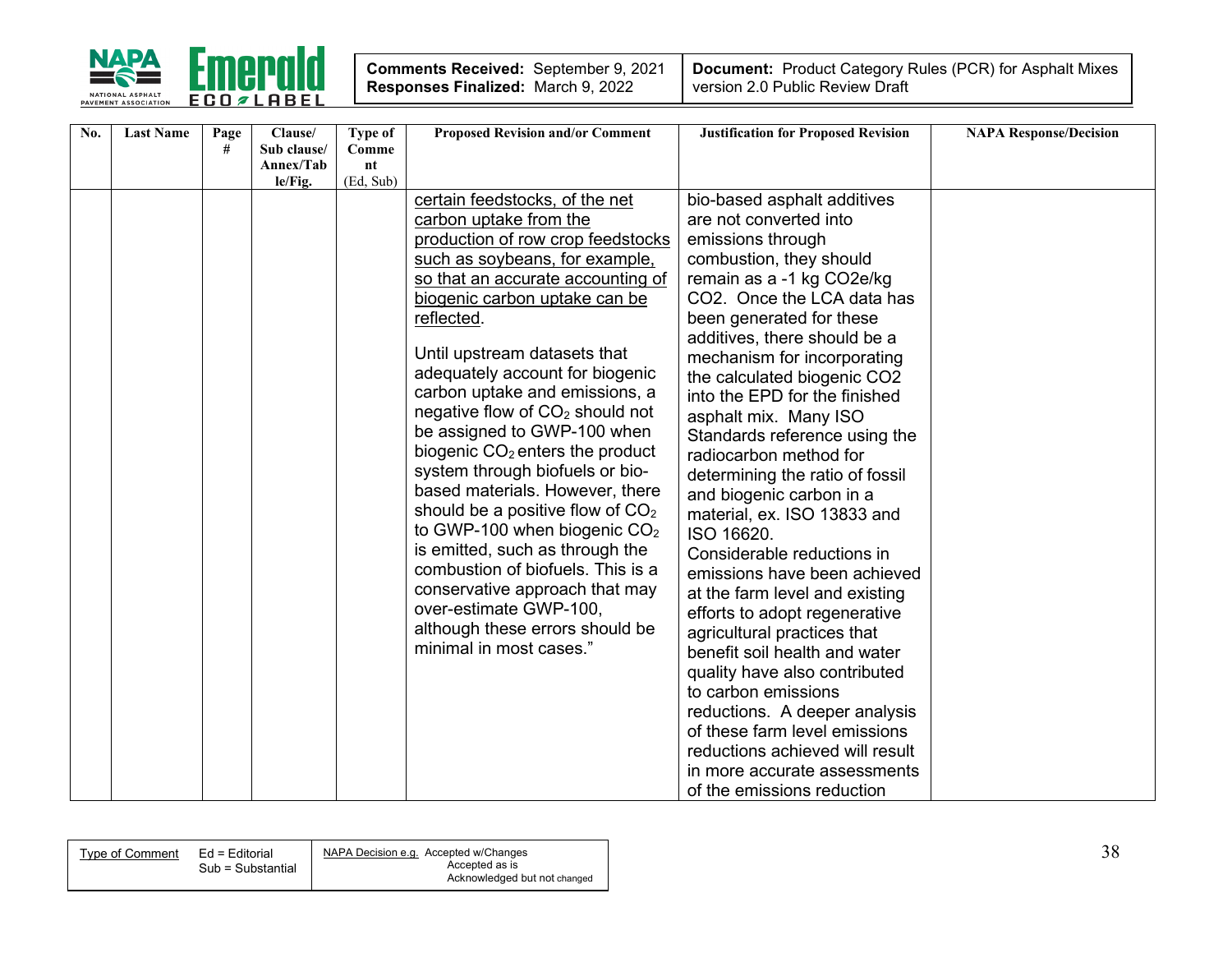

| No. | <b>Last Name</b> | Page<br># | Clause/<br>Sub clause/<br>Annex/Tab | Type of<br>Comme<br>nt | <b>Proposed Revision and/or Comment</b>                                                                                                                                                                                                                                                                                                                                                                                                                                                                                                                                                                                                                                                                                                                                                                                                                                                                                                                     | <b>Justification for Proposed Revision</b>                                                                                                                                                                                                                                                                                                                                                                                                              | <b>NAPA Response/Decision</b>                                                                                                                                                                                                                                                                                                                                                                                                                                                                                                                                                                                                                                                                                                                                                   |
|-----|------------------|-----------|-------------------------------------|------------------------|-------------------------------------------------------------------------------------------------------------------------------------------------------------------------------------------------------------------------------------------------------------------------------------------------------------------------------------------------------------------------------------------------------------------------------------------------------------------------------------------------------------------------------------------------------------------------------------------------------------------------------------------------------------------------------------------------------------------------------------------------------------------------------------------------------------------------------------------------------------------------------------------------------------------------------------------------------------|---------------------------------------------------------------------------------------------------------------------------------------------------------------------------------------------------------------------------------------------------------------------------------------------------------------------------------------------------------------------------------------------------------------------------------------------------------|---------------------------------------------------------------------------------------------------------------------------------------------------------------------------------------------------------------------------------------------------------------------------------------------------------------------------------------------------------------------------------------------------------------------------------------------------------------------------------------------------------------------------------------------------------------------------------------------------------------------------------------------------------------------------------------------------------------------------------------------------------------------------------|
|     |                  |           | le/Fig.                             | (Ed, Sub)              |                                                                                                                                                                                                                                                                                                                                                                                                                                                                                                                                                                                                                                                                                                                                                                                                                                                                                                                                                             |                                                                                                                                                                                                                                                                                                                                                                                                                                                         |                                                                                                                                                                                                                                                                                                                                                                                                                                                                                                                                                                                                                                                                                                                                                                                 |
|     |                  |           |                                     |                        |                                                                                                                                                                                                                                                                                                                                                                                                                                                                                                                                                                                                                                                                                                                                                                                                                                                                                                                                                             | benefits from the use bio-<br>based materials.                                                                                                                                                                                                                                                                                                                                                                                                          |                                                                                                                                                                                                                                                                                                                                                                                                                                                                                                                                                                                                                                                                                                                                                                                 |
| 68  | Listberger       | 34        | 7.2.1.2                             | Sub                    | Primary (plant-specific) data must<br>be specific to the plant for which<br>an EPD is being developed. For<br>utilities such as electricity and<br>natural gas, the goal is to collect<br>data that is submetered within the<br>plant at the unit process level.<br>However, utilities are not always<br>submetered at the unit process<br>level (e.g., a plant that consumes<br>natural gas for both the burner<br>and the hot oil heater may only<br>have a single meter that<br>measures total natural gas<br>consumption for the plant). In<br>such cases, it's acceptable to<br>collect utility consumption at the<br>whole plant level rather than the<br>unit process level. The exception<br>to this rule is for conventional<br>asphalt plants that also produce<br>asphalt mixtures at ambient<br>temperature using CCPR<br>technology and/or plants that<br>produce WMA at reduced<br>temperatures, which requires<br>submetering of burner fuel | Warm mix technology is being<br>promoted throughout the<br>industry as a sustainable<br>innovation, however based on<br>the PCR, there is little<br>evidence to show that mixes<br>produced at lower<br>temperatures will have less<br>environmental impacts. By<br>including warm mix production<br>in the submetering exception,<br>it allows contracts who desire<br>to do so, to separately meter<br>their energy usage when<br>producing warm mix. | The comment is<br>acknowledged but no<br>changes were made to<br>Section 7.2.1.2.<br>Subdividing burner fuel<br>consumption for CCPR<br>production is fairly<br>straightforward, since the<br>burner simply does not<br>operate when the plant is<br>producing CCPR.<br>On the other hand, allocating<br>energy consumption based<br>on mix production<br>temperatures is much more<br>complex. Mix production<br>temperatures can vary<br>depending on a variety of<br>factors, including weather<br>conditions (seasonal<br>variations), haul distances,<br>the use of polymer modified<br>asphalt binders, and the use<br>of warm mix technologies.<br>There are no documented<br>data collection and analysis<br>procedures for tracking these<br>variables over a 12-month |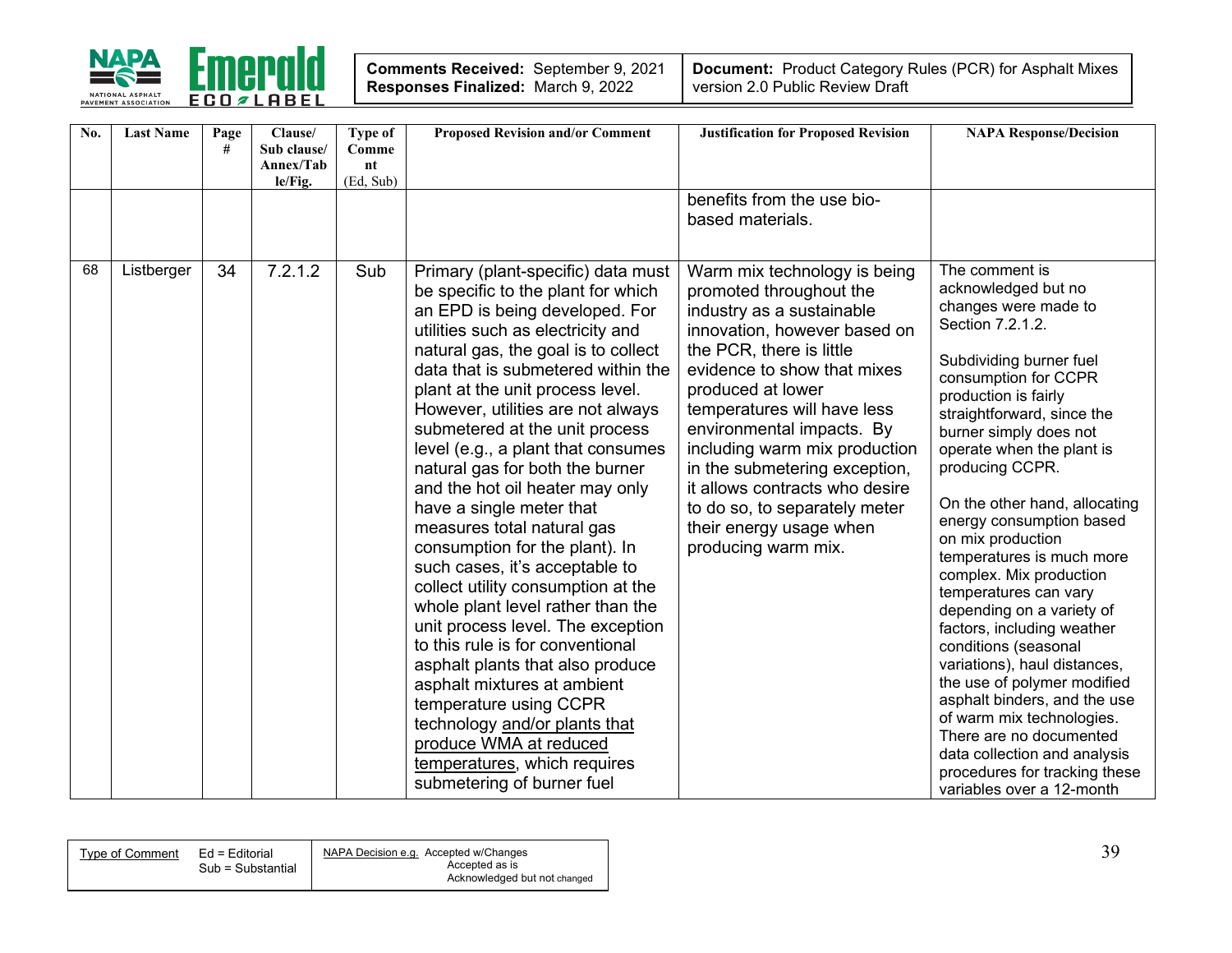

| Comments Received: September 9, 2021      |  |
|-------------------------------------------|--|
| <b>Responses Finalized: March 9, 2022</b> |  |

| $\overline{No}$ . | <b>Last Name</b> | Page<br># | Clause/<br>Sub clause/<br>Annex/Tab<br>le/Fig. | Type of<br>Comme<br>nt<br>(Ed, Sub) | <b>Proposed Revision and/or Comment</b>                                                                                                                                                                                 | <b>Justification for Proposed Revision</b>                                                                                                                                                                                                                                                                                                                                                                                                                                                                    | <b>NAPA Response/Decision</b>                                                                                         |
|-------------------|------------------|-----------|------------------------------------------------|-------------------------------------|-------------------------------------------------------------------------------------------------------------------------------------------------------------------------------------------------------------------------|---------------------------------------------------------------------------------------------------------------------------------------------------------------------------------------------------------------------------------------------------------------------------------------------------------------------------------------------------------------------------------------------------------------------------------------------------------------------------------------------------------------|-----------------------------------------------------------------------------------------------------------------------|
|                   |                  |           |                                                |                                     | consumption and electricity to<br>subdivide HMAAWMA production<br>from WMA or CCPR production."                                                                                                                         |                                                                                                                                                                                                                                                                                                                                                                                                                                                                                                               | period in a way that can be<br>used to reliably allocate<br>production energy based on<br>mix production temperature. |
| 69                | Listberger       | 17        | 3.9.69                                         | Sub                                 | 3.9.69. Submeter<br>a system for measuring utility<br>usage associated with a given<br>process (e.g. tracking burner fuel<br>consumed during the production<br>of warm mix asphalt.)                                    | In conjunction with comment<br>number 2, this would allow for<br>mix producers to submeter<br>their utilities during the<br>production of warm mix<br>asphalt. Submetering is not<br>defined as having or utilizing a<br>physical meter provided by the<br>utility company, but a merely<br>system for tracking that could<br>be as simple as a spreadsheet<br>that is manually filled out by<br>plant personnel at the start<br>and completion of a warm mix<br>production run at a given plant<br>location. | The proposed revision was<br>not accepted since it is tied to<br>comment 68, which was also<br>not accepted.          |
| $\overline{70}$   | Redmond          | 21        | 5.5                                            | Sub                                 | Not certain what the full logic is<br>behind statement: EPDs for<br>asphalt mixtures should not be<br>compared to EPDs for non-<br>asphaltic pavement materials<br>even within the context of a<br>cradle to grave LCA. | Can you provide additional<br>background (beyond "lack of<br>consensus" or "high level of<br>uncertainty") or clarity on why<br>comparing EPDs for asphalt<br>mixtures with different<br>pavement materials should not<br>be done.                                                                                                                                                                                                                                                                            | The comparability statement<br>has been revised. See<br>response to Comment 61.                                       |
| 71                | Ingmire          | 45        | 8.2                                            | Sub                                 | Consider allowing for the<br>optional reporting of additional<br>impact categories:                                                                                                                                     | Human and eco toxicity are<br>important sustainability<br>considerations warranting                                                                                                                                                                                                                                                                                                                                                                                                                           | The comment is<br>acknowledged but the<br>suggested revision was not<br>accepted due to the large                     |

| Type of Comment Ed = Editorial | Sub = Substantial | NAPA Decision e.g. Accepted w/Changes<br>Accepted as is<br>Acknowledged but not changed | $40^{\circ}$ |
|--------------------------------|-------------------|-----------------------------------------------------------------------------------------|--------------|
|                                |                   |                                                                                         |              |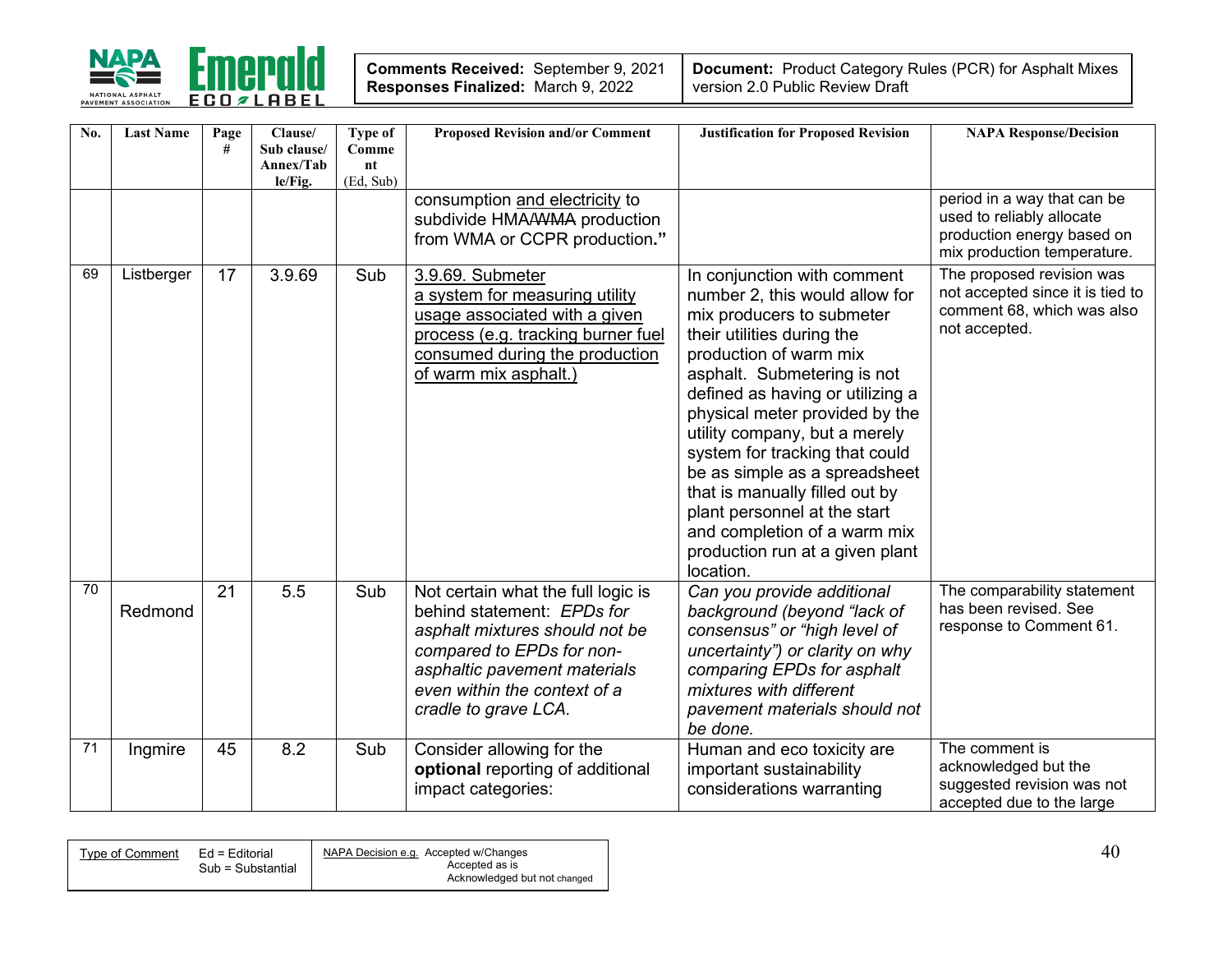

| Comments Received: September 9, 2021 |  |
|--------------------------------------|--|
| Responses Finalized: March 9, 2022   |  |

| No. | <b>Last Name</b> | Page<br># | Clause/<br>Sub clause/<br>Annex/Tab | Type of<br>Comme<br>nt | <b>Proposed Revision and/or Comment</b>                                                                                                                                                                                                  | <b>Justification for Proposed Revision</b>                                                                                                                                                                                                                                                                                                                                                                                                                                                                                                                                                                                                                                                                                                                                                                                                                                                                                | <b>NAPA Response/Decision</b>                                                                                                                                                                                      |
|-----|------------------|-----------|-------------------------------------|------------------------|------------------------------------------------------------------------------------------------------------------------------------------------------------------------------------------------------------------------------------------|---------------------------------------------------------------------------------------------------------------------------------------------------------------------------------------------------------------------------------------------------------------------------------------------------------------------------------------------------------------------------------------------------------------------------------------------------------------------------------------------------------------------------------------------------------------------------------------------------------------------------------------------------------------------------------------------------------------------------------------------------------------------------------------------------------------------------------------------------------------------------------------------------------------------------|--------------------------------------------------------------------------------------------------------------------------------------------------------------------------------------------------------------------|
|     |                  |           | le/Fig.                             | (Ed, Sub)              | TRACI 2.1, Human<br>$\bullet$<br>toxicity, non-canc. $-$<br><b>CTUh</b><br>TRACI 2.1, Ecotoxicity -<br><b>CTUe</b><br><b>TRACI 2.1, Human Health</b><br>Particulate Air - kg PM2.5<br>eq.<br>TRACI 2.1, Human toxicity,<br>cancer - CTUh | reporting of these impact<br>categories for all products.<br>While toxicity indicators have<br>high uncertainty ranges at<br>present, significant work is<br>being done to pare down this<br>uncertainty as evidenced in<br>three included attachments<br>(Fantke, et al. 2018, Fantke, et<br>al. 2021, and Global LCIA<br>Guidance (GLAM) Phase 3<br>Scoping Document) and does<br>not preclude such impact<br>categories from being<br>reported. ISO 21930, 8.2<br>includes the provision to<br>include written discussion of<br>the results and limitations. An<br>example of this is available in<br>the attached Concrete PCR<br>v1.1 (NSF), "Emerging LCA<br>impact categories and<br>inventory items are still under<br>development and can have<br>high levels of uncertainty that<br>preclude international<br>acceptance pending further<br>development. Use caution<br>when interpreting these<br>categories." | variability in data quality<br>associated with upstream<br>inventories.<br>The addition of human toxicity<br>and ecotoxicity indicators will<br>be reevaluated as the quality<br>of upstream datasets<br>improves. |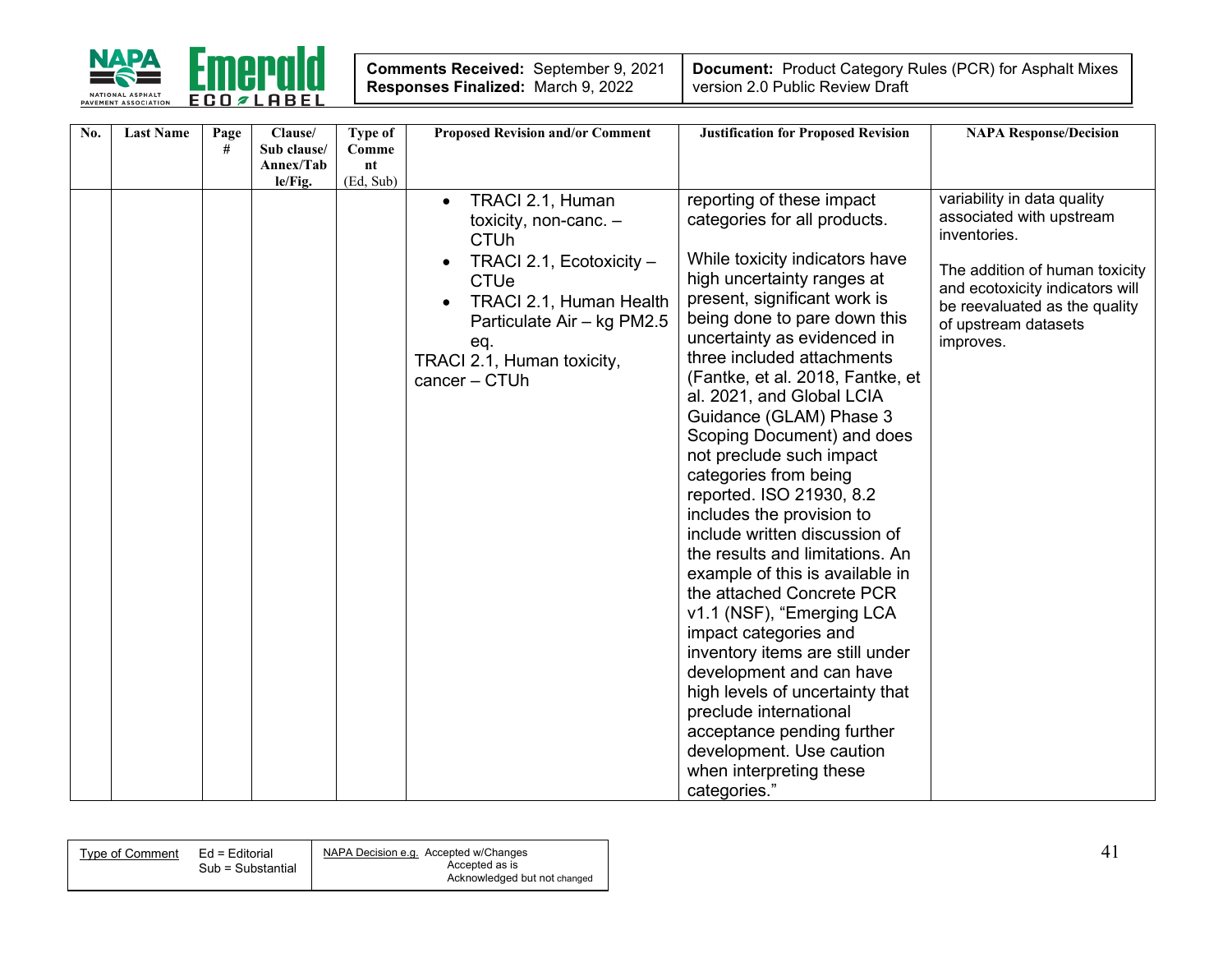

| Comments Received: September 9, 2021      |  |
|-------------------------------------------|--|
| <b>Responses Finalized: March 9, 2022</b> |  |

| No. | <b>Last Name</b> | Page<br># | Clause/<br>Sub clause/<br>Annex/Tab | Type of<br>Comme<br>$n_{\rm t}$ | <b>Proposed Revision and/or Comment</b>                                                                                                                                                                                                                                                                                                                                                                                                                                                                                                                                                                                                                                                                                                           | <b>Justification for Proposed Revision</b>                                                                                                                                                                                                                        | <b>NAPA Response/Decision</b>                                                                                                                                                                             |
|-----|------------------|-----------|-------------------------------------|---------------------------------|---------------------------------------------------------------------------------------------------------------------------------------------------------------------------------------------------------------------------------------------------------------------------------------------------------------------------------------------------------------------------------------------------------------------------------------------------------------------------------------------------------------------------------------------------------------------------------------------------------------------------------------------------------------------------------------------------------------------------------------------------|-------------------------------------------------------------------------------------------------------------------------------------------------------------------------------------------------------------------------------------------------------------------|-----------------------------------------------------------------------------------------------------------------------------------------------------------------------------------------------------------|
|     |                  |           | le/Fig.                             | (Ed, Sub)                       |                                                                                                                                                                                                                                                                                                                                                                                                                                                                                                                                                                                                                                                                                                                                                   |                                                                                                                                                                                                                                                                   |                                                                                                                                                                                                           |
| 72  | <b>Batson</b>    | 12        | 3.9.26                              | Sub                             | Revise this statement:<br>emulsified asphalt $-$ (1) a<br>suspension of minute (typically <<br>100 microns diameter) globules<br>of asphalt material in water or in<br>an aqueous solution and<br>conforming to standard<br>specifications for use in the<br>production of asphalt mixtures for<br>pavement construction, or (2) a<br>suspension of minute globules<br>(typically <100 microns diameter)<br>of water or of an aqueous<br>solution in a liquid asphalt<br>material and conforming to<br>standard specifications for use in<br>the production of asphalt<br>mixtures for pavement<br>construction (Sources: ASTM D8-<br>21 and D977). The phrase<br>"emulsified asphalt" may be used<br>interchangeably with "asphalt<br>emulsion.' | A clearer definition with direct<br>relevance to cold asphalt<br>mixtures for paving<br>applications and supported by<br>standards, as stated in ASTM<br>D8-21 and ASTM D977.                                                                                     | The revision was accepted as<br>proposed.                                                                                                                                                                 |
| 73  | <b>Batson</b>    | 12        | 3.9.32                              | Sub                             | 3.9.32 foamed asphalt<br>asphalt binder that has been<br>combined with a small amount of<br>cold water that turns to steam<br>and becomes trapped in tiny<br>asphalt binder bubbles, creating<br>a thin-film asphalt foam that aids                                                                                                                                                                                                                                                                                                                                                                                                                                                                                                               | Foamed asphalt is defined in<br>Newcomb, D.E., et.al., NCHRP<br>Report 807, National Academies<br>of Sciences, Engineering, and<br>Medicine 2015. Properties of<br>Foamed Asphalt for Warm Mix<br>Asphalt Applications. Washington,<br>DC: The National Academies | The proposed revision was<br>accepted with minor changes.<br>The word "bitumen" was<br>replaced with "asphalt binder"<br>to be consistent with the<br>terminology used in the PCR.<br>The phrase "ambient |

| Type of Comment | Ed = Editorial    | NAPA Decision e.g. Accepted w/Changes |  |
|-----------------|-------------------|---------------------------------------|--|
|                 | Sub = Substantial | Accepted as is                        |  |
|                 |                   | Acknowledged but not changed          |  |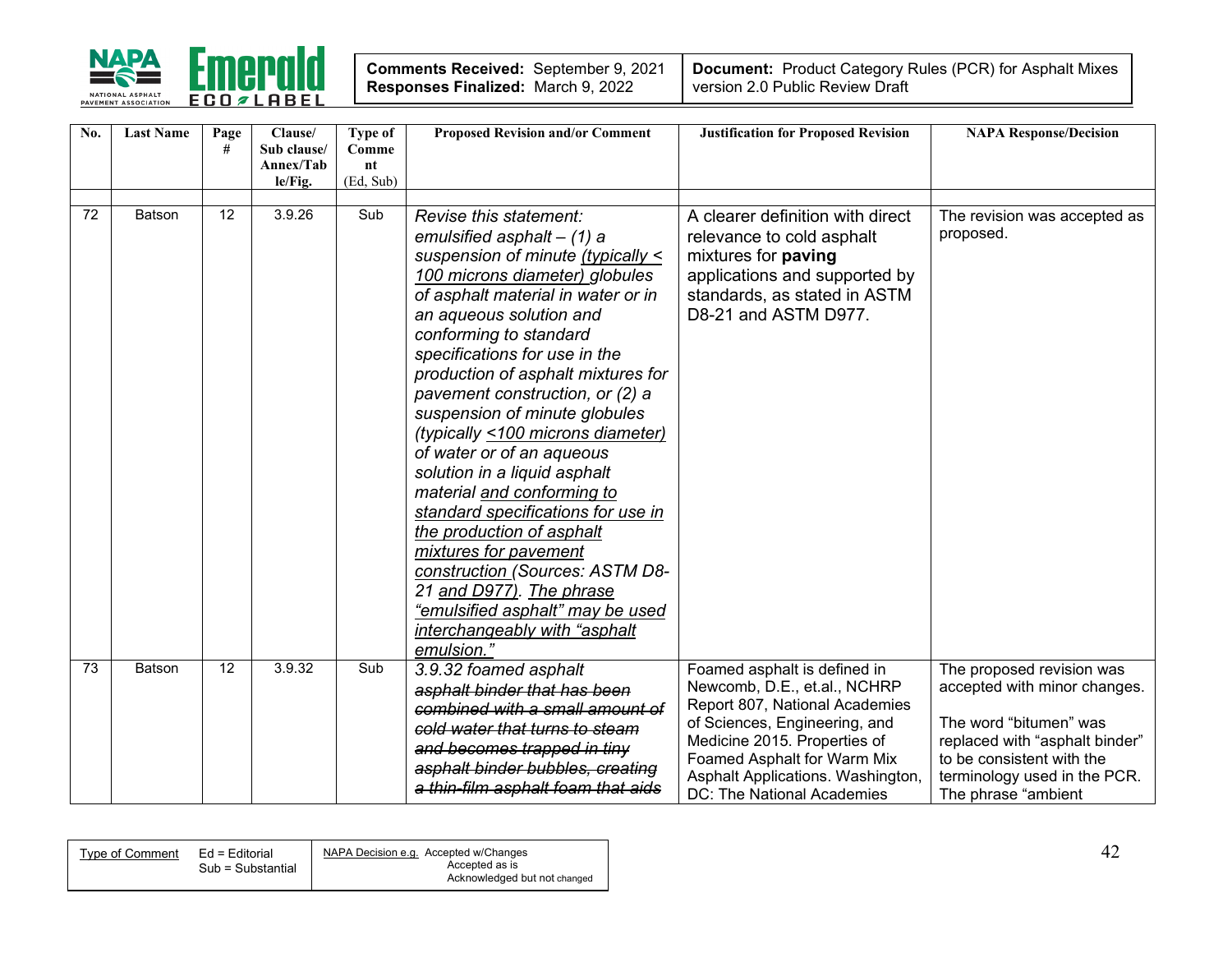

| Comments Received: September 9, 2021      |  |
|-------------------------------------------|--|
| <b>Responses Finalized: March 9, 2022</b> |  |

| No. | <b>Last Name</b> | Page | Clause/                  | Type of          | <b>Proposed Revision and/or Comment</b> | <b>Justification for Proposed Revision</b> | <b>NAPA Response/Decision</b>  |
|-----|------------------|------|--------------------------|------------------|-----------------------------------------|--------------------------------------------|--------------------------------|
|     |                  | #    | Sub clause/<br>Annex/Tab | Comme<br>$n_{t}$ |                                         |                                            |                                |
|     |                  |      | le/Fig.                  | (Ed, Sub)        |                                         |                                            |                                |
|     |                  |      |                          |                  | the coating of aggregate with           | Press.                                     | temperature" was replaced      |
|     |                  |      |                          |                  | asphalt binder while improving          | https://doi.org/10.17226/22145             | with "reduced temperature."    |
|     |                  |      |                          |                  | workability and allowing reduction      |                                            |                                |
|     |                  |      |                          |                  | of the temperature at which the         |                                            |                                |
|     |                  |      |                          |                  | asphalt mixture is mixed and            |                                            |                                |
|     |                  |      |                          |                  | placed on the road                      |                                            |                                |
|     |                  |      |                          |                  | asphalt binder which has been           |                                            |                                |
|     |                  |      |                          |                  | combined with water via direct          |                                            |                                |
|     |                  |      |                          |                  | injection or by treatment with wet      |                                            |                                |
|     |                  |      |                          |                  | sand or water-liberating minerals       |                                            |                                |
|     |                  |      |                          |                  | like zeolite, to form foam, which       |                                            |                                |
|     |                  |      |                          |                  | depending on a number of                |                                            |                                |
|     |                  |      |                          |                  | factors, such as bitumen                |                                            |                                |
|     |                  |      |                          |                  | composition, surface tension,           |                                            |                                |
|     |                  |      |                          |                  | temperature, quantity of water,         |                                            |                                |
|     |                  |      |                          |                  | steam droplet size distribution,        |                                            |                                |
|     |                  |      |                          |                  | and atmospheric conditions, may         |                                            |                                |
|     |                  |      |                          |                  | display half-life and expansion         |                                            |                                |
|     |                  |      |                          |                  | ratio properties suitable for           |                                            |                                |
|     |                  |      |                          |                  | production of asphalt mixtures at       |                                            |                                |
|     |                  |      |                          |                  | ambient temperatures. Source:           |                                            |                                |
|     |                  |      |                          |                  | National Academies of Sciences,         |                                            |                                |
|     |                  |      |                          |                  | Engineering, and Medicine 2015.         |                                            |                                |
|     |                  |      |                          |                  | <b>Properties of Foamed Asphalt for</b> |                                            |                                |
|     |                  |      |                          |                  | Warm Mix Asphalt Applications.          |                                            |                                |
|     |                  |      |                          |                  | Washington, DC: The National            |                                            |                                |
|     |                  |      |                          |                  | <b>Academies Press.</b>                 |                                            |                                |
|     |                  |      |                          |                  | https://doi.org/10.17226/22145          |                                            |                                |
| 74  | Batson           | 13   | 3.9.41                   | Sub              | 3.9.41 landfill gas                     | Added a note that landfill gas             | The comment is                 |
|     |                  |      |                          |                  | a byproduct of the decomposition        | is also a source of renewable              | acknowledged. After further    |
|     |                  |      |                          |                  | of organic material in landfills,       | natural gas which helps further            | review, it was determined that |

| Type of Comment | Ed = Editorial    | NAPA Decision e.g. Accepted w/Changes<br>Accepted as is |  |
|-----------------|-------------------|---------------------------------------------------------|--|
|                 | Sub = Substantial | Acknowledged but not changed                            |  |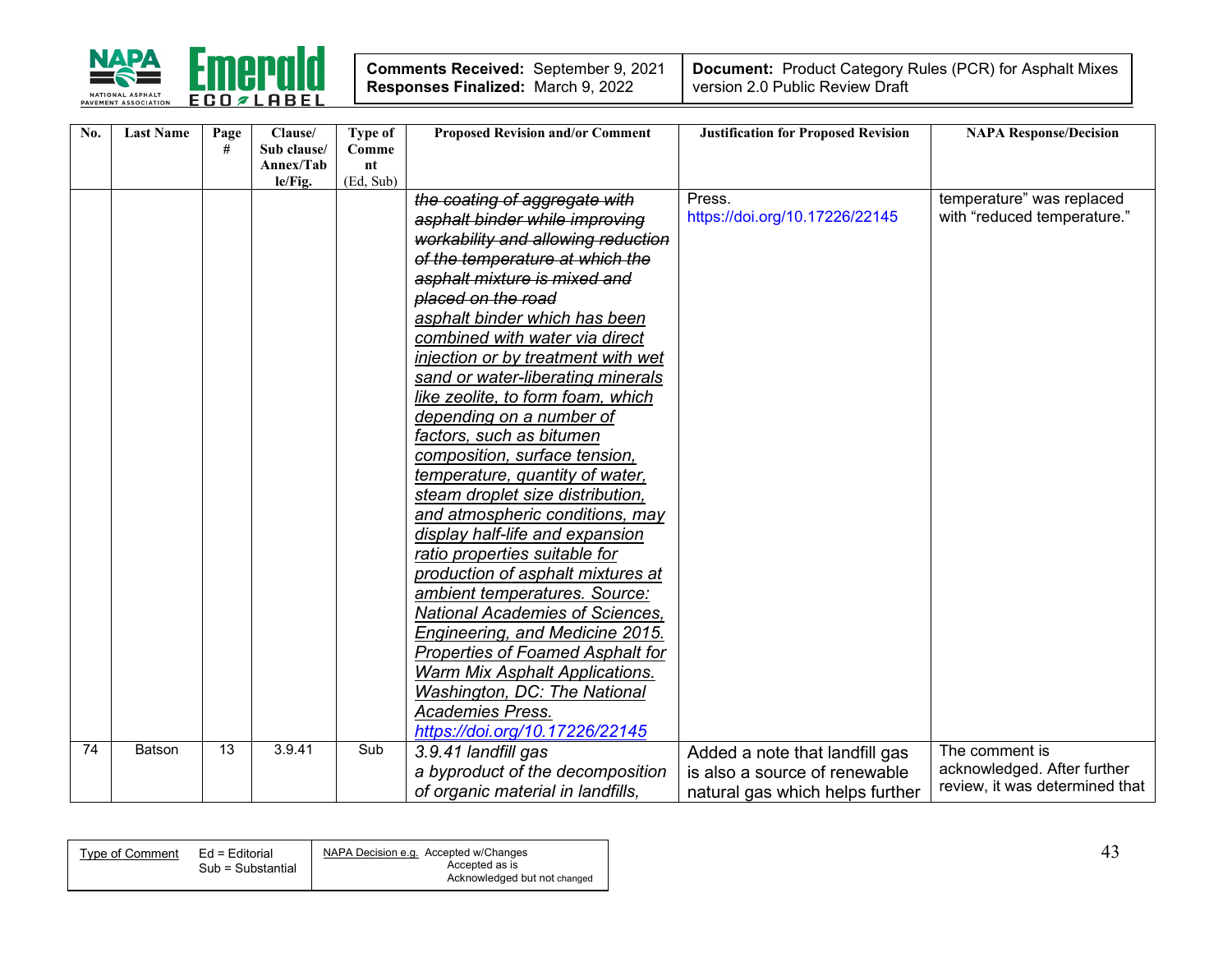

| Comments Received: September 9, 2021      |  |
|-------------------------------------------|--|
| <b>Responses Finalized: March 9, 2022</b> |  |

| No. | <b>Last Name</b> | Page            | Clause/                  | Type of              | <b>Proposed Revision and/or Comment</b>                                                                                                                                                                                                                                                                                                                                                                                                                                                                                                                                                                                           | <b>Justification for Proposed Revision</b>                                                                                                                                                                                                                                                      | <b>NAPA Response/Decision</b>                                                                                                                                                                                                                                                                                                                                                                                                                                                                                                |
|-----|------------------|-----------------|--------------------------|----------------------|-----------------------------------------------------------------------------------------------------------------------------------------------------------------------------------------------------------------------------------------------------------------------------------------------------------------------------------------------------------------------------------------------------------------------------------------------------------------------------------------------------------------------------------------------------------------------------------------------------------------------------------|-------------------------------------------------------------------------------------------------------------------------------------------------------------------------------------------------------------------------------------------------------------------------------------------------|------------------------------------------------------------------------------------------------------------------------------------------------------------------------------------------------------------------------------------------------------------------------------------------------------------------------------------------------------------------------------------------------------------------------------------------------------------------------------------------------------------------------------|
|     |                  | #               | Sub clause/<br>Annex/Tab | Comme<br>$n_{\rm t}$ |                                                                                                                                                                                                                                                                                                                                                                                                                                                                                                                                                                                                                                   |                                                                                                                                                                                                                                                                                                 |                                                                                                                                                                                                                                                                                                                                                                                                                                                                                                                              |
|     |                  |                 | le/Fig.                  | (Ed, Sub)            |                                                                                                                                                                                                                                                                                                                                                                                                                                                                                                                                                                                                                                   |                                                                                                                                                                                                                                                                                                 |                                                                                                                                                                                                                                                                                                                                                                                                                                                                                                                              |
|     |                  |                 |                          |                      | composed of roughly 50 percent<br>methane, 50 percent carbon<br>dioxide, and a small amount of<br>non-methane organic<br>compounds. This is also a source<br>of renewable natural gas, along<br>with other sources such as dairy,<br>wastewater treatment facilities<br>and others to name a few that<br>may have different carbon<br>intensity and GWP scores.                                                                                                                                                                                                                                                                   | reduce GHG emissions.<br>Source:<br>https://www.rngcoalition.com                                                                                                                                                                                                                                | landfill gas is defined in ISO<br>21930, which is incorporated<br>into this PCR by reference.<br>The definition of landfill gas<br>was removed from this PCR.<br>The definition of RNG<br>(3.9.49) adequately discusses<br>the other potential<br>feedstocks.                                                                                                                                                                                                                                                                |
| 75  | Batson           | $\overline{15}$ | 3.9.59                   | Sub                  | Rejuvenator<br>Revise this statement:<br>A hydrocarbon material that<br>reduces the stiffness and can<br>help to partially restore chemical<br>balance, reduce brittleness.<br>and/or improve aging sensitivity<br>of a blend of virgin and recycled<br>asphalt binder<br>A recycling agent, as defined in<br>3.9.58, with strongly polar<br>compounds that help<br>to polarize asphaltene clusters in<br>recycled binders and<br>compatiblize them with maltenes,<br>thus breaking up the large<br>asphaltene clusters. The addition<br>of these strongly polar<br>compounds reduces stiffness and<br>increases the phase angle. | This definition is more in line<br>with the NCHRP Report 927<br>explanation of rejuvenators.<br><b>NCHRP Research Report 927,</b><br><b>Evaluating the Effects of</b><br><b>Recycling Agents on Asphalt</b><br>Mixtures with High RAS and<br>RAP Binder Ratios (2020).<br>http://nap.edu/25749. | The revised definition was<br>accepted as proposed.<br>Additionally, the definitions of<br>"recycling agent" and<br>"softener" were revised to be<br>more consistent with the<br>usage of these terms in<br><b>NCHRP Research Report</b><br>927.<br>Revised the definition of<br>"recycling agent" to:<br>Additive with chemical and<br>physical characteristics<br>designed to restore the<br>rheological properties of aged<br>asphalt binders in recycled<br>asphalt mixtures.<br>[Source: NCHRP Research<br>Report 927]. |

| NAPA Decision e.g. Accepted w/Changes<br>Ed = Editorial<br>Tvpe of Comment |
|----------------------------------------------------------------------------|
| Accepted as is<br>Sub = Substantial                                        |
| Acknowledged but not changed                                               |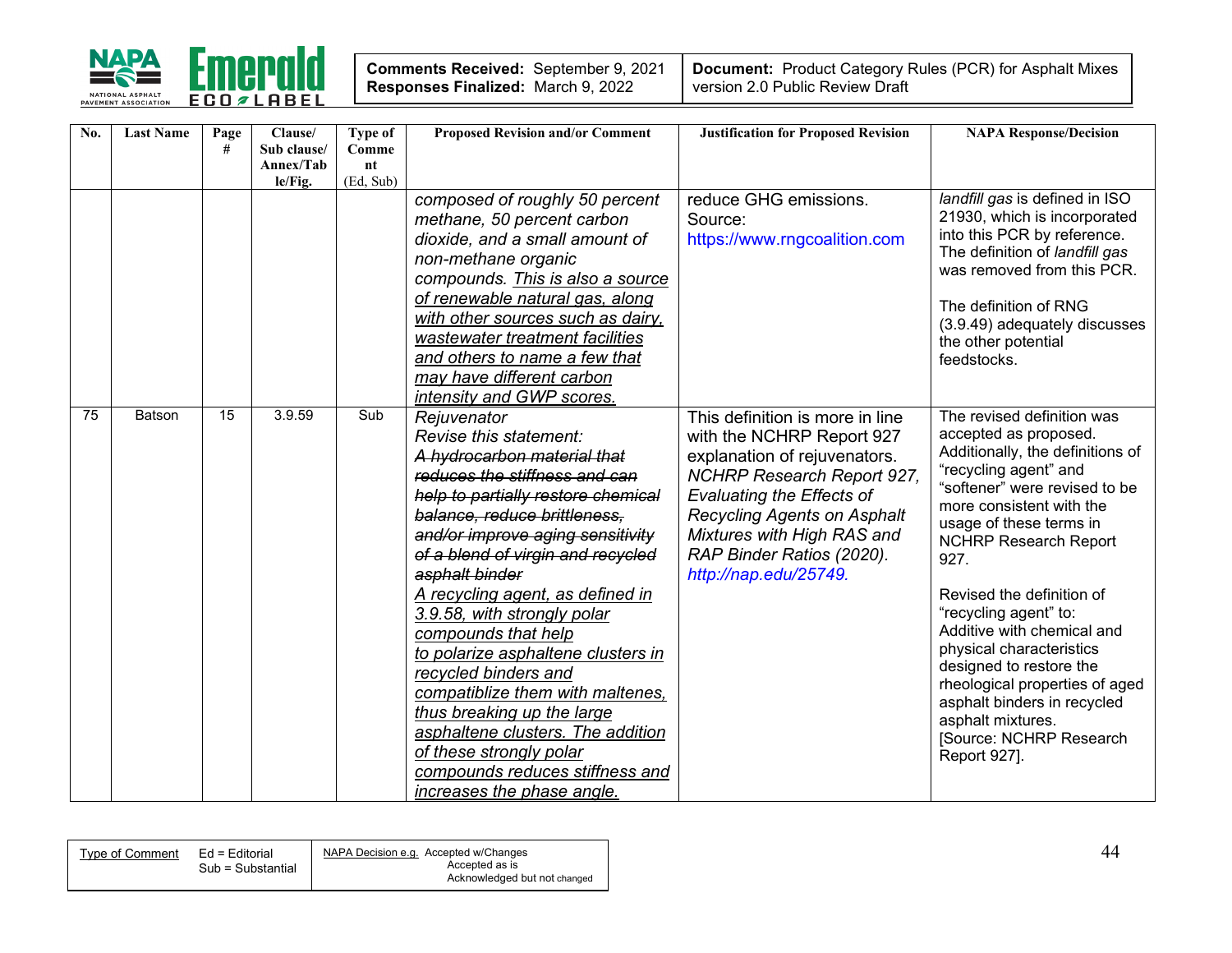

| Comments Received: September 9, 2021      |  |
|-------------------------------------------|--|
| <b>Responses Finalized: March 9, 2022</b> |  |

| No. | <b>Last Name</b> | Page<br># | Clause/<br>Sub clause/<br>Annex/Tab<br>le/Fig. | Type of<br>Comme<br>n t<br>(Ed, Sub) | <b>Proposed Revision and/or Comment</b>                                                                                                                                                                                                                                                                                                                                                                                                               | <b>Justification for Proposed Revision</b>                                                                                                           | <b>NAPA Response/Decision</b>                                                                                                                                                                                                                                                                        |
|-----|------------------|-----------|------------------------------------------------|--------------------------------------|-------------------------------------------------------------------------------------------------------------------------------------------------------------------------------------------------------------------------------------------------------------------------------------------------------------------------------------------------------------------------------------------------------------------------------------------------------|------------------------------------------------------------------------------------------------------------------------------------------------------|------------------------------------------------------------------------------------------------------------------------------------------------------------------------------------------------------------------------------------------------------------------------------------------------------|
|     |                  |           |                                                |                                      | <b>NCHRP Research Report 927,</b><br><b>Evaluating the Effects of</b><br><b>Recycling Agents on Asphalt</b><br>Mixtures with High RAS and RAP<br>Binder Ratios (2020).<br>http://nap.edu/25749.                                                                                                                                                                                                                                                       |                                                                                                                                                      | Revised the definition of<br>"softener" to:<br>A recycling agent, as defined<br>in 3.9.XX, that is distinct from<br>a rejuvenator because it<br>decreases the stiffness of<br>recycled asphalt binder<br>without sufficiently reducing<br>the phase angle<br>[Source: NCHRP Research<br>Report 927]. |
| 76  | Batson           | 29        | 7.1.8.1                                        | Sub                                  | Revise this statement:<br>Recycling agents, and<br>rejuvenators, and softeners                                                                                                                                                                                                                                                                                                                                                                        | "Softeners" are defined<br>previously and should also<br>require a data gap, if no<br>reliable upstream LCI data are<br>available.                   | The revision was accepted as<br>proposed. See also comment<br>40.                                                                                                                                                                                                                                    |
| 77  | <b>Batson</b>    | 34        | 7.2.1.2                                        | Sub                                  | Revise this statement:<br>The exception to this rule is for<br>conventional asphalt plants that<br>also produce asphalt mixtures at<br>ambient temperature using<br>CCPR technology, which requires<br>submetering of burner fuel<br>consumption to subdivide<br>HMA/WMA production from<br>CCPR production. See also,<br>"Cold Central Plant Recycling<br>(CCPR), page 40, for further<br>explanation of segregating<br>burner fuel consumption from | This reference provides the<br>reader with the knowledge that<br>further explanations about<br>segregating burner fuel<br>consumption will be given. | The proposed revision was<br>accepted with changes.<br>See response to Comment<br>41.                                                                                                                                                                                                                |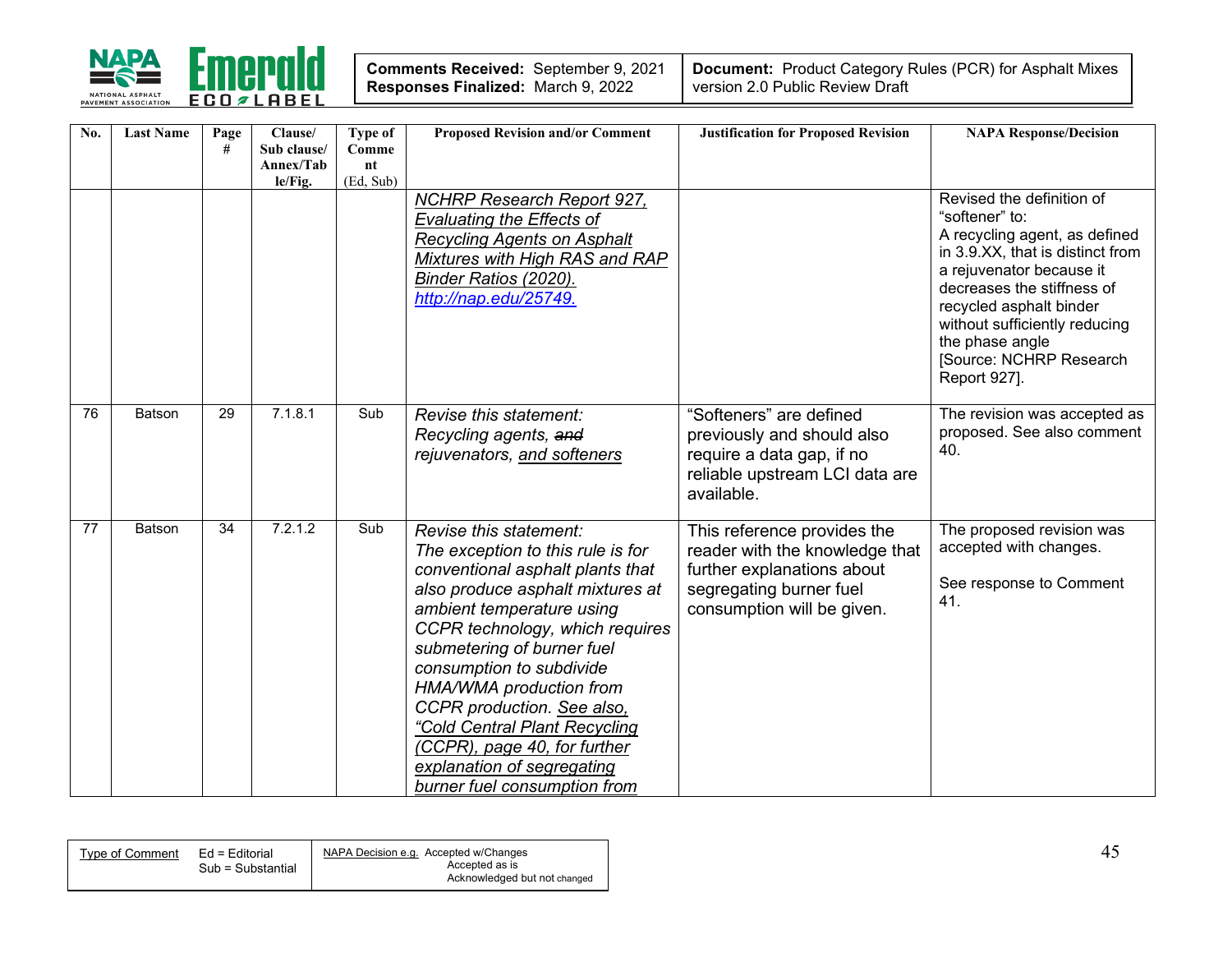

| Comments Received: September 9, 2021      |  |
|-------------------------------------------|--|
| <b>Responses Finalized: March 9, 2022</b> |  |

| No. | <b>Last Name</b> | Page<br># | Clause/<br>Sub clause/<br>Annex/Tab<br>le/Fig. | Type of<br>Comme<br>nt<br>(Ed, Sub) | <b>Proposed Revision and/or Comment</b>                                                                                                                                                                                                                                                                                                                                                                                                                                                                                                                                                                                                                                                                       | <b>Justification for Proposed Revision</b>                         | <b>NAPA Response/Decision</b>                                                                                                            |
|-----|------------------|-----------|------------------------------------------------|-------------------------------------|---------------------------------------------------------------------------------------------------------------------------------------------------------------------------------------------------------------------------------------------------------------------------------------------------------------------------------------------------------------------------------------------------------------------------------------------------------------------------------------------------------------------------------------------------------------------------------------------------------------------------------------------------------------------------------------------------------------|--------------------------------------------------------------------|------------------------------------------------------------------------------------------------------------------------------------------|
|     |                  |           |                                                |                                     | WMA and HMA.                                                                                                                                                                                                                                                                                                                                                                                                                                                                                                                                                                                                                                                                                                  |                                                                    |                                                                                                                                          |
| 78  | Batson           | 55        | Reference<br>s                                 | Sub                                 | Add these references (which<br>were given above).<br>ASTM D977, Standard<br><b>Specification for Emulsified</b><br>Asphalt.<br><b>National Academies of Sciences,</b><br>Engineering, and Medicine 2015.<br>Properties of<br><b>Foamed Asphalt for Warm Mix</b><br><b>Asphalt Applications.</b><br>Washington, DC: The National<br><b>Academies Press.</b><br>https://doi.org/10.17226/22145.<br><b>National Academies of Sciences,</b><br>Engineering, and Medicine 2020.<br><b>Evaluating the</b><br><b>Effects of Recycling Agents on</b><br><b>Asphalt Mixtures with High RAS</b><br>and RAP Binder<br>Ratios. Washington, DC: The<br><b>National Academies Press.</b><br>https://doi.org/10.17226/25749. | For completeness                                                   | The proposed revision was<br>accepted with changes. The<br>references were added using<br>the suggested citation in the<br>publications. |
| 79  | Batson           | $E-2$     | Compone<br>nt Table                            | Sub                                 | Add a row for the Component,<br>"Asphalt Emulsion"<br><b>Material Asphalt Emulsion (If</b><br>applicable)                                                                                                                                                                                                                                                                                                                                                                                                                                                                                                                                                                                                     | Asphalt Emulsion was omitted<br>from Product Ingredients<br>Table. | The proposed revision was<br>accepted but the term<br>"Binder" is now used for the<br>Component. See also<br>comment 43.                 |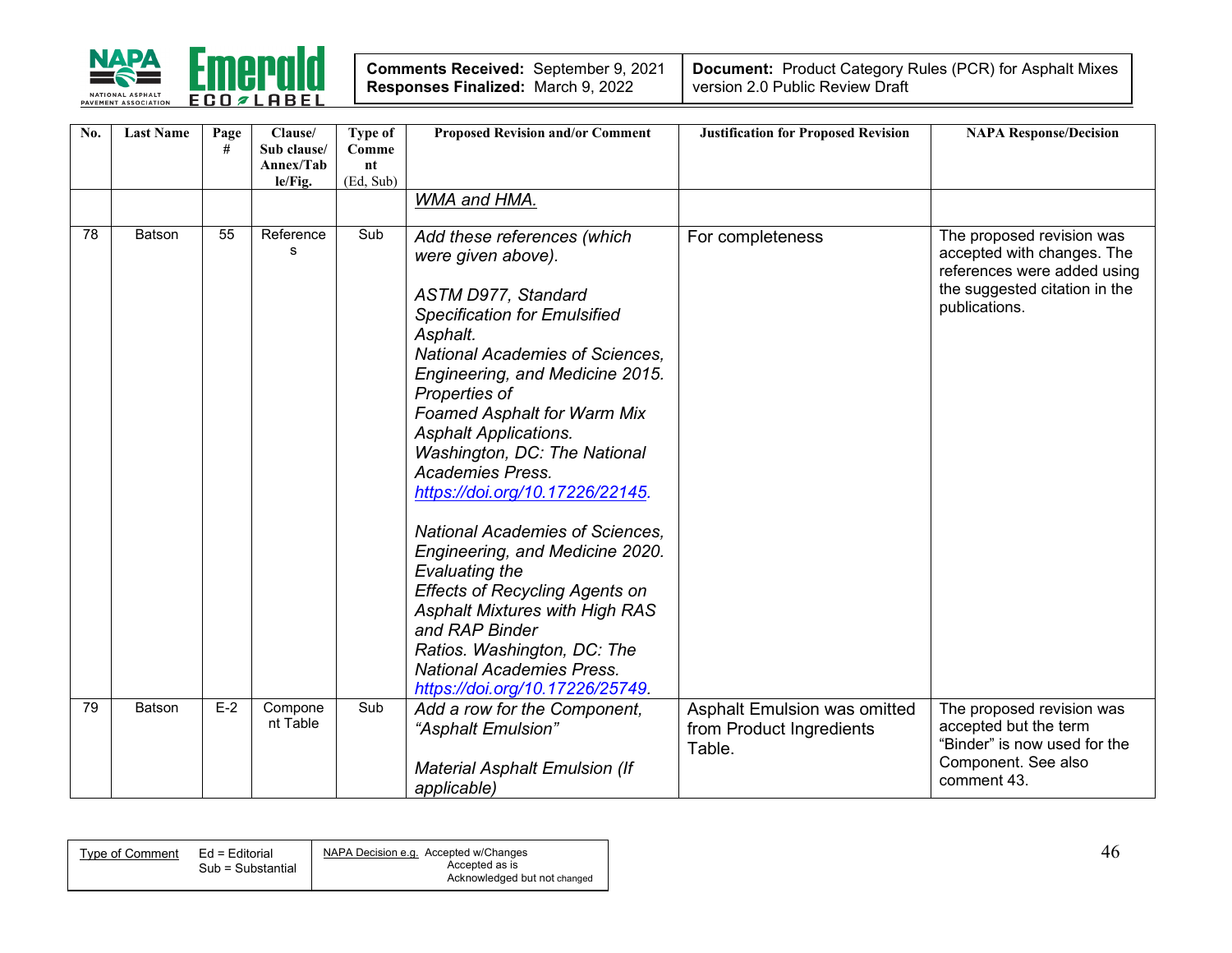

| Comments Received: September 9, 2021 |  |
|--------------------------------------|--|
| Responses Finalized: March 9, 2022   |  |

| No. | <b>Last Name</b> | Page<br>#         | Clause/<br>Sub clause/<br>Annex/Tab<br>le/Fig. | Type of<br>Comme<br>nt<br>(Ed, Sub) | <b>Proposed Revision and/or Comment</b>                                                                                                                                                                                                                                                                                                                                                                                                                                                                                                                                                                                                                                                                                                                                                                              | <b>Justification for Proposed Revision</b>                                                                                                                                                                                                                                | <b>NAPA Response/Decision</b>                                                                                                                                                                                                                                                                                                                                                                                                                                                                                                      |
|-----|------------------|-------------------|------------------------------------------------|-------------------------------------|----------------------------------------------------------------------------------------------------------------------------------------------------------------------------------------------------------------------------------------------------------------------------------------------------------------------------------------------------------------------------------------------------------------------------------------------------------------------------------------------------------------------------------------------------------------------------------------------------------------------------------------------------------------------------------------------------------------------------------------------------------------------------------------------------------------------|---------------------------------------------------------------------------------------------------------------------------------------------------------------------------------------------------------------------------------------------------------------------------|------------------------------------------------------------------------------------------------------------------------------------------------------------------------------------------------------------------------------------------------------------------------------------------------------------------------------------------------------------------------------------------------------------------------------------------------------------------------------------------------------------------------------------|
| 80  | <b>Batson</b>    | Ann<br>ex 1-<br>4 | 2.1.3                                          | Sub                                 | Revise this statement:<br>emulsified asphalt binder                                                                                                                                                                                                                                                                                                                                                                                                                                                                                                                                                                                                                                                                                                                                                                  | The definition of "emulsified<br>asphalt" (3.9.26) does not<br>include the word "binder."                                                                                                                                                                                 | The revision was accepted as<br>proposed. See also comment<br>44.                                                                                                                                                                                                                                                                                                                                                                                                                                                                  |
| 81  | <b>Batson</b>    | 16                | 3.9.67                                         | Sub                                 | Warm Mix Asphalt (WMA)<br><b>Technologies</b><br>Revise this statement:<br>Methods that aid compaction of<br>asphalt mixtures and allow<br>asphalt mixtures to be mixed and<br>placed at lower temperatures<br>than conventional asphalt<br>mixtures, e.g., warm-mix<br>additives or foaming<br>"WMA technologies allow the<br>complete coating of aggregates,<br>placement, and compaction at<br>lower temperatures than<br>conventional HMA. Although the<br>reduction in temperature<br>varies by technology, WMA is<br>generally produced at<br>temperatures<br>ranging from 25°F lower than<br>HMA to the boiling point<br>of water (212°F). Simply put,<br>WMA technologies are aids to<br>workability and compaction."<br>(National Academies of Sciences,<br><b>Engineering, and Medicine 2014.</b><br>Field | This definition is cited here:<br><b>National Academies of</b><br>Sciences, Engineering, and<br>Medicine 2014. Field<br>Performance of Warm Mix<br>Asphalt Technologies.<br>Washington, DC: The<br>National)<br><b>Academies Press.</b><br>https://doi.org/10.17226/22272 | The suggested revision was<br>accepted with changes.<br>The definition of WMA<br>technologies was revised as<br>follows:<br>"technologies, including the<br>use of warm mix additives<br>and asphalt binder foaming<br>processes, that reduce the<br>temperature needed to<br>produce and compact asphalt<br>mixtures for the construction<br>of pavements.<br>[Source: FHWA. Warm Mix<br>Asphalt FAQs. Modified for<br>clarity and brevity.<br>https://www.fhwa.dot.gov/inno<br>vation/everydaycounts/edc-<br>1/wma-fags.cfm#wma. |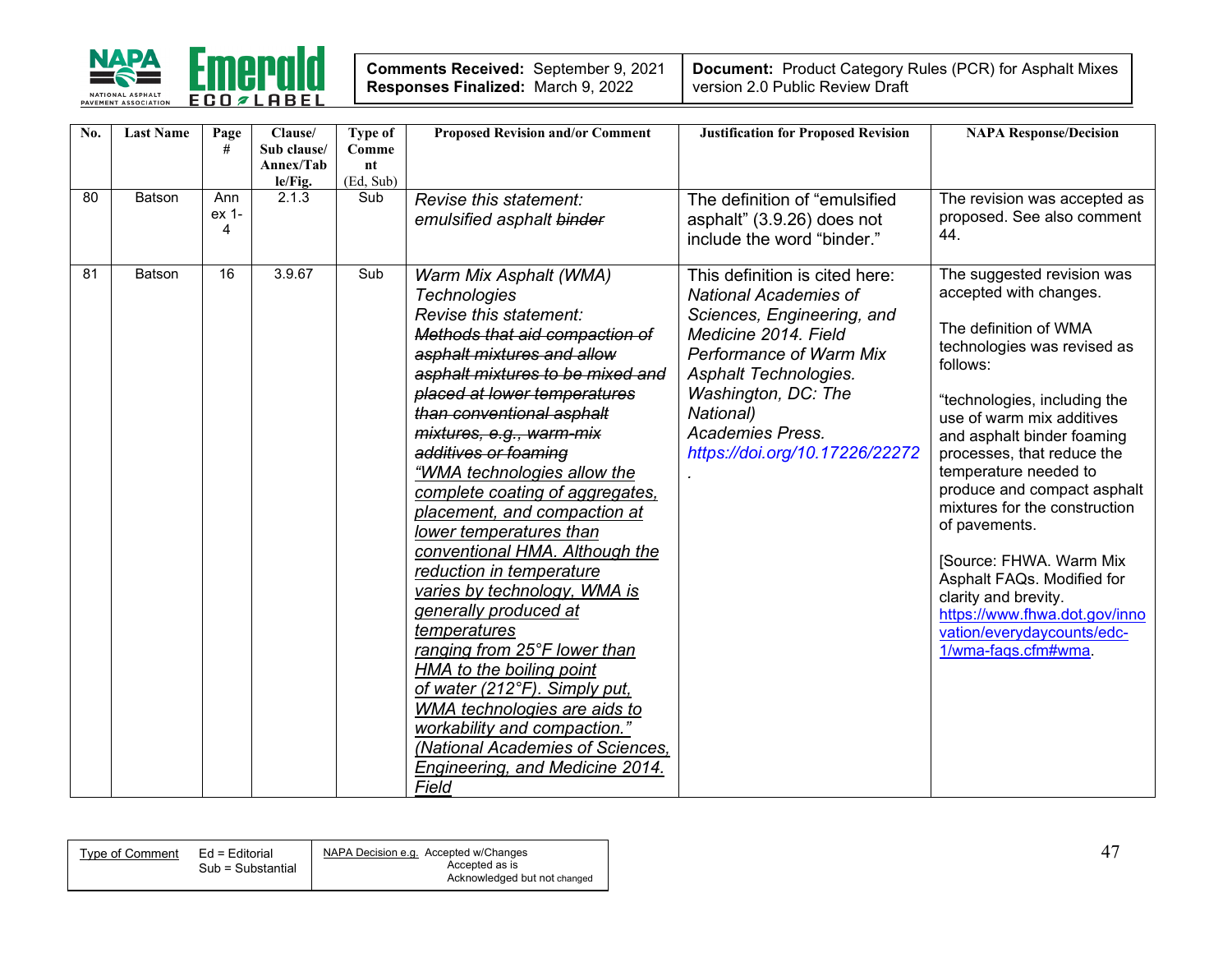

| Comments Received: September 9, 2021      |  |
|-------------------------------------------|--|
| <b>Responses Finalized: March 9, 2022</b> |  |

| No. | <b>Last Name</b> | Page<br># | Clause/<br>Sub clause/<br>Annex/Tab | <b>Type of</b><br>Comme<br>$n_{\rm t}$ | <b>Proposed Revision and/or Comment</b>                                                                                                                                                                                                                                                                                          | <b>Justification for Proposed Revision</b>                                                                                                                                                                                                                                                                                                             | <b>NAPA Response/Decision</b>                                                                                                                                                                                                                                                                                                                                                                           |
|-----|------------------|-----------|-------------------------------------|----------------------------------------|----------------------------------------------------------------------------------------------------------------------------------------------------------------------------------------------------------------------------------------------------------------------------------------------------------------------------------|--------------------------------------------------------------------------------------------------------------------------------------------------------------------------------------------------------------------------------------------------------------------------------------------------------------------------------------------------------|---------------------------------------------------------------------------------------------------------------------------------------------------------------------------------------------------------------------------------------------------------------------------------------------------------------------------------------------------------------------------------------------------------|
|     |                  |           | le/Fig.                             | (Ed, Sub)                              |                                                                                                                                                                                                                                                                                                                                  |                                                                                                                                                                                                                                                                                                                                                        |                                                                                                                                                                                                                                                                                                                                                                                                         |
|     |                  |           |                                     |                                        | <b>Performance of Warm Mix</b><br>Asphalt Technologies.<br>Washington, DC: The National)<br><b>Academies Press.</b><br>https://doi.org/10.17226/22272.                                                                                                                                                                           |                                                                                                                                                                                                                                                                                                                                                        |                                                                                                                                                                                                                                                                                                                                                                                                         |
| 82  | Batson           | 30        | 7.1.8.1                             | Sub                                    | Revise this statement:<br>An alternative minimum threshold<br>for binder additives with no<br>available upstream (background)<br>data or proxy data is 0.1%<br>0.000% of the asphalt binder by<br>mass to be declared on the EPD<br>as a data gap as prescribed in<br>Section 9.                                                 | If the intent of the document is<br>to protect the environment, the<br>additive minima should be 0.<br>There could be potentially<br>hazardous materials being<br>used in asphalt mixtures that<br>are not accounted for in this<br>process.                                                                                                           | The comment is<br>acknowledged but no<br>changes were made to<br>Section 7.1.8.1.<br>The last paragraph of Section<br>7.1.8.1 states that regulated<br>hazardous substances shall<br>be declared regardless of<br>weight. This addresses the<br>commentor's concern about<br>hazardous materials at very<br>low concentrations.                                                                         |
| 83  | <b>Batson</b>    | 18        | 5.2.2                               | Ed                                     | In general, we would like to see<br>the PCR for Asphalt Mixtures<br>expand the scope of the life cycle<br>stages beyond A3. We would like<br>to recommend a section that<br>would state that as data becomes<br>available, the committee will<br>amend the PCR to show energy<br>savings based on extension of<br>the road life. | FlexPave, TxME, and<br><b>AASHTO Pavement ME</b><br>models using field data show<br>that by reducing temperatures<br>30-40°F, the service life of the<br>road can be extended 20-30%<br>percent. (See Attachment 1).<br>Polymer modified asphalts will<br>show similar service life<br>extension through the use<br>phase.<br>Additionally, the PCR as | The comment is<br>acknowledged but no<br>changes were made to<br>Section 5.2.2.<br>Per ISO 21930, functional<br>performance of a construction<br>product is identified in terms<br>of the functional unit, which is<br>not defined in this PCR.<br>When an EPD is used as<br>input data for a pavement<br>LCA study, mix performance<br>can be considered in terms of<br>the functional unit defined in |

| Ed = Editorial<br>Tvpe of Comment | NAPA Decision e.g. Accepted w/Changes |  |
|-----------------------------------|---------------------------------------|--|
| Sub = Substantial                 | Accepted as is                        |  |
|                                   | Acknowledged but not changed          |  |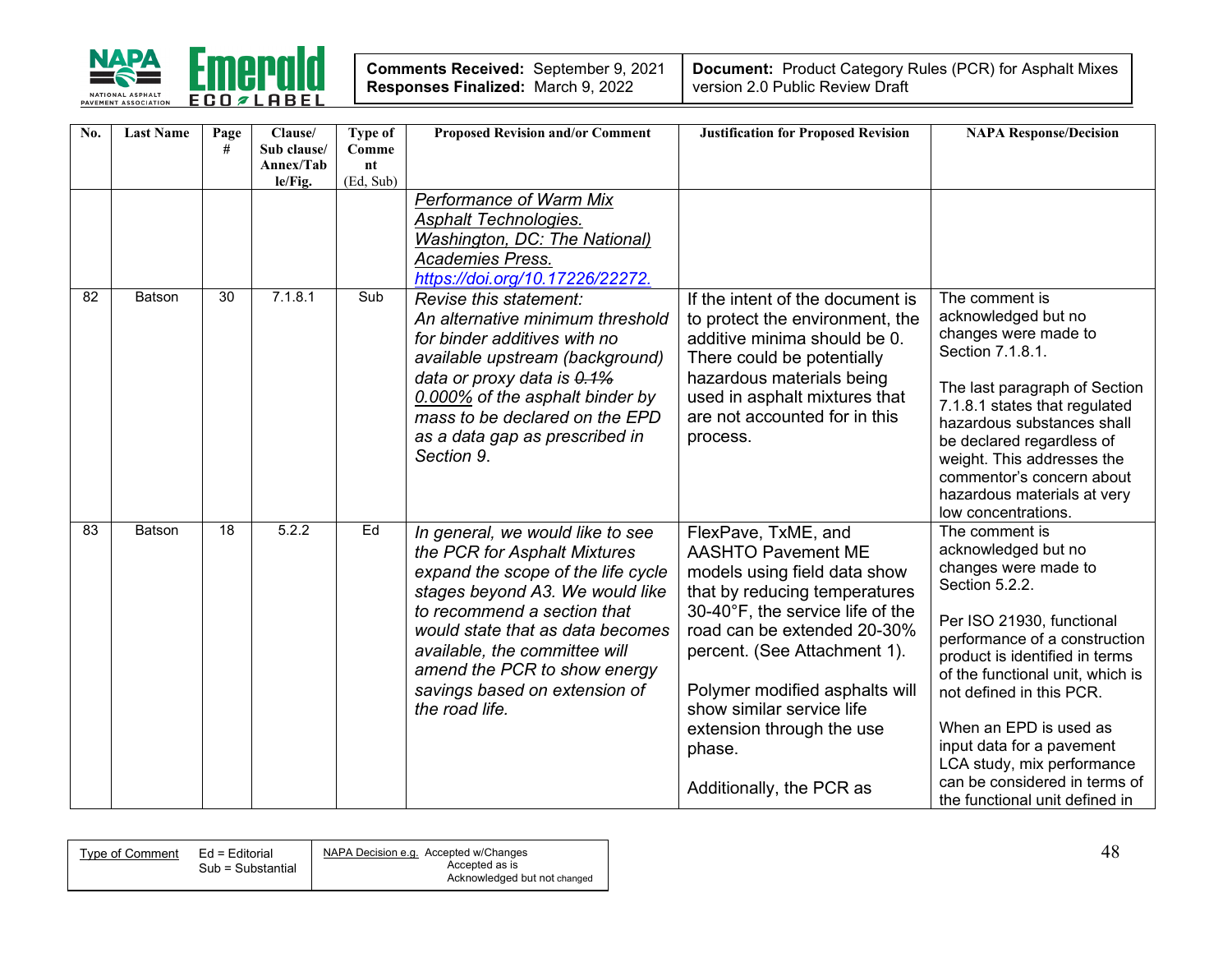

| <b>Comments Received: September 9, 2021</b> |  |
|---------------------------------------------|--|
| Responses Finalized: March 9, 2022          |  |

| No. | <b>Last Name</b> | Page | Clause/     | Type of   | <b>Proposed Revision and/or Comment</b> | <b>Justification for Proposed Revision</b> | <b>NAPA Response/Decision</b> |
|-----|------------------|------|-------------|-----------|-----------------------------------------|--------------------------------------------|-------------------------------|
|     |                  | #    | Sub clause/ | Comme     |                                         |                                            |                               |
|     |                  |      | Annex/Tab   | nt        |                                         |                                            |                               |
|     |                  |      | le/Fig.     | (Ed, Sub) |                                         |                                            | the LCA.                      |
|     |                  |      |             |           |                                         | written to the gate (A3) does              |                               |
|     |                  |      |             |           |                                         | not accurately anticipate the              |                               |
|     |                  |      |             |           |                                         | potential unintended                       |                               |
|     |                  |      |             |           |                                         | consequences of other                      |                               |
|     |                  |      |             |           |                                         | recycled materials' long- term             |                               |
|     |                  |      |             |           |                                         | impacts on pavement life.                  |                               |
|     |                  |      |             |           |                                         | Using the current                          |                               |
|     |                  |      |             |           |                                         | methodology, both warm mix                 |                               |
|     |                  |      |             |           |                                         | asphalt additives and polymer              |                               |
|     |                  |      |             |           |                                         | modified asphalts will likely              |                               |
|     |                  |      |             |           |                                         | result in higher EPD/GWP                   |                               |
|     |                  |      |             |           |                                         | scores than conventional hot               |                               |
|     |                  |      |             |           |                                         | mix asphalt mixtures. Warm                 |                               |
|     |                  |      |             |           |                                         | mix asphalt additives and                  |                               |
|     |                  |      |             |           |                                         |                                            |                               |
|     |                  |      |             |           |                                         | elastomeric polymers are                   |                               |
|     |                  |      |             |           |                                         | unfairly penalized whereas                 |                               |
|     |                  |      |             |           |                                         | recycled materials will benefit            |                               |
|     |                  |      |             |           |                                         | from this A1-A3 approach.                  |                               |
|     |                  |      |             |           |                                         | Through all stages of the                  |                               |
|     |                  |      |             |           |                                         | pavement life cycle (A-D),                 |                               |
|     |                  |      |             |           |                                         | service life has a first-order             |                               |
|     |                  |      |             |           |                                         | impact on emissions.                       |                               |
|     |                  |      |             |           |                                         | Extended service life of the               |                               |
|     |                  |      |             |           |                                         |                                            |                               |
|     |                  |      |             |           |                                         | road has the effect of reducing            |                               |
|     |                  |      |             |           |                                         | the mix tons required per lane             |                               |
|     |                  |      |             |           |                                         | mile per year which reduces                |                               |
|     |                  |      |             |           |                                         | the GWP of a road on an                    |                               |
|     |                  |      |             |           |                                         | emissions per lane mile per                |                               |
|     |                  |      |             |           |                                         | year basis. For EPDs to serve              |                               |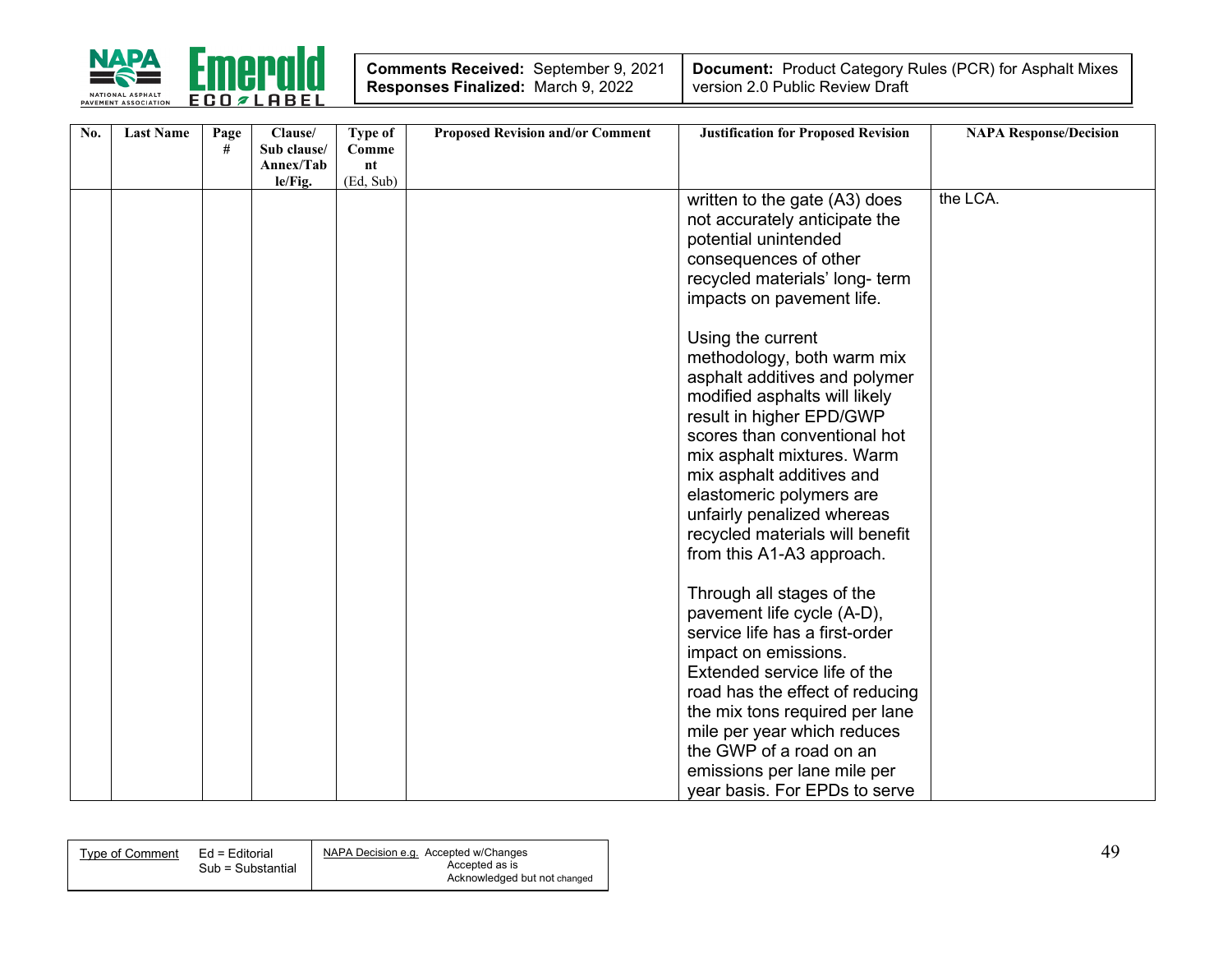

| <b>Comments Received: September 9, 2021</b> |  |
|---------------------------------------------|--|
| Responses Finalized: March 9, 2022          |  |

| No. | <b>Last Name</b> | Page<br># | Clause/<br>Sub clause/<br>Annex/Tab<br>le/Fig. | Type of<br>Comme<br>nt<br>(Ed, Sub) | <b>Proposed Revision and/or Comment</b>                                                                                                                                                | <b>Justification for Proposed Revision</b>                                                                                                                                                                                                                                 | <b>NAPA Response/Decision</b>                                                                                                                                                                                                                                                                                                                                      |
|-----|------------------|-----------|------------------------------------------------|-------------------------------------|----------------------------------------------------------------------------------------------------------------------------------------------------------------------------------------|----------------------------------------------------------------------------------------------------------------------------------------------------------------------------------------------------------------------------------------------------------------------------|--------------------------------------------------------------------------------------------------------------------------------------------------------------------------------------------------------------------------------------------------------------------------------------------------------------------------------------------------------------------|
|     |                  |           |                                                |                                     |                                                                                                                                                                                        | as an effective tool to describe<br>the emissions impact of<br>pavement mixtures, positive<br>and/or negative impacts must<br>be incorporated in the final<br>EPD. In the interim, using a<br>cradle to gate approach, this<br>could be done with a<br>performance factor. |                                                                                                                                                                                                                                                                                                                                                                    |
| 84  | Batson           | 29        | 7.1.8.1                                        | Ed                                  | How would any non-bituminous<br>material supplier get its<br>environmental impact data into<br>the Emerald Eco-Label EPD if it<br>does not go through a public<br>database like TRACI? |                                                                                                                                                                                                                                                                            | In response to the comment,<br>Section 7.1.9.2 establishes<br>the prioritization of data for<br>upstream processes.<br>Additionally, NAPA has<br>published a roadmap for<br>integrating upstream data into<br>the Emerald Eco-Label<br>program. See<br>https://www.asphaltpavement<br>.org/programs/napa-<br>programs/emerald-eco-<br>label/product-category-rules |
| 85  | Batson           | 29        | 7.1.8.1                                        | Sub                                 | Mineral filler                                                                                                                                                                         | Add bullet point for mineral<br>filler for completeness.                                                                                                                                                                                                                   | The comment is<br>acknowledged but no<br>changes were made. Mineral<br>fillers are not identified as<br>data gaps in Table 1 of Annex                                                                                                                                                                                                                              |
| 86  | <b>Batson</b>    | 31        | 7.1.9.1                                        | Ed                                  | Time period<br>How will contractor data be<br>included if the paving season<br>they operate within is less than                                                                        |                                                                                                                                                                                                                                                                            | In response to the comment,<br>the requirement for 12<br>consecutive months of data<br>does not require that the plant                                                                                                                                                                                                                                             |

| Type of Comment | Ed = Editorial<br>Sub = Substantial | NAPA Decision e.g. Accepted w/Changes<br>Accepted as is<br>Acknowledged but not changed | 50 |
|-----------------|-------------------------------------|-----------------------------------------------------------------------------------------|----|
|                 |                                     |                                                                                         |    |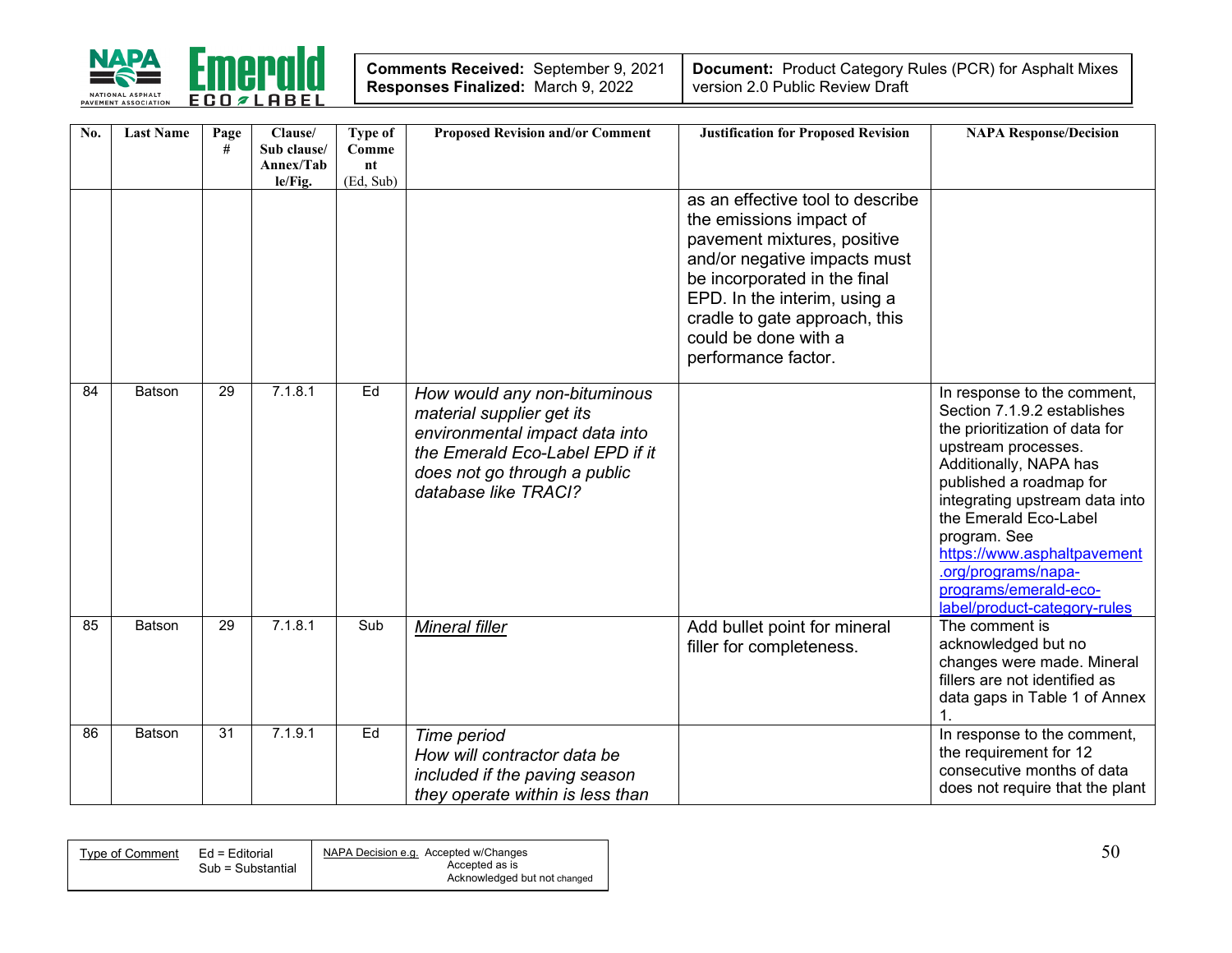

| Comments Received: September 9, 2021 |  |
|--------------------------------------|--|
| Responses Finalized: March 9, 2022   |  |

| No. | <b>Last Name</b> | Page<br>#                | Clause/<br>Sub clause/<br>Annex/Tab<br>le/Fig. | <b>Type of</b><br>Comme<br>nt<br>(Ed, Sub) | <b>Proposed Revision and/or Comment</b>                                                                                                                                                                    | <b>Justification for Proposed Revision</b>                                                                                               | <b>NAPA Response/Decision</b>                                                                                                                                                                                                                                                                                                                                                                                            |
|-----|------------------|--------------------------|------------------------------------------------|--------------------------------------------|------------------------------------------------------------------------------------------------------------------------------------------------------------------------------------------------------------|------------------------------------------------------------------------------------------------------------------------------------------|--------------------------------------------------------------------------------------------------------------------------------------------------------------------------------------------------------------------------------------------------------------------------------------------------------------------------------------------------------------------------------------------------------------------------|
|     |                  |                          |                                                |                                            | 12 consecutive months?<br>Is there an alternative way to<br>submit data if a contractor's<br>paving season is less than 12<br>consecutive months?                                                          |                                                                                                                                          | operate in each of the 12<br>months. Plants that shut<br>down for the winter may have<br>base loads of energy<br>consumption during some or<br>all of the winter months. The<br>12-month data collection<br>period ensures that these<br>base loads are accounted for.                                                                                                                                                   |
| 87  | <b>Batson</b>    | App<br>endi<br>x E-      | Product<br>Descriptio<br>n                     | Sub                                        | Add disclaimer after temperature<br>range of XX to XX °C (XX to<br>$XX^{\circ}F$<br>energy savings from reduced<br>warm mix temperatures may not<br>be accounted for in the results.                       | Actual A3 energies and GWP<br>value may be lower than value<br>reported on the EPD due to<br>equal energy allocation for<br>WMA and HMA. | The proposed revision was<br>accepted with changes.<br>The language was revised to<br>reflect the situation in which<br>some mixes are produced<br>hotter than the average and<br>some are produced lower<br>than the average:<br>"Energy and environmental<br>impacts are based on a<br>plant's average performance<br>over a 12-month period and<br>are not adjusted for mix-<br>specific production<br>temperatures." |
| 88  | Batson           | App<br>endi<br>x E-<br>4 | Data Gaps                                      | Sub                                        | Revise this statement:<br>[This mix uses additives such as<br>fibers, crumb rubbers (if it is<br>added at a plant), liquid antistrips,<br>recycling agents, stabilizers,<br>recycling agents, stabilizers, | Warm mix additives are<br>defined but left out of this<br>section.                                                                       | The proposed revision was<br>accepted with changes.<br>The EPD Template now<br>provides for data gaps to be<br>indicated on the material<br>ingredients table, ensuring                                                                                                                                                                                                                                                  |

| Type of Comment | Ed = Editorial    | NAPA Decision e.g. Accepted w/Changes |  |
|-----------------|-------------------|---------------------------------------|--|
|                 | Sub = Substantial | Accepted as is                        |  |
|                 |                   | Acknowledged but not changed          |  |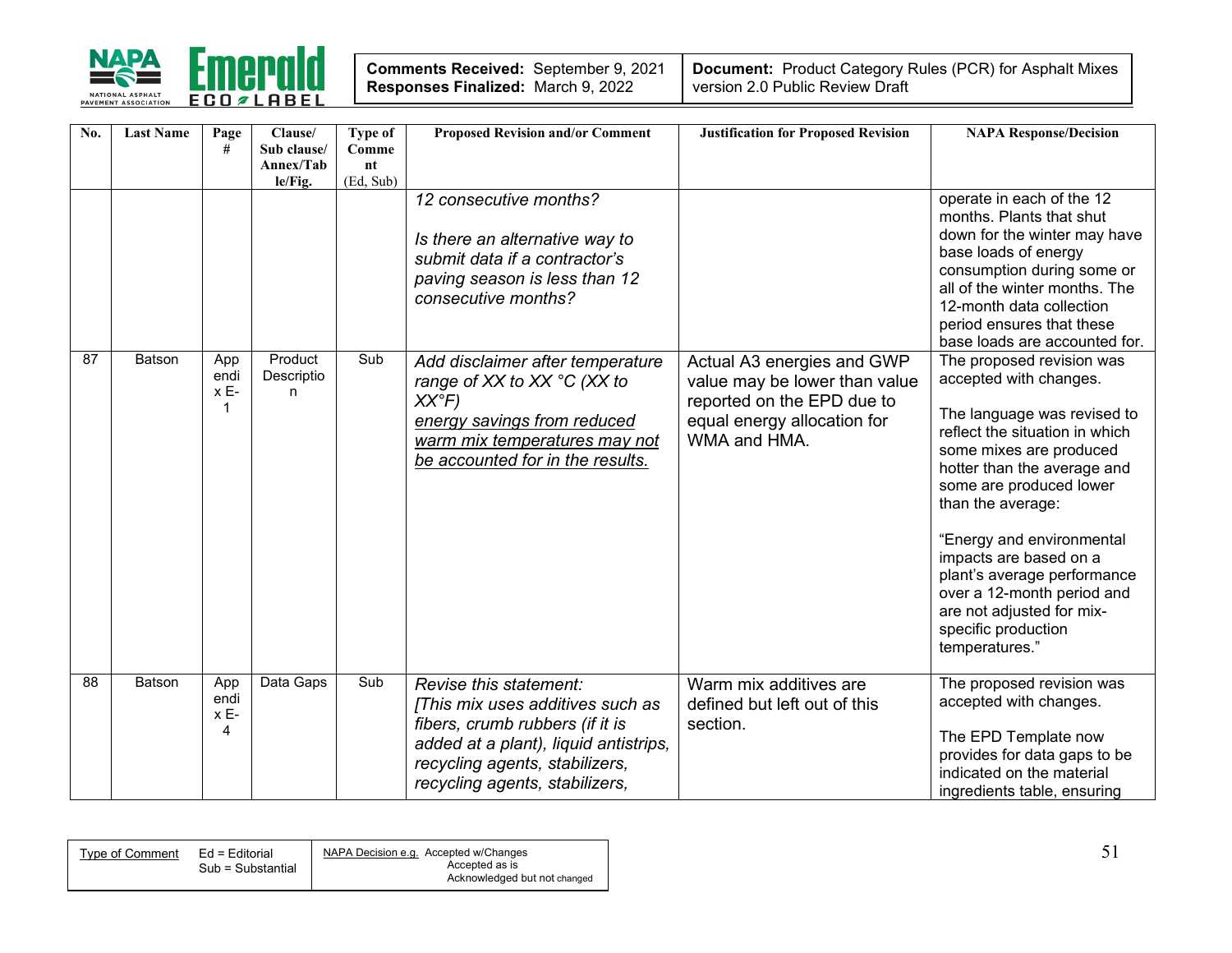

| Comments Received: September 9, 2021      |  |
|-------------------------------------------|--|
| <b>Responses Finalized: March 9, 2022</b> |  |

| No. | <b>Last Name</b> | Page<br>#         | Clause/<br>Sub clause/<br>Annex/Tab<br>le/Fig. | Type of<br>Comme<br>nt<br>(Ed, Sub) | <b>Proposed Revision and/or Comment</b>                                                                                                                                                                                                                                        | <b>Justification for Proposed Revision</b>                                                           | <b>NAPA Response/Decision</b>                                                                                                                                                                                                                       |
|-----|------------------|-------------------|------------------------------------------------|-------------------------------------|--------------------------------------------------------------------------------------------------------------------------------------------------------------------------------------------------------------------------------------------------------------------------------|------------------------------------------------------------------------------------------------------|-----------------------------------------------------------------------------------------------------------------------------------------------------------------------------------------------------------------------------------------------------|
|     |                  |                   |                                                |                                     | warm mix additives, etc., for<br>which no known public data<br>source exists. The upstream<br>impacts associated with the<br>process of extraction,<br>manufacturing/production, and<br>transportation of the materials<br>listed have not been accounted<br>for in this EPD.] |                                                                                                      | appropriate transparency of<br>data gaps.                                                                                                                                                                                                           |
| 89  | Batson           | Ann<br>ex 1-<br>5 | Table 1                                        | Sub                                 | Revise this statement:<br><b>Antistrip Agents</b><br><b>Liquid Antistrip Agents</b><br>Amidoamines<br><b>Hydrated Lime</b><br><i>Imidazolines</i><br>Organo-metallics<br>Polyamines                                                                                            | The table should match the<br>definition of liquid antistrip and<br>then hydrated lime.              | The proposed revision was<br>accepted with changes.<br>Table 1 has been reorganized<br>and revised to better reflect<br>general classifications of<br>additives. Liquid antistrips<br>has been added as a<br>subcategory under antistrip<br>agents. |
| 90  | Batson           | Ann<br>ex 1-<br>5 | Table 1                                        | Sub                                 | Add Warm Mix Additive Category<br>Data Gap<br>Chemical (such as lubricating<br>surfactants)<br>Organic (such as Fischer-<br>Tropsch waxes)                                                                                                                                     | There was no category for<br>Warm Mix Additive.                                                      | The proposed revision was<br>accepted with changes.<br>See response to Comment<br>89.                                                                                                                                                               |
| 91  | Batson           | Ann<br>ex 1-<br>5 | Table 1                                        | Sub                                 | Add Hydrated Lime                                                                                                                                                                                                                                                              | The table should match the<br>definition section and hydrated<br>lime should have its own<br>"type." | See response to comment<br>89.                                                                                                                                                                                                                      |
| 92  | Carlisle         | 18                | 5.1.1                                          | Ed                                  | Appreciate the clarity of the                                                                                                                                                                                                                                                  |                                                                                                      | Thank you for the comment.                                                                                                                                                                                                                          |

| Type of Comment | Ed = Editorial    | NAPA Decision e.g. Accepted w/Changes |  |
|-----------------|-------------------|---------------------------------------|--|
|                 | Sub = Substantial | Accepted as is                        |  |
|                 |                   | Acknowledged but not changed          |  |